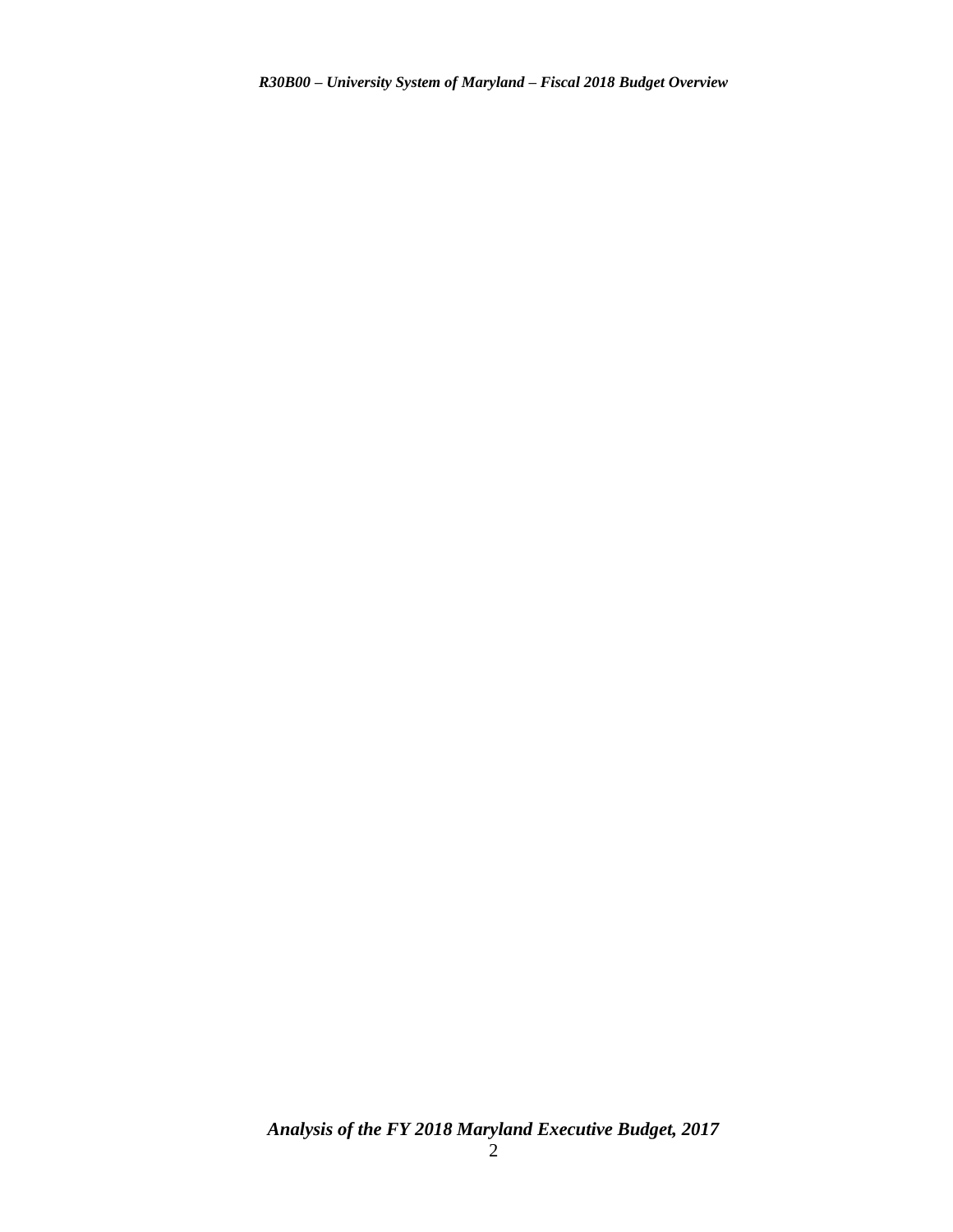| (\$ in Thousands)                        |                               |                                |                                  |                                  |                                                               |  |
|------------------------------------------|-------------------------------|--------------------------------|----------------------------------|----------------------------------|---------------------------------------------------------------|--|
|                                          | <b>FY 16</b><br><b>Actual</b> | <b>FY 17</b><br><b>Working</b> | <b>FY 18</b><br><b>Allowance</b> | <b>FY 17-18</b><br><b>Change</b> | $\frac{0}{0}$<br><b>Change</b><br><b>Prior</b><br><u>Year</u> |  |
| <b>General Funds</b>                     | \$1,200,718                   | \$1,259,679                    | \$1,295,978                      | \$36,299                         | 2.9%                                                          |  |
| Adjustments                              | $\theta$                      | 8,737                          | $-1,957$                         |                                  |                                                               |  |
| <b>Adjusted General Funds</b>            | \$1,200,718                   | \$1,268,417                    | \$1,294,020                      | \$25,604                         | 2.0%                                                          |  |
| <b>Higher Education Investment Fund</b>  | \$56,605                      | \$61,605                       | \$57,936                         | $-$ \$3,669                      | $-6.0\%$                                                      |  |
| Adjustments                              | $\Omega$                      | $-4,683$                       | $\overline{0}$                   | $\Omega$                         |                                                               |  |
| <b>Adjusted Special Funds</b>            | \$56,605                      | \$56,922                       | \$57,936                         | \$1,015                          | 1.8%                                                          |  |
| <b>Other Unrestricted Funds</b>          | \$2,660,911                   | \$2,764,384                    | \$2,833,965                      | \$69,581                         | 2.5%                                                          |  |
| <b>Adjusted Other Unrestricted Funds</b> | \$2,660,911                   | \$2,764,384                    | \$2,833,965                      | \$69,581                         | 2.5%                                                          |  |
| <b>Total Unrestricted Funds</b>          | \$3,918,234                   | \$4,085,668                    | \$4,187,879                      | \$102,211                        | 2.5%                                                          |  |
| Adjustments                              | $\overline{0}$                | 4,054                          | $-1,957$                         | $-6,011$                         |                                                               |  |
| <b>Adjusted Total Unrestricted Funds</b> | \$3,918,234                   | \$4,089,722                    | \$4,185,922                      | \$96,200                         | 2.4%                                                          |  |
| <b>Restricted Funds</b>                  | \$1,195,418                   | \$1,284,329                    | \$1,298,450                      | \$14,120                         | 1.1%                                                          |  |
| <b>Adjusted Restricted Funds</b>         | \$1,195,418                   | \$1,284,329                    | \$1,298,450                      | \$14,120                         | 1.1%                                                          |  |
| <b>Adjusted Grand Total</b>              | \$5,113,652                   | \$5,374,051                    | \$5,484,371                      | \$110,320                        | 2.1%                                                          |  |

### *Operating Budget Data*

Note: Includes targeted reversions, deficiencies, and contingent reductions and anticipated fiscal 2018 transfers from the Maryland Higher Education Commission. \$8.8 million in special funds for the Maryland Fire and Rescue Institute are included as restricted funds.

- There are two deficiency appropriations for fiscal 2017 totaling \$8.7 million providing general funds of \$4.1 million to partially offset the November 2016 Board of Public Works reduction and \$4.7 million to offset a shortfall in the Higher Education Investment Fund (HEIF).
- General funds increase \$25.6 million, or 2.0%, in fiscal 2018 after accounting for the deficiencies in fiscal 2017, the across-the-board pension and contingent reductions, and anticipated transfers from the Maryland Higher Education Commission in fiscal 2018.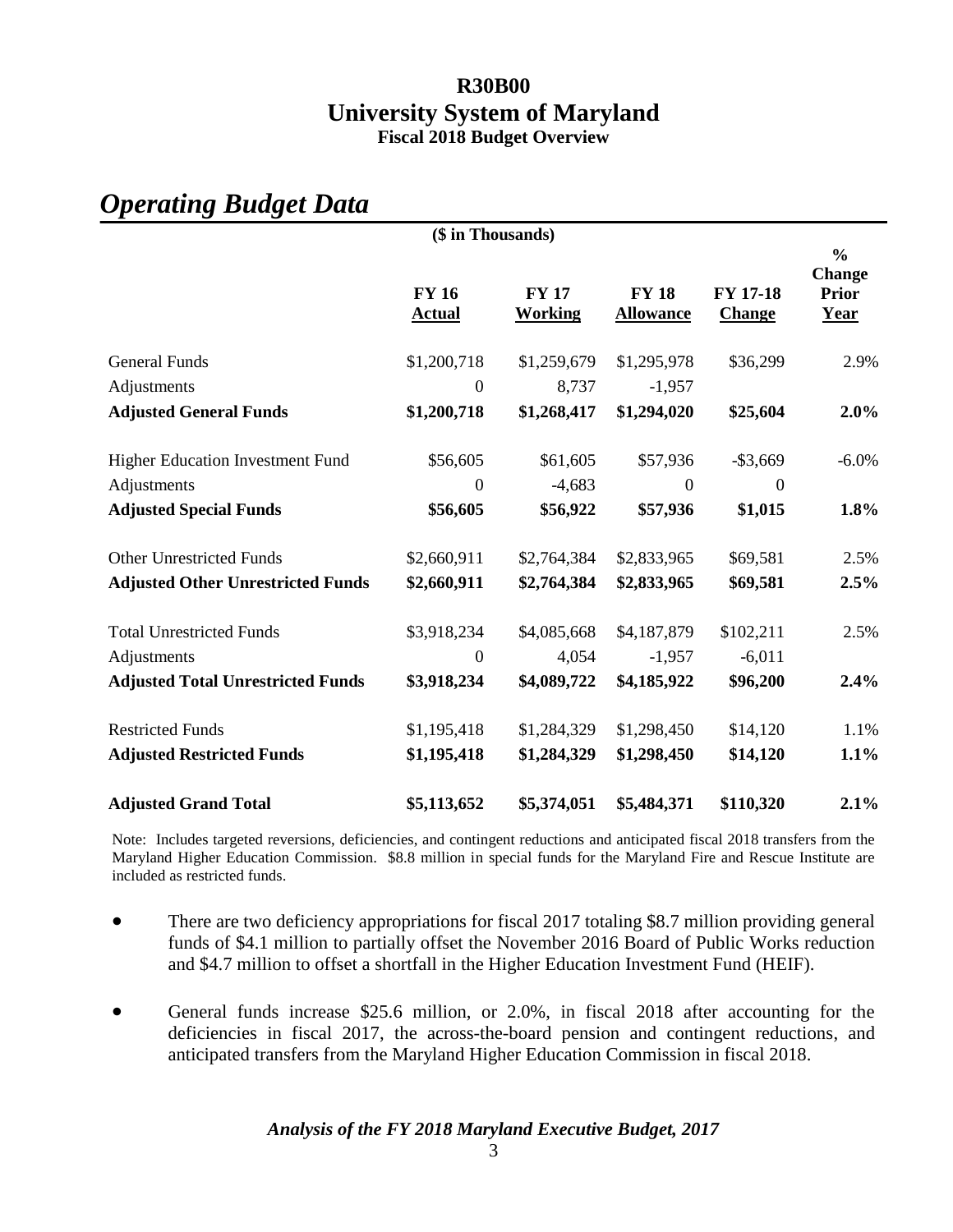The HEIF increases 1.8%, or \$1.0 million, after accounting for a deficiency reducing the fiscal 2017 appropriation by \$4.7 million due to a downward revision in the estimated revenues.

| I ersonnet Dutu                                 |                               |                         |                                  |                                  |
|-------------------------------------------------|-------------------------------|-------------------------|----------------------------------|----------------------------------|
|                                                 | <b>FY 16</b><br><b>Actual</b> | <b>FY 17</b><br>Working | <b>FY 18</b><br><b>Allowance</b> | <b>FY 17-18</b><br><b>Change</b> |
| <b>Regular Positions</b>                        | 23,635.79                     | 23,923.39               | 23,918.39                        | $-5.00$                          |
| <b>Contractual FTEs</b>                         | 6,156.06                      | 6,059.64                | 6,344.22                         | 284.58                           |
| <b>Total Personnel</b>                          | 29,791.85                     | 29,983.03               | 30,262.61                        | 279.58                           |
| <b>Vacancy Data: Regular Positions</b>          |                               |                         |                                  |                                  |
| Turnover and Necessary Vacancies, Excluding New |                               |                         |                                  |                                  |
| Positions                                       |                               | 596.38                  | 2.49%                            |                                  |
| Positions and Percentage Vacant as of 12/31/16  |                               | 1,212.19                | 5.10%                            |                                  |

### *Personnel Data*

- The number of regular positions declines due to the elimination of 5.0 positions at the University of Baltimore (UB) in the fiscal 2018 allowance. It should be noted that the University System of Maryland (USM) institutions have personnel autonomy and may create new positions during the year. For example, in fiscal 2017 year-to-date, it has added 287.59 positions over the original appropriation.
- The allowance also provides for an additional 284.58 contractual positions.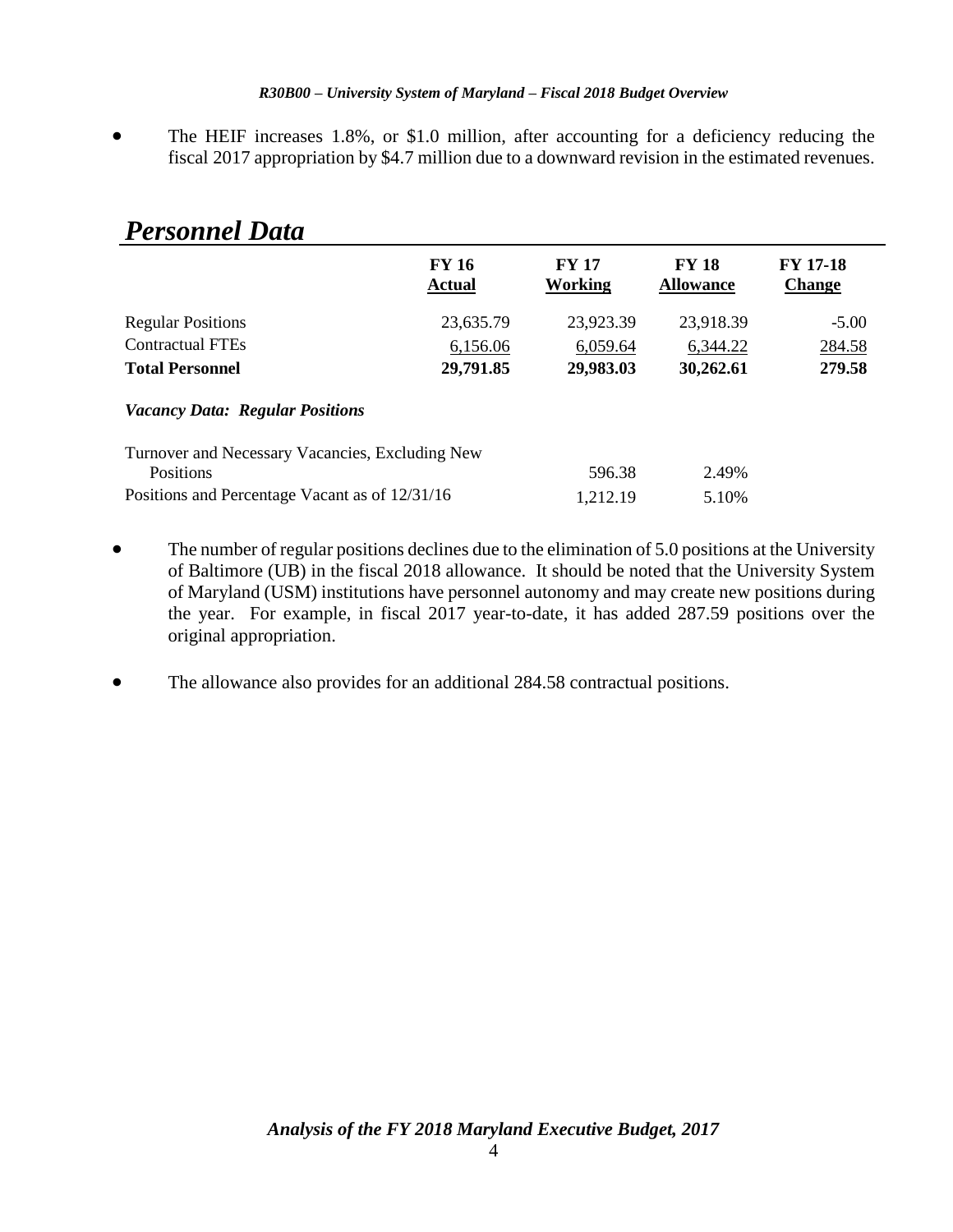# *Analysis in Brief*

### **Major Trends**

*Enrollment:* Undergraduate enrollment at USM institutions grew 6.2%, or 7,563 students, in fall 2016 mainly due to continuing and transfer students at the University of Maryland University College (UMUC) increasing by 4,053 and 2,589, respectively. However, when UMUC is excluded, enrollment grew 0.8%.

*Student Performance:* The second-year retention rate improved at all institutions except at UB. Strides have been made in improving the retention of students beyond the second year, with the third-year rate increasing, on average, 2.6 percentage points. USM revised the calculation of the six-year graduation rate by defining the cohort to all new students enrolled by fiscal year. The rate of the fiscal year cohorts tends to be higher at those institutions that have a higher proportion of transfer and part-time students who graduate at a higher rate than the first-time/full-time students.

*Undergraduate Degree Production:* Undergraduate degree production increased 29.1% from 19,950 in fiscal 2010 to 25,761 in fiscal 2016. The average time to degree at USM institutions, excluding the University of Maryland, Baltimore (UMB) and UMUC, slightly improved from 4.2 years in fiscal 2015 to 4.1 years in fiscal 2016.

*Instructional Productivity:* When only considering the workload of tenured/tenure-track faculty, two of the seven comprehensive institutions and one of the two research institutions met or exceeded the Board of Regents standard in fiscal 2016. If all core instructional faculty are included, three comprehensive institutions exceeded the standard while the two research institutions met or exceeded the target.

### **Issues**

*How Much Was Tuition Really Bought Down?:* The Governor's allowance includes \$16.4 million in general funds to hold tuition increases for the 2017-2018 academic year to 2% for resident undergraduate students. However, due to executive confidentiality when developing the budget, it is not known how much of a tuition increase was requested by institutions. Therefore, it cannot be determined how much of an increase was truly bought down.

*University of Maryland Strategic Partnership Act:* Chapter 25 of 2016, while primarily formalizing the partnership between the University of Maryland, College Park and UMB, known as MPowering, also included requirements that USM develop a strategy to enhance funding guideline attainment for those residential campuses furthest below the seventy-fifth percentile and establish its corporate headquarters in Baltimore City.

*Continuing Enrollment Decline at UB:* Since fall 2013, total enrollment at UB declined 8.2%, or 535 students, with graduate enrollment accounting for 231 of the students. The decline in graduate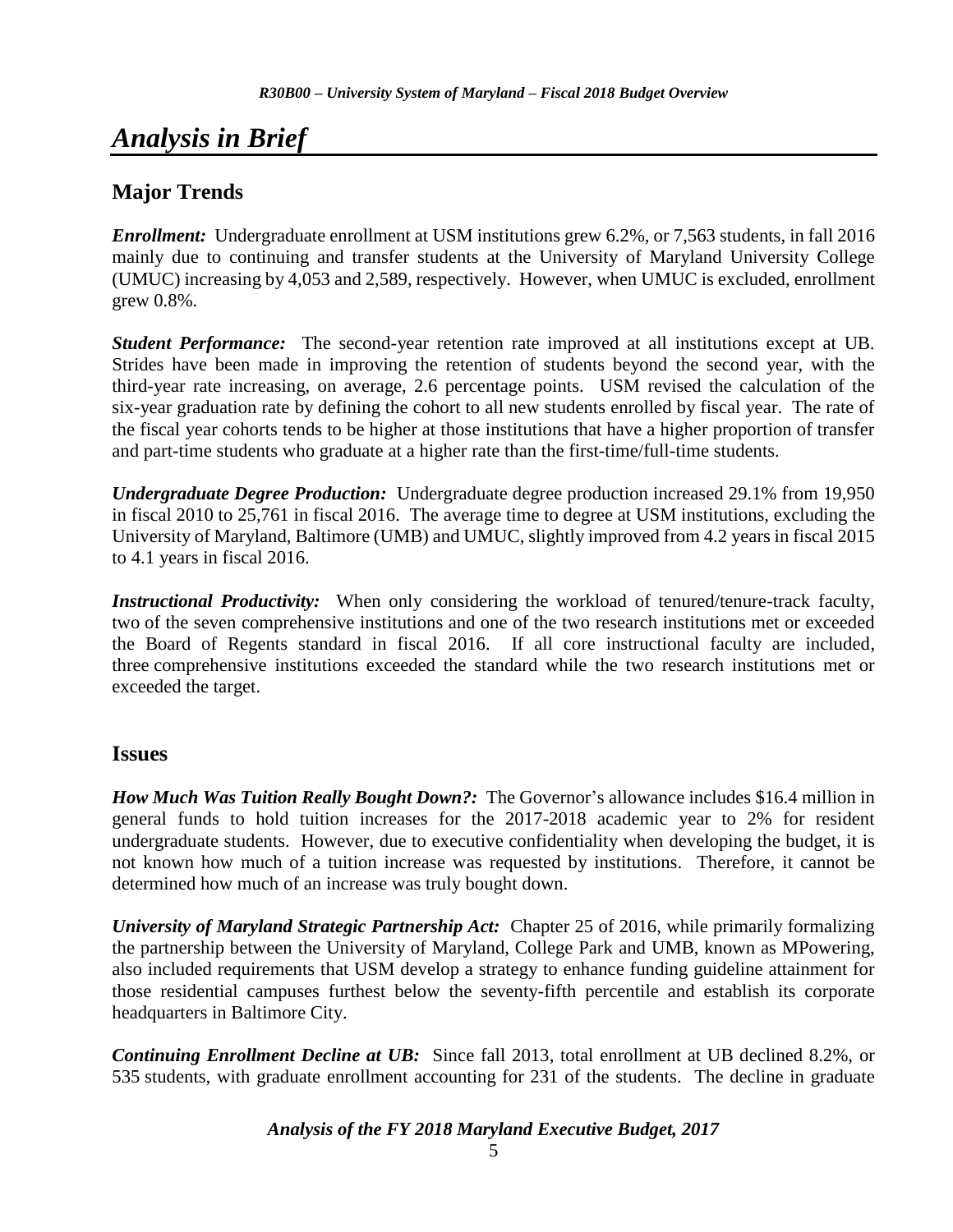enrollment was mainly driven by a continual decline at the law school, which experienced a 33.0%, or 378, drop in students between fall 2011 and fall 2016. This culminated in UB reducing its fiscal 2017 operating budget by \$3.96 million.

*Regional Higher Education Center Funding Model:* Recognizing the current funding model for its regional higher education centers is not working due to various operating and finance issues challenging the expansion of the centers, USM is implementing a Memorandum of Understanding-based funding model for developing and maintaining high-cost programs at the centers.

*B-Power Initiative:* The B-Power initiative is designed to increase the educational and career opportunities for Baltimore City students. UB and Coppin State University will leverage their resources to strengthen the pipeline of students from Baltimore City Public Schools by building partnerships with the city schools and other organizations serving Baltimore.

*Efficiency through Consolidation of the University of Maryland Center for Environmental Science:* The merger of the units of the University of Maryland Center for Environmental Science with the appropriate USM institution(s) is recommended.

*HelioCampus Launches into Competitive Space of Data Analytics:* In September 2015, UMUC spun off its Office of Analytics into a private company as a way to establish new revenue for the institution. The new business, HelioCampus, is a software-as-a-service platform that analyzes higher education financial and enrollment data to find ways to improve efficiencies on campuses and increase student success.

*Revision of the Chancellor's Contract:* The Chancellor's 2015 contract included a provision for a performance bonus of up to 15.0% of his base salary (\$600,000 in fiscal 2016) based on the Board of Regents (BOR) assessment of his performance. In June 2016, BOR awarded a 12.5%, or \$75,000, performance bonus. After a legislative hearing regarding the Chancellor's compensation, BOR revised the contract removing the performance bonus provision.

### **Recommended Actions**

### **Funds**

- 1. Add language to reduce unrestricted funds for the University System of Maryland.
- 2. Add language to reduce general funds for the University System of Maryland.
- 3. Add language to restrict the University System of Maryland's general fund and the Higher Education Investment Fund appropriation.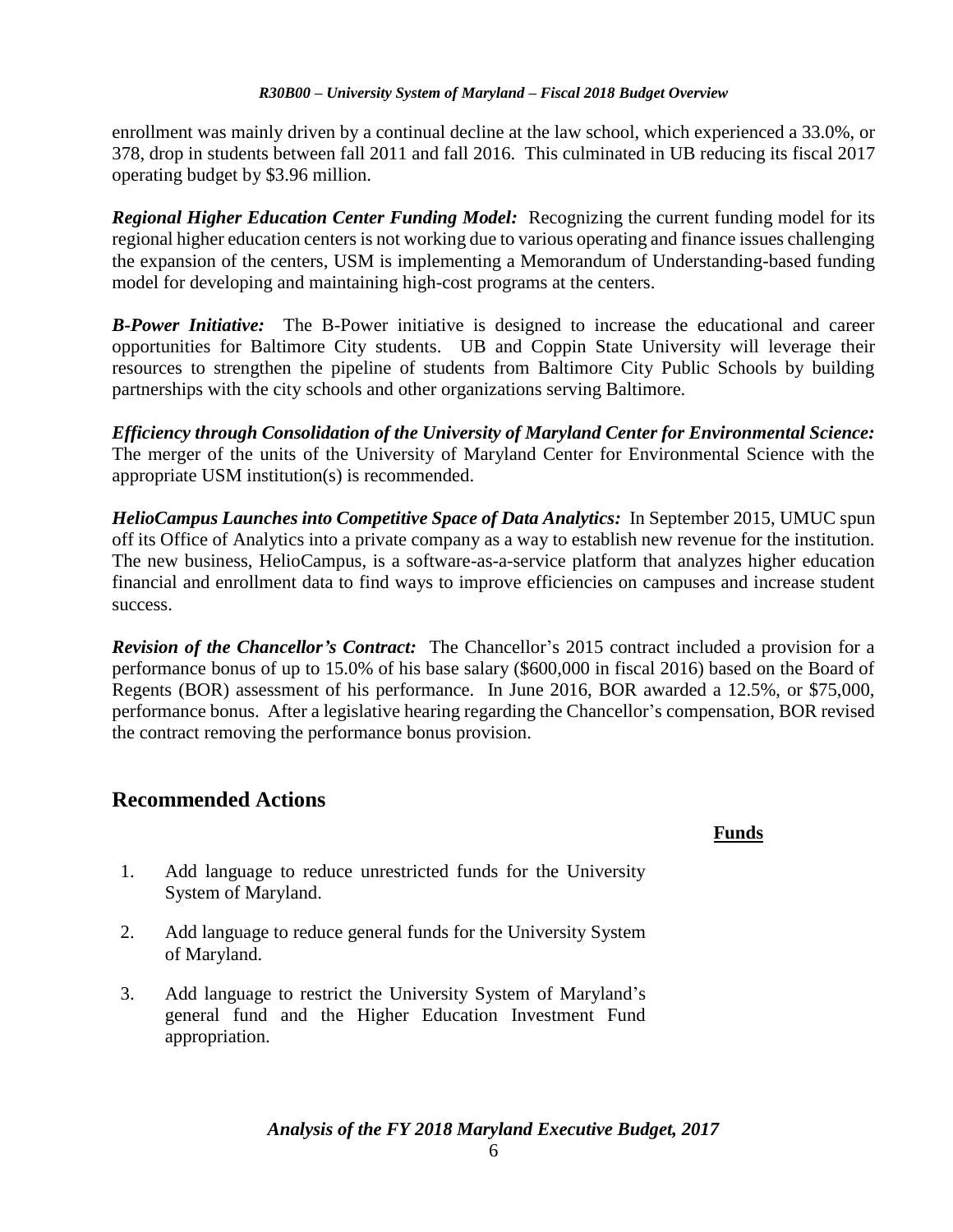- 4. Add language to reduce general funds for the University of Maryland Center for Environmental Science.
- 5. Add language to reduce unrestricted funds for the University of Maryland Center for Environmental Science.
- 6. Add language to restrict general funds pending a report on the relocation of the University of Maryland Center for Environmental Science.
- 7. Add language to restrict unrestricted funds pending a report on the relocation of the University of Maryland Center for Environmental Science.
- 8. Eliminate deficiency to partially offset the University System of Maryland budget reduction. \$ 4,054,000
- 9. Eliminate deficiency to partially offset the University System of Maryland budget reduction. \$ 4,054,000
- 10. Eliminate the Higher Education Investment Fund swap. \$4,683,437

### **Updates**

*Expenditures Made on Behalf of USM Personnel:* Language in the 2016 *Joint Chairmen's Report* required USM to submit a report on expenditures made by constituent institutions or their respective foundations on behalf of USM personnel for fiscal 2015, 2016, and any planned expenditures in fiscal 2017.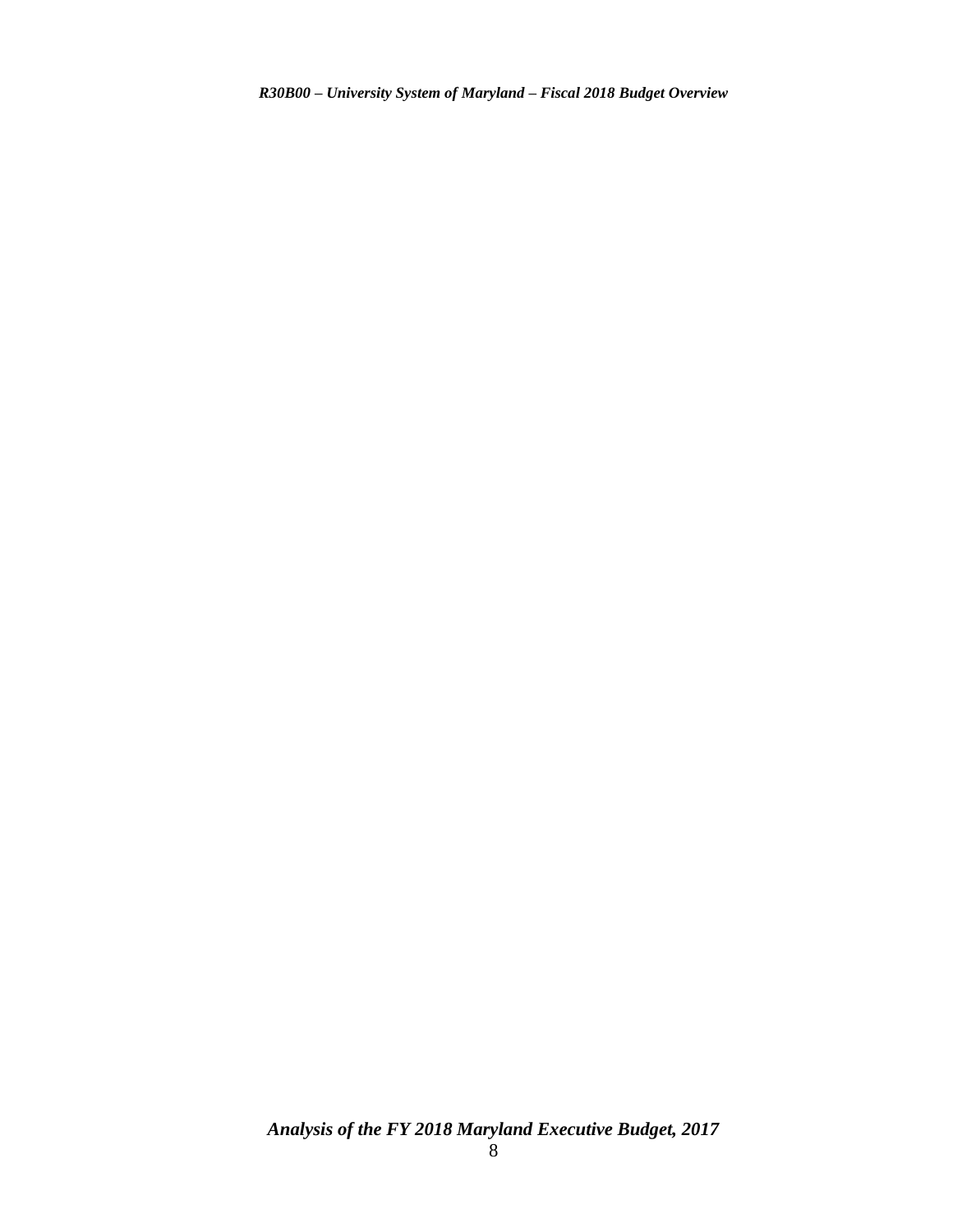# *Operating Budget Analysis*

### **Program Description**

Title 12 of the Education Article establishes the University System of Maryland (USM) to "foster the development of a consolidated system of public higher education, to improve the quality of education, to extend its benefits, and to encourage the economical use of the State's resources." USM consists of 11 degree-granting institutions, a research center, and the system office, which operates two regional higher education centers. **Exhibit 1** illustrates the structure of the system.



UM: University of Maryland

Source: Department of Legislative Services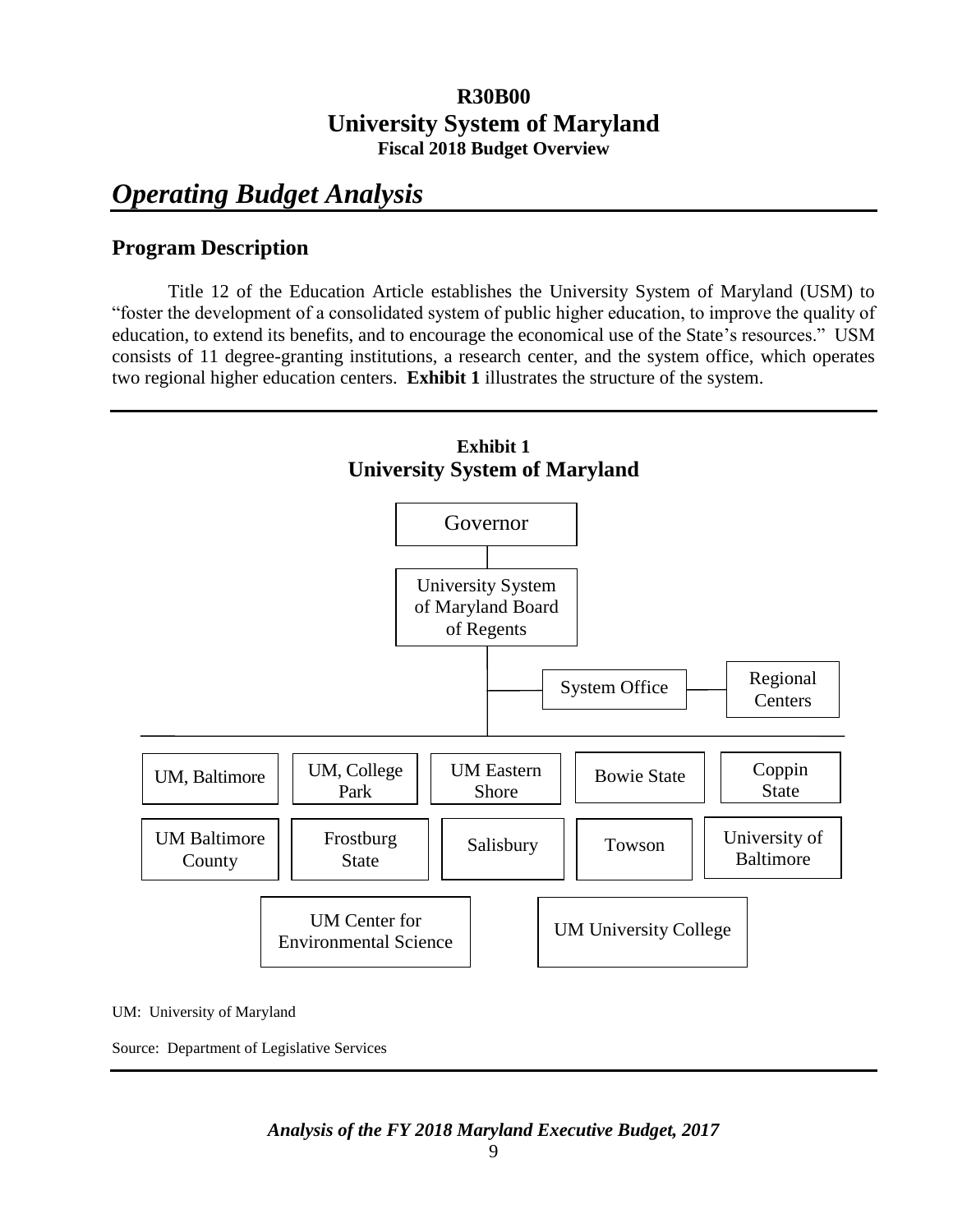The Board of Regents (BOR) is the governing body of USM. The board consists of 17 members, including a full-time student and the State Secretary of Agriculture (*ex officio*). Except for the Agriculture Secretary, each member is appointed by the Governor with the advice and consent of the Senate. The board appoints the Chancellor, who serves as the Chief Executive Officer of the system and the Chief of Staff to the board. The Chancellor and staff coordinate system planning; advise the board of systemwide policy; coordinate and arbitrate among system institutions; and provide technical, legal, and financial assistance.

The board reviews, modifies, and approves a system strategic plan developed by the Chancellor in consultation with institution presidents. The board is charged with assuring that programs offered by the institutions are not unproductive or unreasonably duplicative. Other board activities include reviewing and approving new programs, reviewing existing programs, setting minimum admission standards, and determining guidelines for tuition and fees. The board monitors the progress of each system institution toward its approved goals and holds each president accountable for the progress toward the goals. Furthermore, the board may delegate any of its responsibilities to the Chancellor.

USM goals, consistent with the State Plan for Higher Education, are to:

- create and maintain a well-educated workforce;
- promote economic development;
- increase access for economically disadvantaged and minority students; and
- achieve and sustain national eminence in providing quality education, research, and public service.

### **Performance Analysis**

### **1. Enrollment**

Undergraduate enrollment at USM institutions grew 6.2%, or 7,563 students, in fall 2016 mainly due to continuing and transfer students at University of Maryland University College (UMUC) increasing by 4,053 and 2,589, respectively. When excluding UMUC, enrollment grew 0.8%, with five institutions – Coppin State University (CSU), Frostburg State University (FSU), the University of Baltimore (UB), the University of Maryland Baltimore County (UMBC), the University of Maryland Eastern Shore (UMES) – experiencing an overall decline in enrollment ranging from 0.9% at UMBC to 12.4% at UMES, as shown in **Exhibit 2**. Overall, the number of first-time undergraduate students increased 7.1%, or 955 students, while transfer and continuing students declined by 178 and 78 students, respectively. The University of Maryland, College Park (UMCP) saw enrollment increase in all groups of students with first-time students increasing 16.0%, or 631 students. Bowie State University (BSU) and CSU had significant increases in their first-time students of 397 and 140 students, respectively. However, CSU experienced a decline of 103 students in transfers. Graduate enrollment,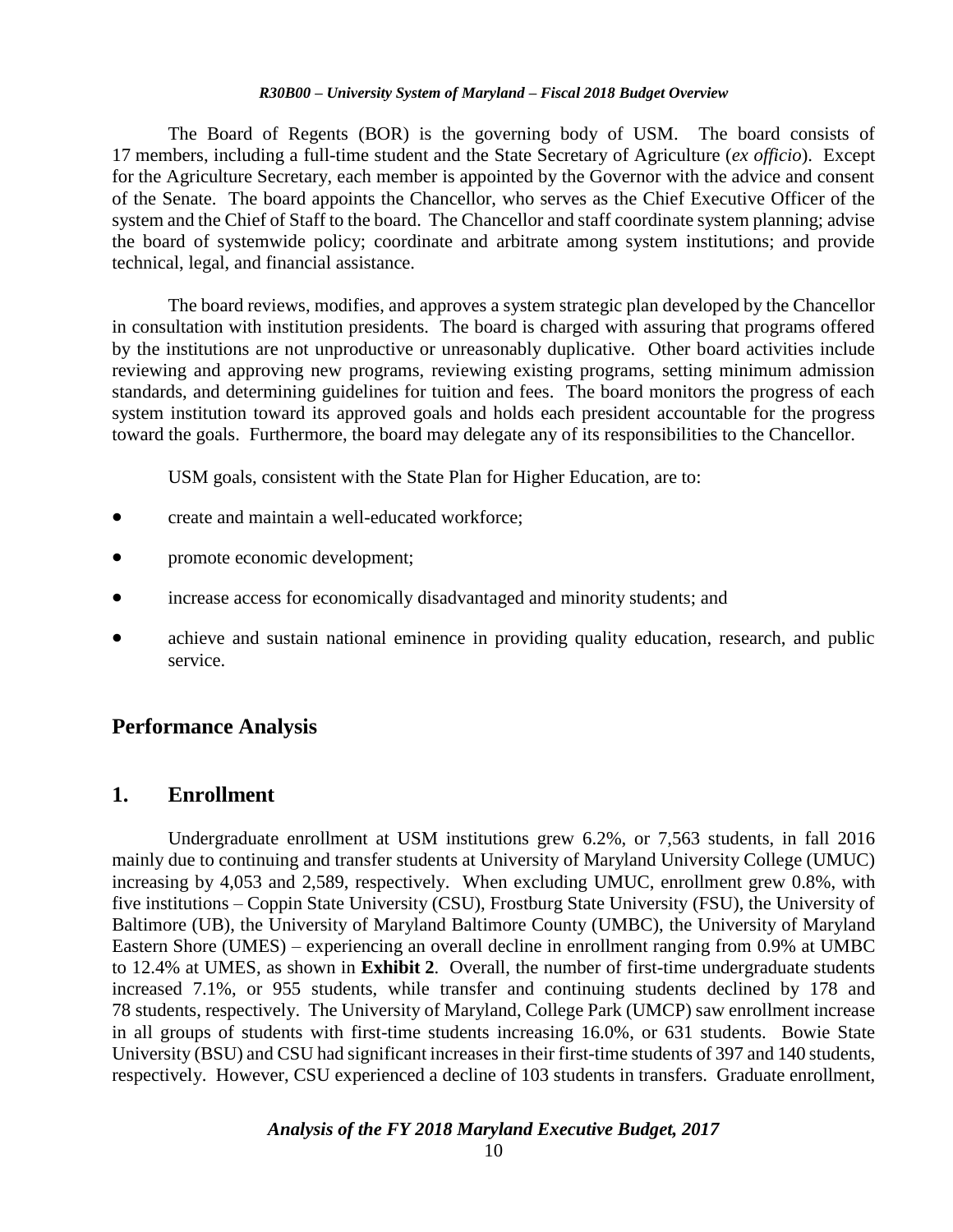excluding UMUC, decreased 1.7% in fall 2016, resulting in an overall enrollment growth of 0.2%. **The Chancellor should comment on how USM, along with the institutions, plans to manage enrollment particularly at those institutions experiencing weak growth.** 



Source: University System of Maryland

### **2. Student Performance**

### **Retention Rates**

Student retention rates provide insight into student progress, showing if students are on track to graduate in a timely manner. Higher rates indicate that students are moving faster through the pipeline,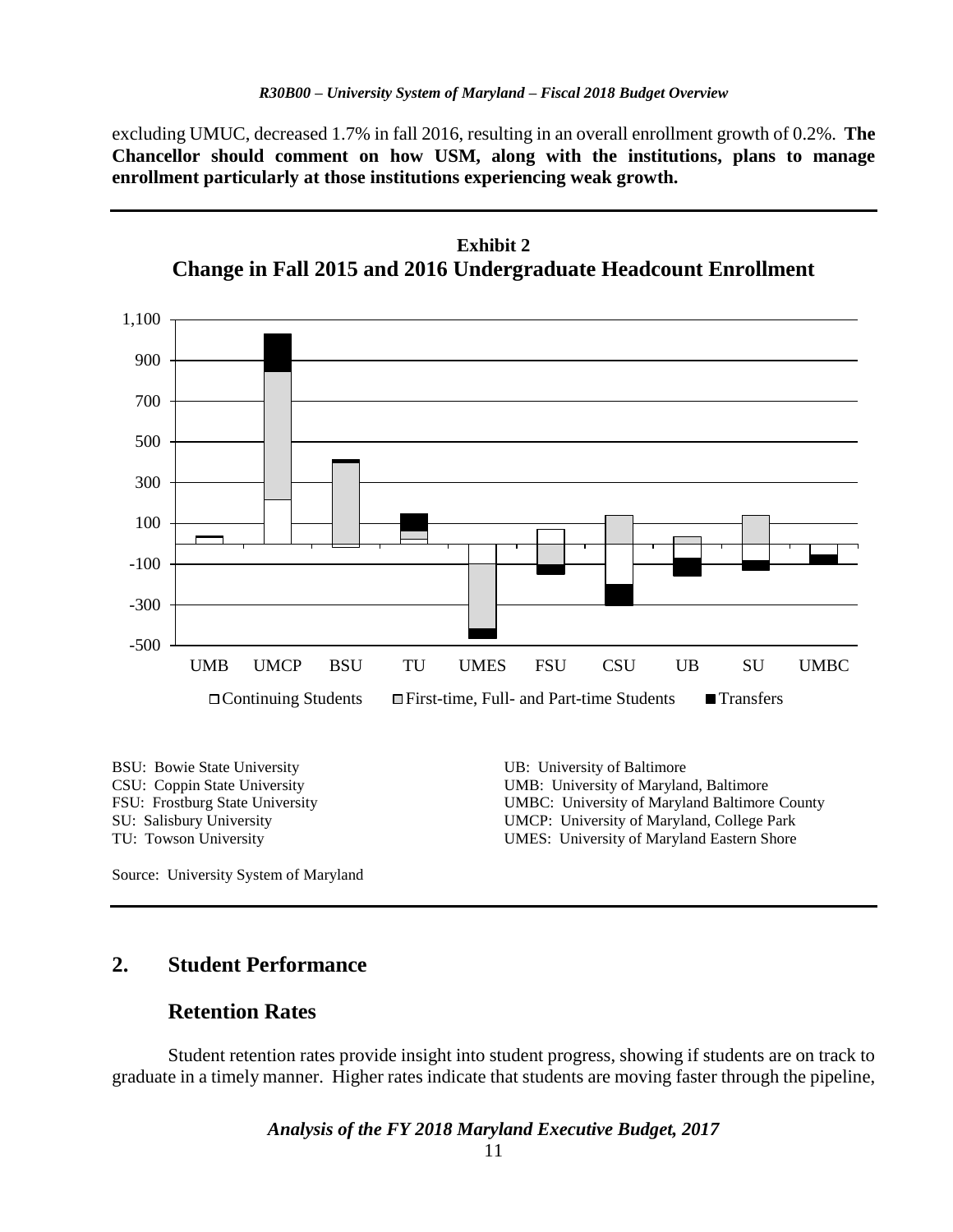freeing space for more students and leading to increased degree production. Improving the retention of students is a key component of the efforts of USM to double the number of undergraduate degrees awarded by 2020, one of the four key goals of the USM strategic plan. **Exhibit 3** shows the secondand third-year retention rates for the fall 2008 and 2013 first-time/full-time (FT/FT) cohorts by institution, excluding the University of Maryland, Baltimore (UMB). The second-year rate improved at all institutions except at UB, which declined 2.8 percentage points. CSU experienced the greatest improvement with the rate increasing 6.4 percentage points, from 61.8% to 68.2%. Institutions also made strides in improving the retention of students beyond the second year, with the third-year rate increasing, on average, 2.6 percentage points. Again, only UB experienced a decline, 0.9 percentage points. UMBC showed the most improvement with its third-year rate increasing 6.5 percentage points, from 72.1% to 78.6%.

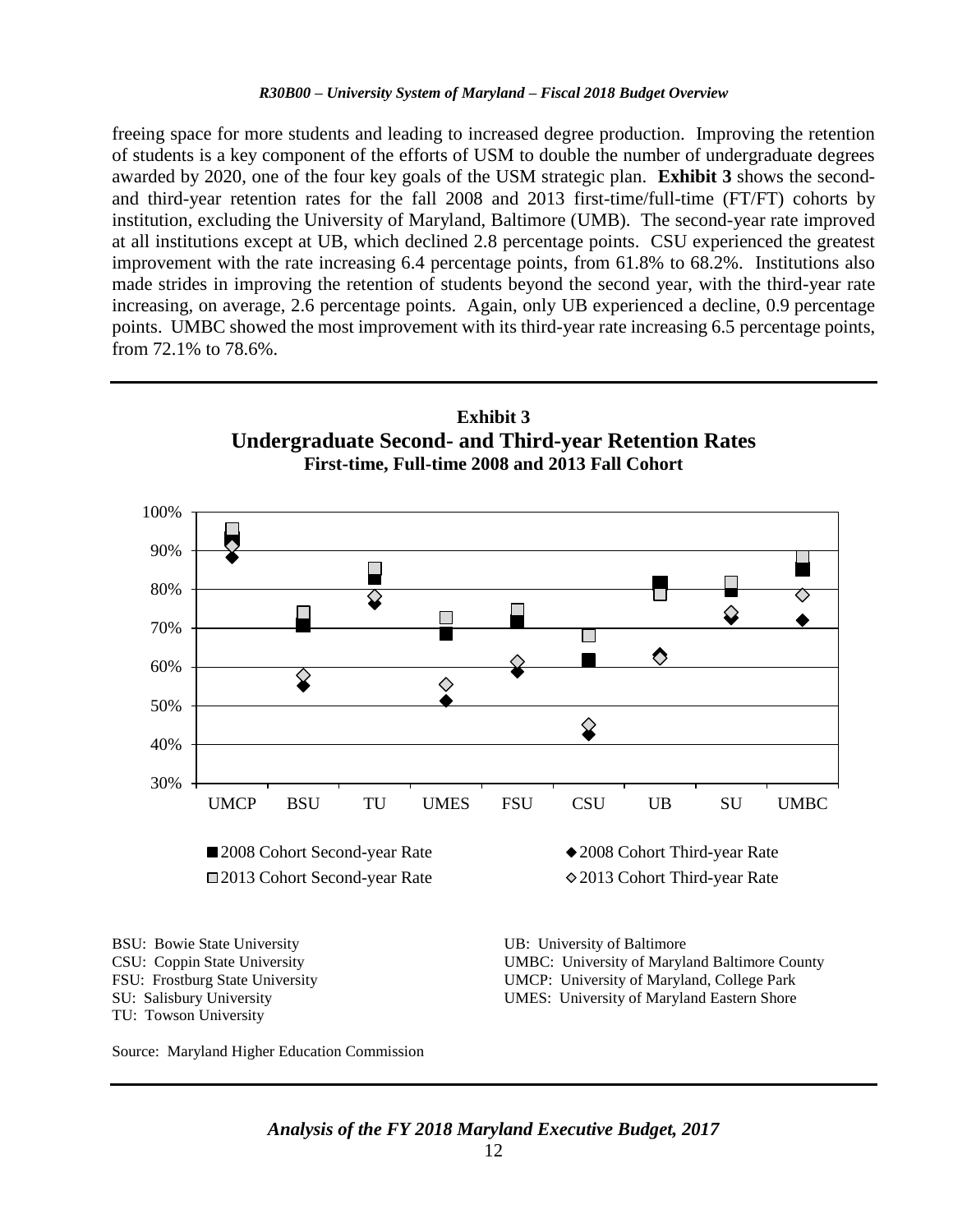#### **Graduation Rates**

Traditional graduation measures such as those used by the Maryland Higher Education Commission (MHEC) and the federal government only track the completions of the "traditional" FT/FT students – those enrolled at an institution at the start of the academic year and who are continuously enrolled as a full-time student until completion. However, in general, for USM institutions, this only captures the progress of about a third of the students, providing only a partial picture of how an institution is performing. USM revised the performance measure to include the six-year graduation rates of all new degree-seeking students by fiscal year, which includes FT/FT; part-time students; transfers; and those who enroll in spring, stopped-out, or changed enrollment status. In addition, using a "fiscal cohort" instead of a FT/FT cohort allows for a calculation of the UMUC six-year graduation rate, which has been excluded from the traditional measure due to its unique student population that is mainly adult, nontraditional students.

**Exhibit 4** compares the six-year graduation rate of the fall 2009 FT/FT and fiscal 2010 cohorts, the latter including the more expansive calculation of all new degree-seeking students. The fiscal 2010 cohort rate is higher at BSU, UMES, CSU, and UB, which have a higher proportion of transfer and part-time students who tend to graduate at higher rates than FT/FT students. The lower rates at UMCP and UMBC can be attributed to transfers not performing as well as FT/FT students at UMCP, and while transfers do almost as well as FT/FT students at UMBC, students who transfer out are not enrolling at USM institutions and, therefore, lower the graduation rate as calculated by USM. **The Chancellor should comment on the methodology used to calculate the fiscal year cohort, and in particular, why it does not capture students who transfer and graduate from non-USM institutions.** 

The UMUC six-year fiscal 2010 cohort graduation rate of 23.0% is the lowest of all the institutions and is more comparable to the two-year graduation rates of Maryland community college transfer students at other institutions. This is to be expected given that transfer students comprised 90.0% of UMUC's new undergraduate enrollment in fall 2016. Furthermore, 78.4%, or 34,648, of UMUC undergraduate students in fall 2016 were part-time students who take longer to graduate.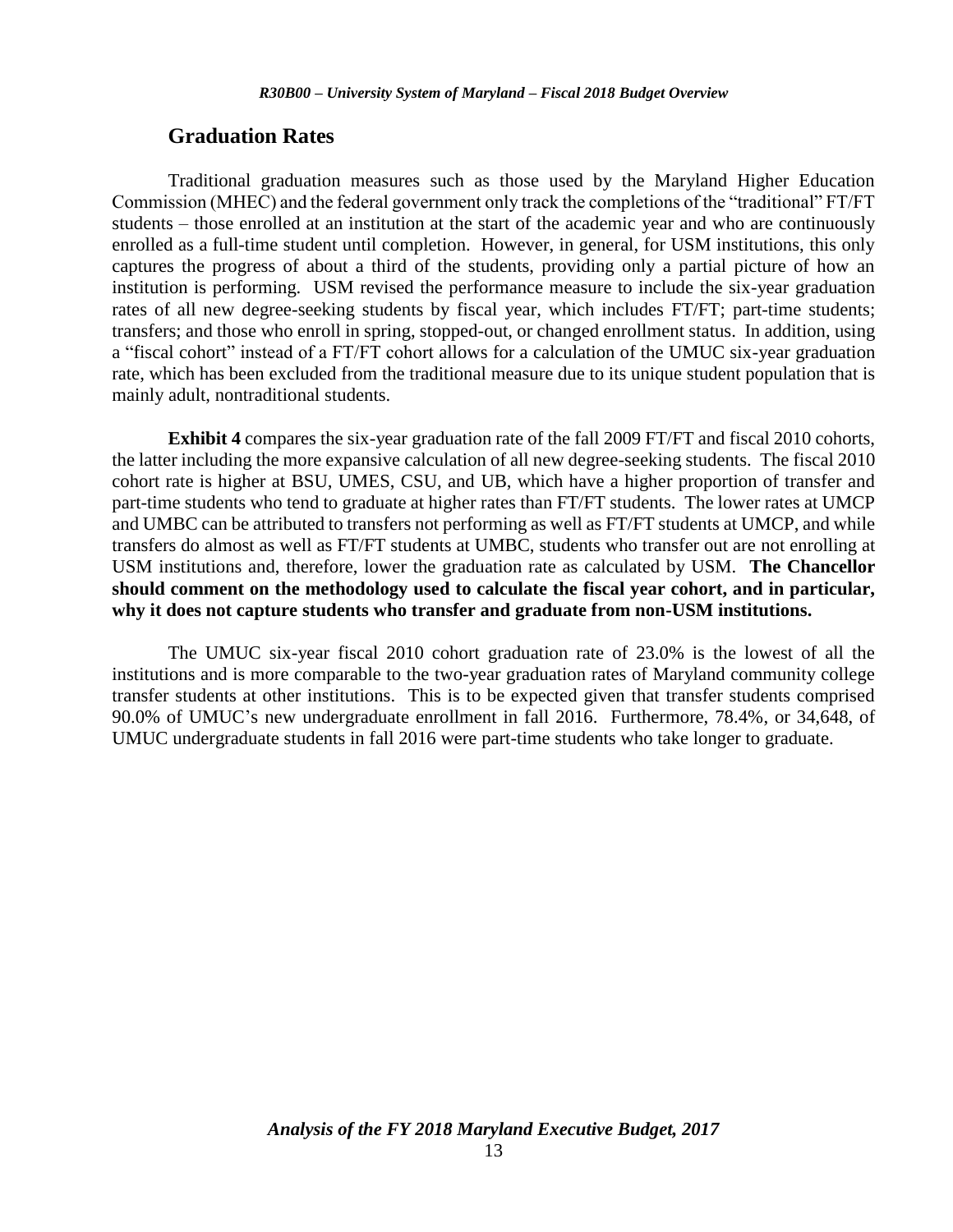



Note: Rates for the FT/FT cohort includes those who graduated from the institution or those that transferred and graduated from any Maryland public four-year institution. Fiscal year cohorts include all degree-seeking students (*e.g*., FT/FT, part-time, transfers, and spring admits) who enrolled in the fiscal year.

Source: Maryland Higher Education Commission; University System of Maryland

TU: Towson University

The two- and four-year graduation rates for the fiscal 2008 and 2012 cohorts of Maryland community college transfer students, which are equivalent to the four- and six-year rates for FT/FT students at the four-year institutions, are shown in **Exhibit 5**. Overall, 55% of community college transfers graduated within four years from any USM institution. In general, the four-year rate tends to be lower than the comparable six-year rate for FT/FT students (the USM average for the 2009 cohort was 69%) due to a significant percentage being part-time students. If only considering full-time transfer students, the USM average four-year rate increases to 69%, equivalent to the six-year FT/FT rate. In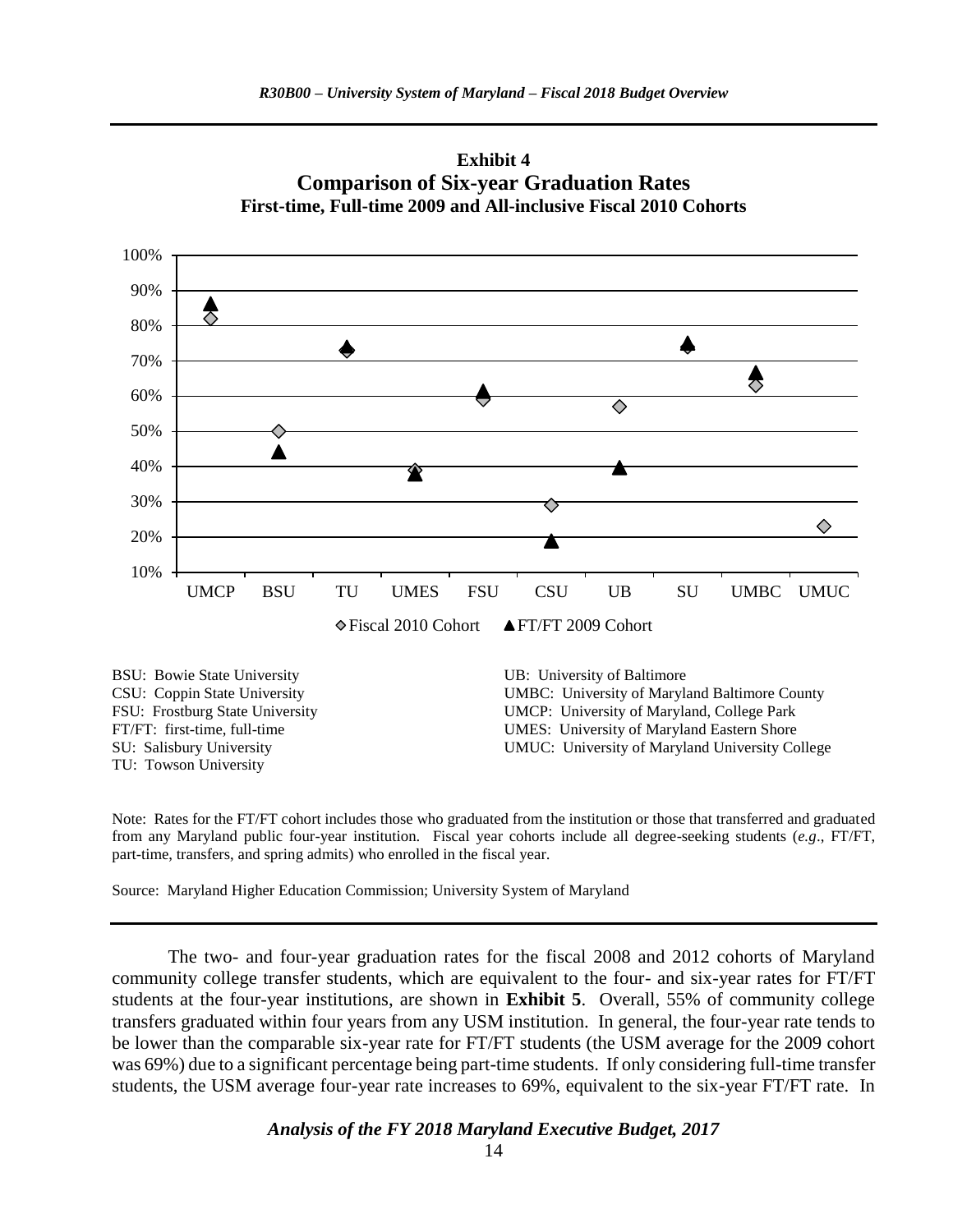addition, the percentage of transfers entering as freshmen and sophomores affect the rate, as they come in with fewer credits and take longer to graduate. For the fiscal 2012 cohort, 19% and 34% enter as either a freshman or a sophomore, respectively.



Note: Graduation rates include those students who transferred in and then transferred and earned a degree at another University System of Maryland institution.

Source: University System of Maryland, *Transfer Students to the University System of Maryland: Patterns of Enrollment and Success*

In regard to the two-year graduation rate, UMES and CSU experienced the largest improvement with the rates increasing by 8 and 7 percentage points, respectively, while the BSU and UB rates declined slightly by 1 percentage point. UMCP and BSU showed the most improvement in the four-year rate increasing by 10 and 7 percentage points, respectively, indicating programs targeting transfer students have proven to be successful. However, FSU and Salisbury University rates declined by 4 and 1 percentage points, respectively, from the 2008 to the 2012 cohort.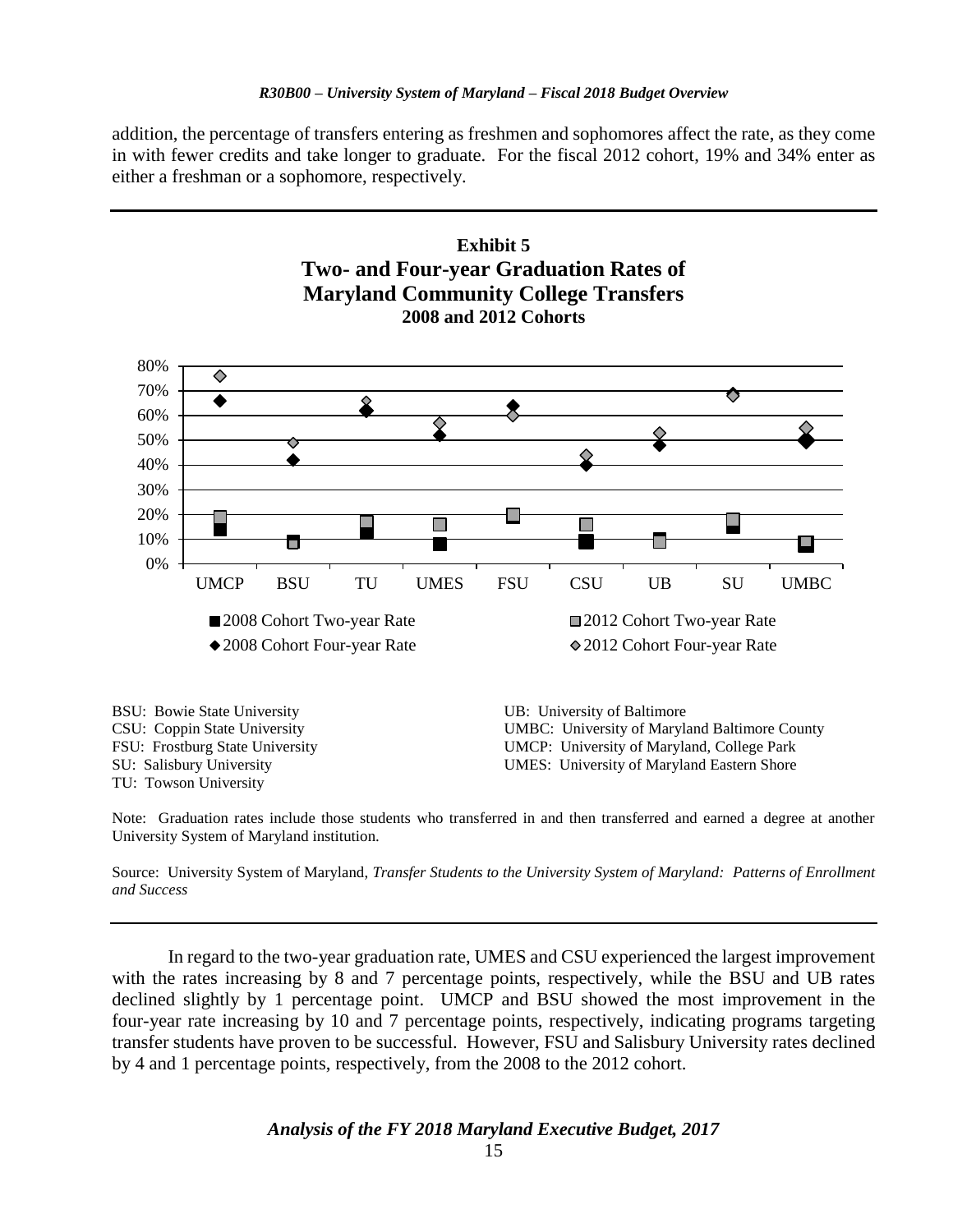#### **3. Undergraduate Degree Production**

In order to produce a well-educated workforce and meet the State's completion goal, USM will need to increase the number of undergraduate degrees awarded. USM plans to increase annual degree production by approximately 8,800 degrees from 2010 to 2020. **Exhibit 6** compares the number of undergraduate degrees conferred by institutions between fiscal 2010 (the base year) and 2016. Overall, degree production increased 29.1% from 19,950 in fiscal 2010 to 25,761 in fiscal 2016. The highest growth rates occurred at UMUC, UB, BSU, and UMBC. In terms of the highest number of degrees, UMUC and Towson University (TU) awarded an additional 2,568 and 803 degrees, respectively. However, it should be noted that degrees awarded by UMUC in 2016 are not comparable to 2010 due to a change in the U.S. Department of Education reporting requirement. Because all UMUC's online courses are now administered stateside, all degrees are included in the total.





*Analysis of the FY 2018 Maryland Executive Budget, 2017*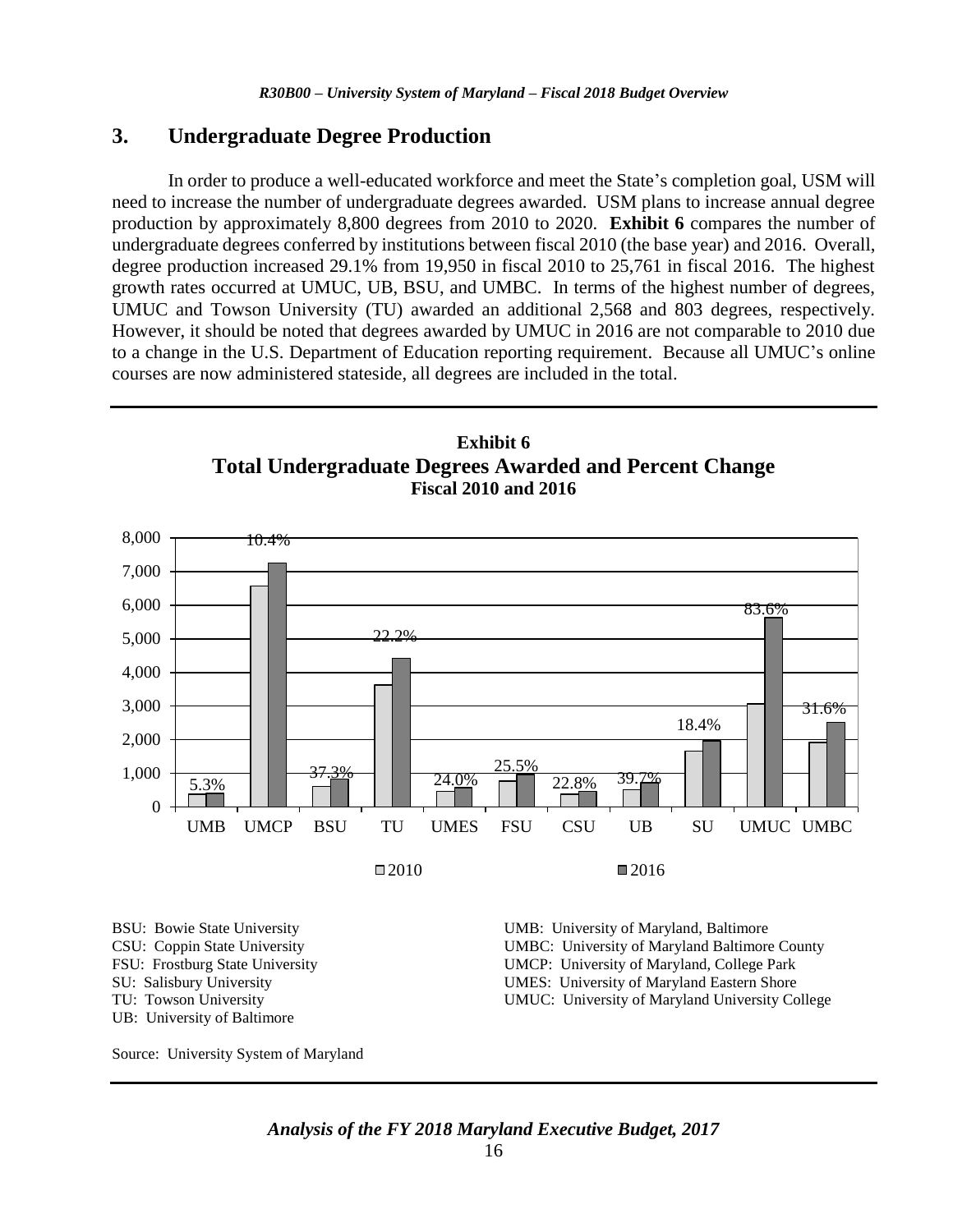#### **Time to Degree**

Completion rates are greatly influenced by time – the longer it takes a student to graduate, the more likely (s)he will dropout as other priorities compete with classes. Longer completion times translate into increased cost not only for the student but for the institution and the State as well. A major goal of the BOR original Effectiveness and Efficiency initiative was to improve the time to degree, which is dependent on the efficiency and productivity of the faculty, quality of advising, and appropriateness of course offerings. USM annually reports progress on this measure in its faculty workload report that in years prior to 2015 was presented in terms of the average number of semesters to a degree and was based on cohorts of FT/FT students entering in fall of a particular year. Starting in 2015, the measure was revised to be more inclusive to include all students (*e.g*., FT/FT, transfers, part-time students, students whose enrollment status changed, and those who stopped out) who received a degree in a particular fiscal year and looks back to when they first enrolled at an institution whether it be 4 or 15 years. This provides a more accurate picture of how an institution is performing. As shown in **Exhibit 7**, in 2015, only UMBC and CSU did not experience an increase in the time to degree, while in 2016 all but three institutions – UMES, CSU, and UMBC saw a decrease in the time to degree. Overall, the average time to degree at USM institutions, excluding UMB and UMUC, slightly improved from 4.2 years in 2015 to 4.1 years in 2016.

### **Exhibit 7 Average Undergraduate Time to Degree in Years For Graduating Students Fiscal 2014-2016**

|                                         | <b>Graduating Year</b> |      |      |  |
|-----------------------------------------|------------------------|------|------|--|
|                                         | 2014                   | 2015 | 2016 |  |
| University of Maryland, College Park    | 4.3                    | 4.4  | 3.9  |  |
| <b>Bowie State University</b>           | 4.8                    | 4.9  | 4.7  |  |
| <b>Towson University</b>                | 4.0                    | 4.1  | 4.0  |  |
| University of Maryland Eastern Shore    | 4.1                    | 4.2  | 4.8  |  |
| <b>Frostburg State University</b>       | 3.7                    | 4.2  | 3.7  |  |
| Coppin State University                 | 5.8                    | 5.8  | 5.9  |  |
| University of Baltimore                 | 4.1                    | 4.5  | 4.3  |  |
| Salisbury University                    | 3.9                    | 4.0  | 4.0  |  |
| University of Maryland Baltimore County | 4.5                    | 4.1  | 4.4  |  |
| Average                                 | 4.2                    | 4.2  | 4.1  |  |

Note: Averages are weighted. The University of Maryland University College and the University of Maryland, Baltimore are excluded from the Board of Regents' faculty workload policy.

Source: University System of Maryland's *Faculty Workload Report, 2016*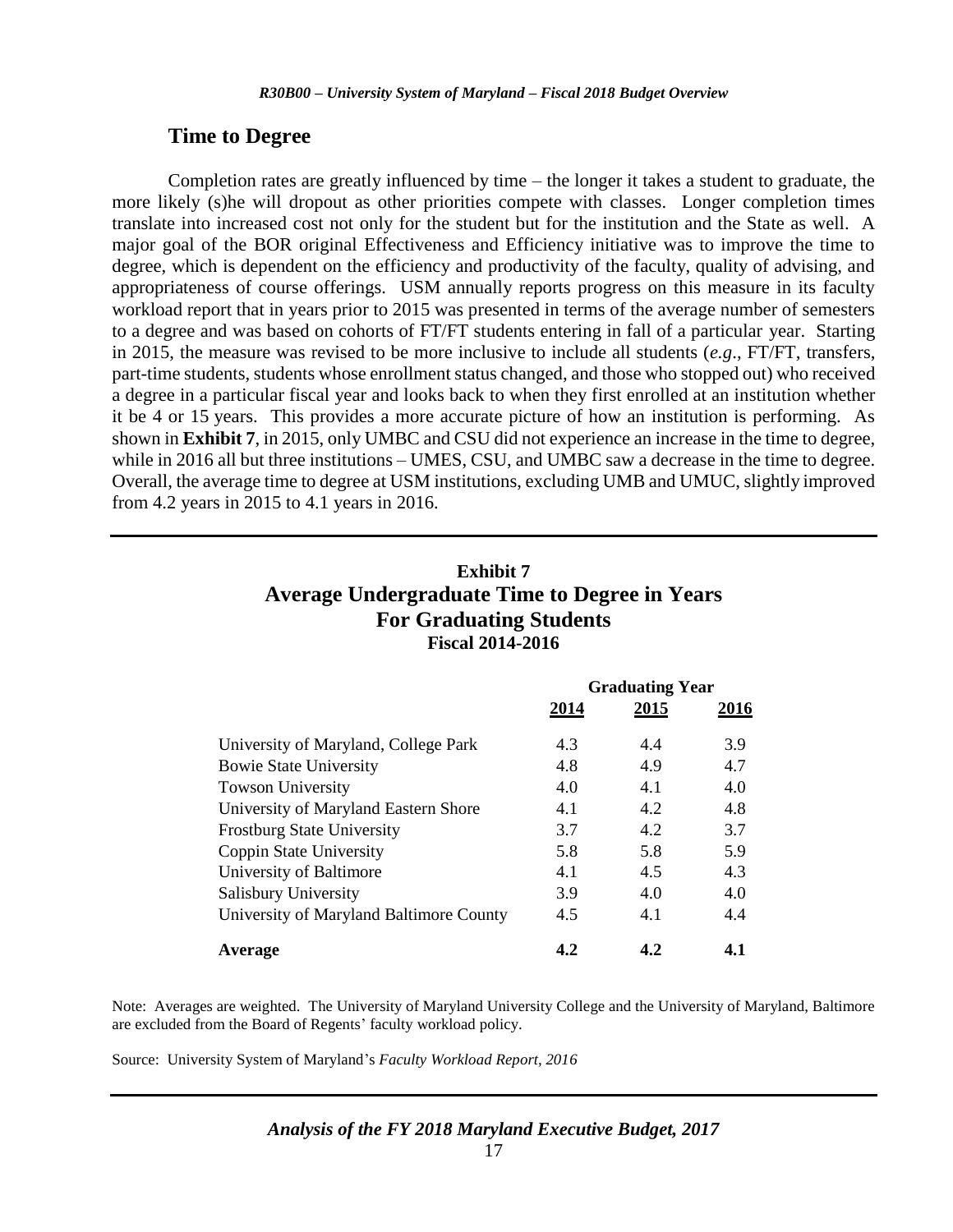FSU, at 3.7 years, has the fastest time to degree. USM attributes this to a variety of factors including an increase in enrollment of transfer students relative to FT/FT and nursing students. The former is related to FSU building a strong pipeline of students from a combination of increased use of enrollment consultants at the University System of Maryland at Hagerstown (USMH) and improved recruiting. In regard to nursing students, because these students are, in general, working professionals, they are looking to rapidly upgrade to a bachelor of nursing degree, and, therefore, graduate more quickly. USM notes that undergraduate level nurses across USM average 3.3 years to degree compared to 4.8 years for the general population.

### **4. Instructional Productivity**

Annual language in the *Joint Chairmen's Report* (JCR) requires USM to submit a report on the instructional workload of faculty. BOR sets standards of expectations of instructional workload for tenured/tenure-track faculty, which have not changed since fiscal 2005. The average target course units (equivalent to teaching a three-hour course) per full-time faculty member is 5.5 and 7.5 course units at research and comprehensive institutions, respectively.

As shown in **Exhibit 8**, when only considering the workload of tenured/tenure-track faculty, only two (CSU and UMES) of the seven comprehensive institutions and one (UMBC) of the two research institutions met or exceeded the BOR standard in fiscal 2016. The average course units for comprehensive institutions increased from 7.0 in fiscal 2015 to 7.1 in fiscal 2016, while the average for research institutions remained at 5.7 course units. When all core instructional faculty (*i.e*., tenured/tenure-track and full-time nontenured instructional faculty who are responsible for the main activities of teaching and managing the instructional activity of the institution) are considered, three comprehensive institutions (BSU, CSU, and UMES) exceeded the standard, while UMBC is above the target for research institutions, and UMCP met the standard.

Exhibit 8 presented information for one measure that can be used when looking at instructional activity and effectiveness of faculty. As shown in **Exhibit 9**, another measure is the production of semester credit hours, which are based on time in the classroom multiplied by the total students enrolled in the course. For example, a 3-credit course with 10 students produces 30 semester credit hours. This measure also provides an indication of how well institutions are managing faculty and maintaining class size.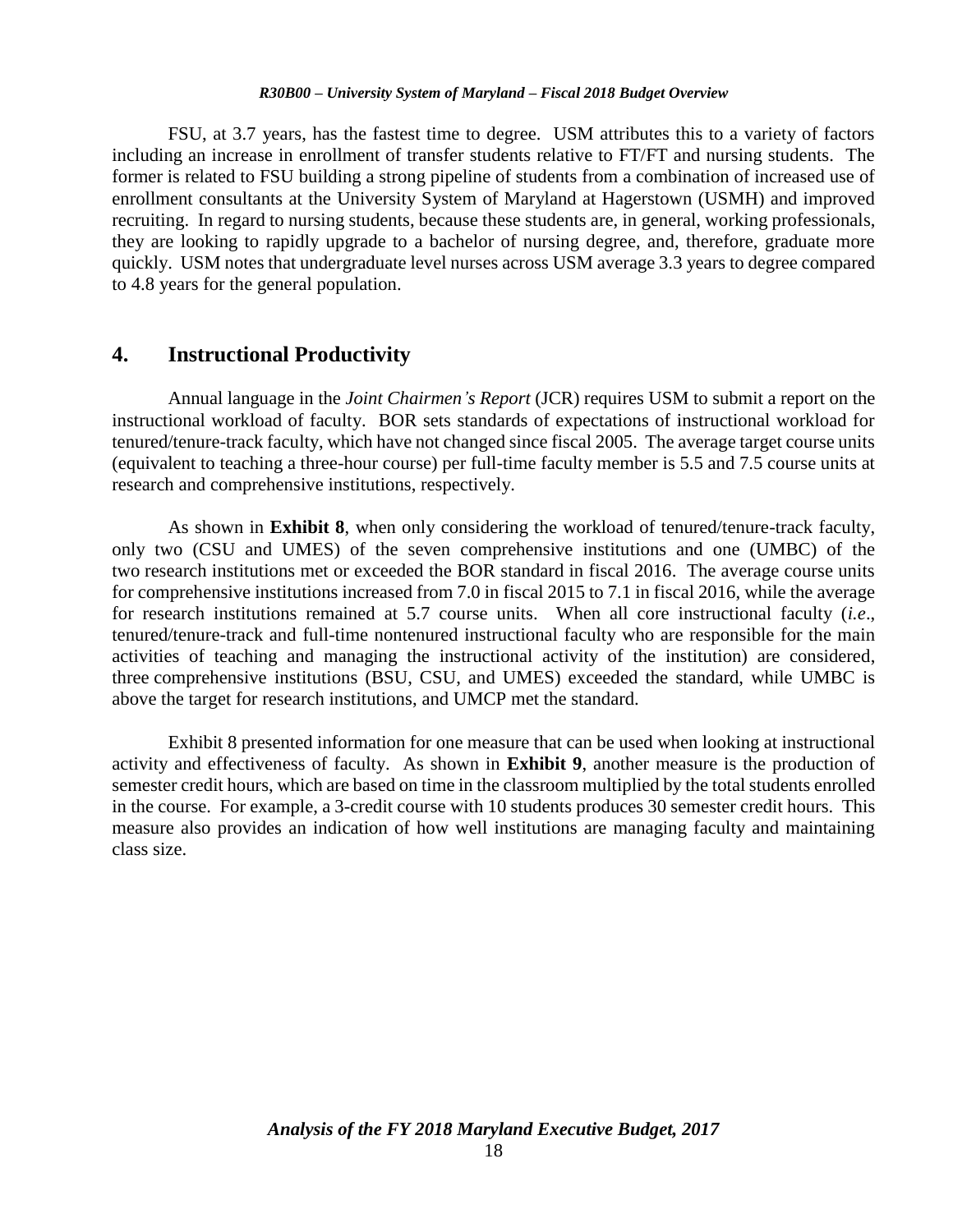### **Exhibit 8 Average Course Units Taught by Full-time Equivalent Tenured/Tenure-track and All Core Instructional Faculty Fiscal 2012, 2015, and 2016**

|                                         | 2012          |      | 2015          |      | 2016          |             |
|-----------------------------------------|---------------|------|---------------|------|---------------|-------------|
|                                         | <b>Tenure</b> | Core | <b>Tenure</b> | Core | <b>Tenure</b> | <b>Core</b> |
| <b>Bowie State University</b>           | 7.5           | 7.7  | 7.2           | 7.3  | 7.2           | 8.0         |
| Coppin State University                 | 8.3           | 9.0  | 7.5           | 8.1  | 7.8           | 9.0         |
| <b>Frostburg State University</b>       | 7.4           | 7.4  | 7.4           | 7.4  | 7.3           | 7.2         |
| Salisbury University                    | 7.6           | 7.8  | 6.9           | 7.1  | 7.2           | 7.3         |
| <b>Towson University</b>                | 7.0           | 7.4  | 6.5           | 7.1  | 6.6           | 7.1         |
| University of Baltimore                 | 6.6           | 6.5  | 6.4           | 6.9  | 6.6           | 6.7         |
| University of Maryland Eastern Shore    | 7.6           | 7.6  | 7.6           | 7.2  | 8.1           | 8.2         |
| <b>Comprehensive Average</b>            | 7.4           | 7.6  | 7.0           | 7.1  | 7.1           | 7.3         |
| Comprehensive Target                    | 7.5           |      | 7.5           |      | 7.5           |             |
| University of Maryland Baltimore County | 6.8           | 6.9  | 7.1           | 7.2  | 6.6           | 7.0         |
| University of Maryland, College Park    | 5.6           | 5.6  | 5.3           | 5.4  | 5.4           | 5.5         |
| <b>Research Average</b>                 | 5.9           | 5.9  | 5.7           | 5.8  | 5.7           | 5.9         |
| <b>Research Target</b>                  | 5.5           |      | 5.5           |      | 5.5           |             |

Note: One course unit is defined as a standard three-credit lecture course; all other courses and instructional activity such as undergraduate and dissertation research are converted to course units. Calculations for Salisbury University, Towson University, and the University of Baltimore omit the schools of business and law because accreditation standards requires law faculty to teach four course units and business faculty to teach six course units.

Source: University System of Maryland's annual *Report on the Instructional Workload of USM Faculty*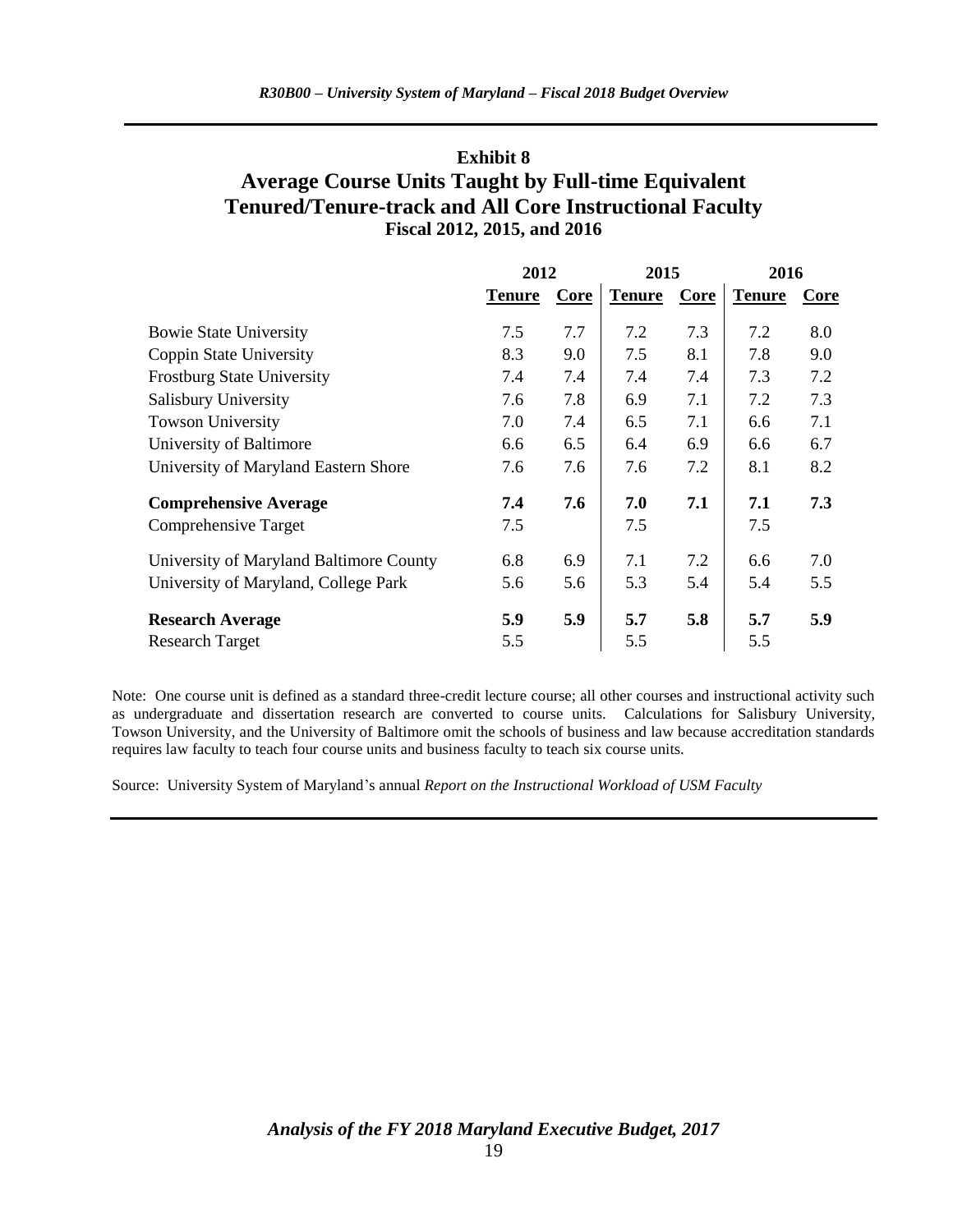### **Exhibit 9 Average Semester Credit Hours Generated by Tenured/Tenure-track and All Core Instructional Faculty Fiscal 2012, 2015, and 2016**

|                                         | 2012          |      | 2015          |      | 2016          |      |
|-----------------------------------------|---------------|------|---------------|------|---------------|------|
|                                         | <b>Tenure</b> | Core | <b>Tenure</b> | Core | <b>Tenure</b> | Core |
| <b>Bowie State University</b>           | 526           | 561  | 402           | 422  | 454           | 475  |
| Coppin State University                 | 263           | 255  | 316           | 311  | 316           | 313  |
| <b>Frostburg State University</b>       | 496           | 494  | 480           | 476  | 472           | 482  |
| Salisbury University                    | 606           | 615  | 530           | 528  | 522           | 537  |
| <b>Towson University</b>                | 402           | 425  | 423           | 442  | 402           | 434  |
| University of Baltimore                 | 404           | 419  | 375           | 402  | 379           | 380  |
| University of Maryland Eastern Shore    | 448           | 542  | 684           | 615  | 638           | 637  |
| University of Maryland Baltimore County | 363           | 456  | 346           | 465  | 359           | 475  |
| University of Maryland, College Park    | 491           | 568  | 420           | 521  | 405           | 517  |

Note: Excludes faculty on sabbatical and those exempted as a result of illness or death, and adjustments are also made for instruction-related activity and external funding. Calculations for Salisbury University, Towson University, and the University of Baltimore are adjusted to omit the schools of business and law.

Source: University System of Maryland's annual *Report on* the *Instructional Workload of USM Faculty* 

When data from faculty workload and semester hours generated is considered together, it provides a better picture of instructional productivity at each campus. For example, as previously shown in Exhibit 8, while faculty at CSU continually teach more course units than faculty at other comprehensive institutions, they also produce the least number of credit hours per semester, indicating faculty teach more classes with fewer students.

### **Fiscal 2017 Actions**

#### **Cost Containment and Proposed Deficiency**

The November 2016 Board of Public Works action reduced the USM appropriation by 1.4%, or \$18.3 million. This was to be partly offset by a \$4.1 million transfer of the Higher Education Investment Fund (HEIF) fund balance. This would result in a 1.0%, or \$14.2 million, reduction in the USM appropriation. As shown in **Exhibit 10**, a majority of the expected \$14.2 million reduction was met by the elimination of 101 vacant positions, totaling \$9.0 million. The remaining \$5.2 million of the reduction was met through decreased spending on contractual services, supplies and materials, and financial aid. However, there were insufficient funds in the HEIF balance to cover the \$4.1 million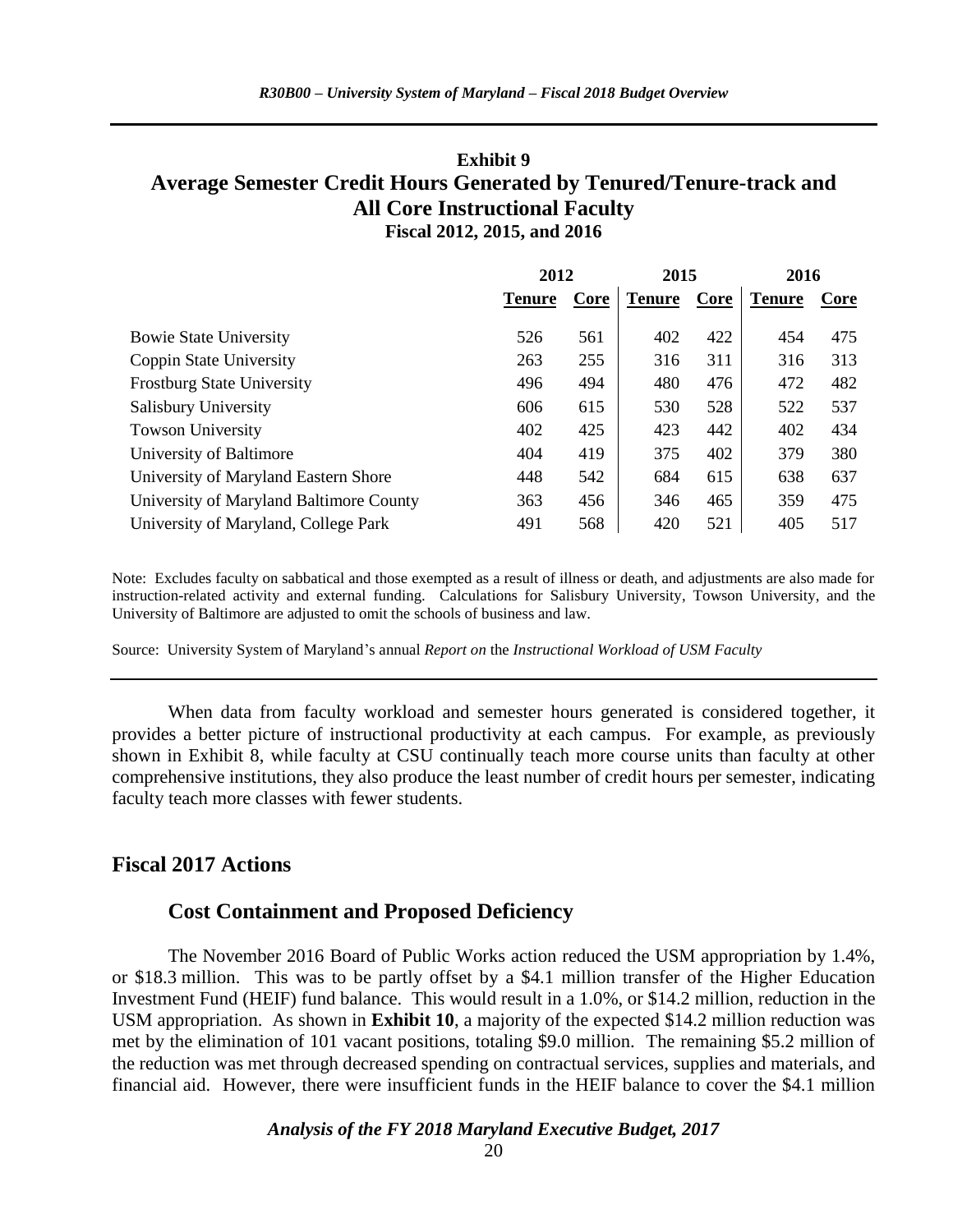offset of the cost containment. A fiscal 2017 deficiency provides the University System of Maryland Office (USMO), with \$4.1 million in general funds to offset the cost containment measure to be allocated among the institutions.

| <b>Exhibit 10</b><br><b>Reduction and Deficiency by Institution</b><br><b>Fiscal 2017</b> |                                |                   |                                  |                                     |                                   |                  |  |
|-------------------------------------------------------------------------------------------|--------------------------------|-------------------|----------------------------------|-------------------------------------|-----------------------------------|------------------|--|
| <b>Institution</b>                                                                        | <b>BPW</b><br><b>Reduction</b> | <b>Deficiency</b> | <b>Total</b><br><b>Reduction</b> | <b>Position</b><br><b>Reduction</b> | <b>Salary and</b><br><b>Wages</b> | <b>Operating</b> |  |
| UM, Baltimore                                                                             | $-$ \$2,936,774                | \$520,373         | $-$ \$2,416,401                  | $-20.0$                             | $-$1,895,598$                     | $-$ \$520,803    |  |
| UM, College Park                                                                          | $-6,925,352$                   | 1,460,017         | $-5,465,335$                     | $-40.0$                             | $-4,400,335$                      | $-1,065,000$     |  |
| <b>Bowie State University</b>                                                             | $-590,607$                     | 119,295           | $-471,312$                       | $-2.0$                              | $-139,306$                        | $-332,006$       |  |
| <b>Towson University</b>                                                                  | $-1,796,868$                   | 530,974           | $-1,265,894$                     | $-9.0$                              | $-750,047$                        | $-515,847$       |  |
| <b>UM Eastern Shore</b><br><b>Frostburg State</b>                                         | $-557,887$                     | 123,729           | $-434,158$                       | $-4.0$                              | $-354,691$                        | $-79,467$        |  |
| University                                                                                | $-605,009$                     | 159,044           | $-445,965$                       | $-3.0$                              | $-434,814$                        | $-11,151$        |  |
| Coppin State University                                                                   | $-613,268$                     | 111,754           | $-501,514$                       | $-2.0$                              | $\theta$                          | $-501,514$       |  |
| University of Baltimore                                                                   | $-542,264$                     | 141,265           | $-400,999$                       | $-3.0$                              | $-95,471$                         | $-305,528$       |  |
| Salisbury University                                                                      | $-786,134$                     | 230,556           | $-555,578$                       | $-5.0$                              | $-156,715$                        | $-398,863$       |  |
| <b>UM University College</b>                                                              | $-552,166$                     | 106,555           | $-445,611$                       | $-4.0$                              | $-142,498$                        | $-303,113$       |  |
| <b>UM Baltimore County</b><br><b>UM</b> Center for                                        | $-1,637,220$                   | 365,650           | $-1,271,570$                     | $-8.0$                              | $-634,034$                        | $-636,536$       |  |
| <b>Environmental Science</b><br>University System of                                      | $-285,833$                     | 40,094            | $-245,739$                       | $-1.0$                              | $-28,605$                         | $-217,134$       |  |
| Maryland Office                                                                           | $-424,618$                     | 144,694           | $-279,924$                       | $-0.0$                              | $\overline{0}$                    | $-279,924$       |  |
| <b>Total</b>                                                                              | $-$18,254,000$                 | \$4,054,000       | $-$14,200,000$                   | $-101.0$                            | $-$ \$9,032,114                   | -\$5,166,886     |  |
| <b>BPW: Board of Public Works</b>                                                         |                                |                   |                                  |                                     |                                   |                  |  |

UM: University of Maryland

Source: University System of Maryland

In addition, the estimated fiscal 2017 HEIF revenues were written down by \$6.2 million. The fiscal 2016 fund balance was carried forward to partially offset the decline, resulting in a total shortfall of \$4.7 million in fiscal 2017. A second deficiency provides USM with \$4.7 million in general funds to cover the underattainment of the HEIF in fiscal 2017. In past years when the HEIF underattained, USM was notified that if revenues did not improve then the appropriation would be canceled by the amount of the shortfall. For instance in fiscal 2009, USM's HEIF appropriation was reduced by \$7.8 million and in fiscal 2014, \$11.1 million of USM's HEIF appropriation was canceled. USM is well positioned to absorb the revenue loss as tuition and fee revenues are 1.7%, or \$20.4 million higher than what was budgeted and will likely increase when USM recognizes additional revenues from the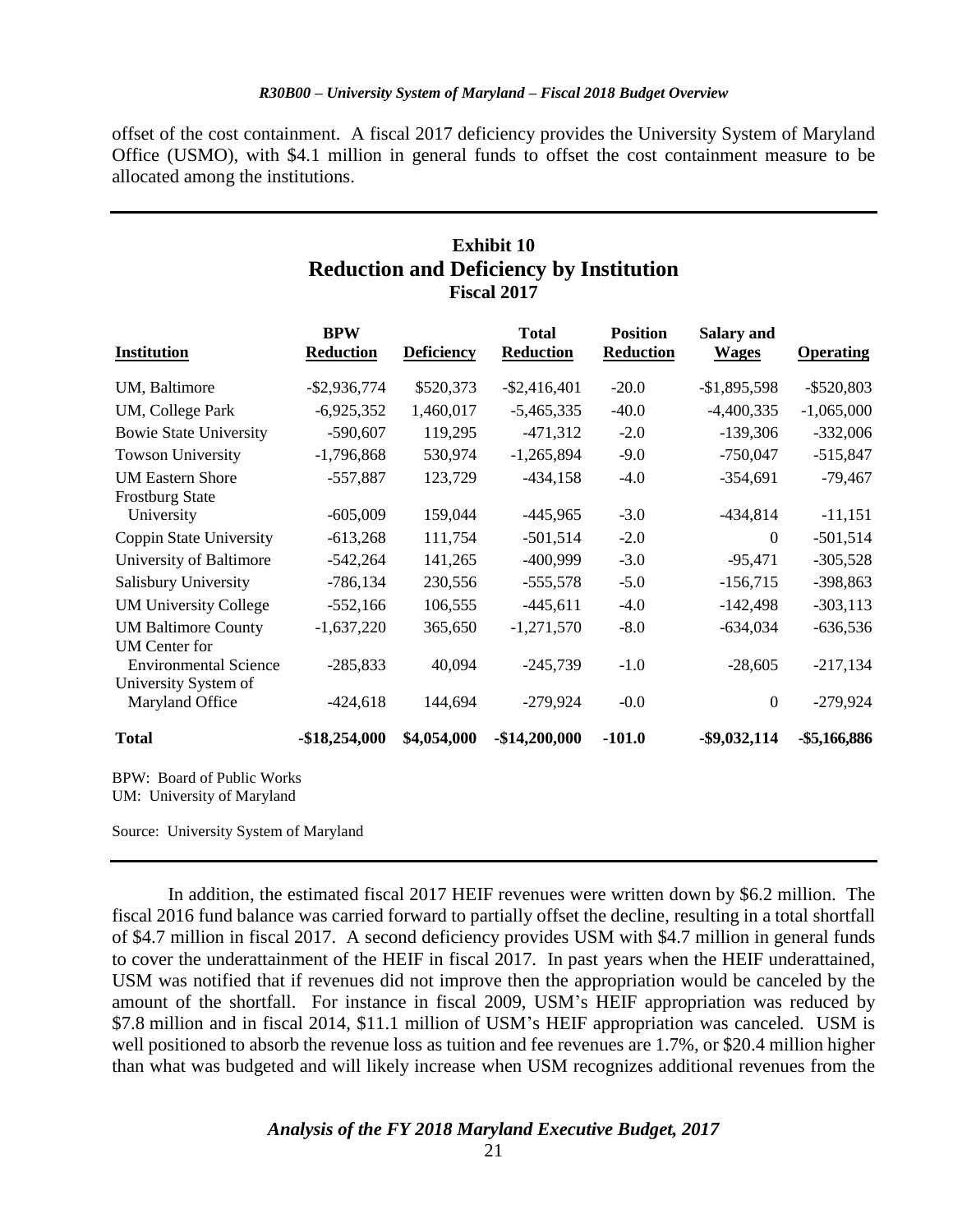spring and summer semesters. **Therefore, the Department of Legislative Services (DLS) recommends eliminating the \$4.1 million and the \$4.7 million fiscal 2017 deficiencies totaling \$8.7 million**.

#### **Proposed Budget**

As shown in **Exhibit 11**, the general fund allowance for fiscal 2018 is 2.0%, or \$25.6 million, higher than fiscal 2017 after adjusting for the fiscal 2017 deficiencies, and anticipated transfers of funds from MHEC, contingent reductions, and the across-the-board pension reduction in fiscal 2018. The HEIF increased 1.8%, or \$1.0 million, after adjusting for the fiscal 2017 deficiency. Overall, State funding increases 2.0%, or \$26.6 million, to \$1.4 billion in fiscal 2018.

### **Exhibit 11 Proposed Budget University System of Maryland (\$ in Thousands)**

|                                  | <b>FY 16</b><br><b>Actual</b> | <b>FY 17</b><br><b>Adjusted</b> | <b>FY 18</b><br><b>Adjusted</b> | <b>FY 17-18</b><br><b>Change</b> | % Change<br><b>Prior Year</b> |
|----------------------------------|-------------------------------|---------------------------------|---------------------------------|----------------------------------|-------------------------------|
| General Funds                    | \$1,200,718                   | \$1,255,783                     | \$1,295,978                     |                                  |                               |
| <b>Deficiencies</b>              |                               | 8,737                           |                                 |                                  |                               |
| Across-the-board                 |                               |                                 | $-2,175$                        |                                  |                               |
| Transfers from MHEC <sup>1</sup> |                               | 3,896                           | 4,218                           |                                  |                               |
| <b>Contingent Reductions</b>     |                               |                                 | $-4,000$                        |                                  |                               |
| <b>Total General Funds</b>       |                               | 1,268,417                       | 1,294,020                       | \$25,604                         | 2.0%                          |
| <b>HEIF</b>                      | 56,605                        | 61,605                          | 57,936                          |                                  |                               |
| Deficiencies                     |                               | $-4,683$                        |                                 |                                  |                               |
| <b>Total HEIF</b>                |                               | 56,922                          | 57,936                          | 1,015                            | 1.8%                          |
| <b>Total State Funds</b>         | 1,257,323                     | 1,325,338                       | 1,351,957                       | 26,619                           | 2.0%                          |
| <b>Other Unrestricted Funds</b>  | 2,660,911                     | 2,764,384                       | 2,833,965                       | 69,581                           | 2.5%                          |
| <b>Total Unrestricted Funds</b>  | 3,918,234                     | 4,089,722                       | 4,185,922                       | 96,200                           | 2.4%                          |
| <b>Restricted Funds</b>          | 1,195,418                     | 1,284,329                       | 1,298,450                       | 14,120                           | 1.1%                          |
| <b>Total Funds</b>               | \$5,113,652                   | \$5,374,051                     | \$5,484,371                     | \$110,320                        | 2.1%                          |

HEIF: Higher Education Investment Fund MHEC: Maryland Higher Education Commission

<sup>1</sup>Transfer in fiscal 2017 and anticipated transfer in fiscal 2018 include Office for Civil Rights enhancement funds to Historically Black Colleges and Universities, the WellMobile, and management of the Waldorf Center.

Note: Fiscal 2017 general funds and the HEIF are adjusted to reflect deficiencies, and fiscal 2018 general funds are adjusted to reflect across-the-board and contingent reductions. Restricted funds include the Maryland Fire and Rescue Institute.

Source: Governor's Budget Books, Fiscal 2018, Department of Legislative Services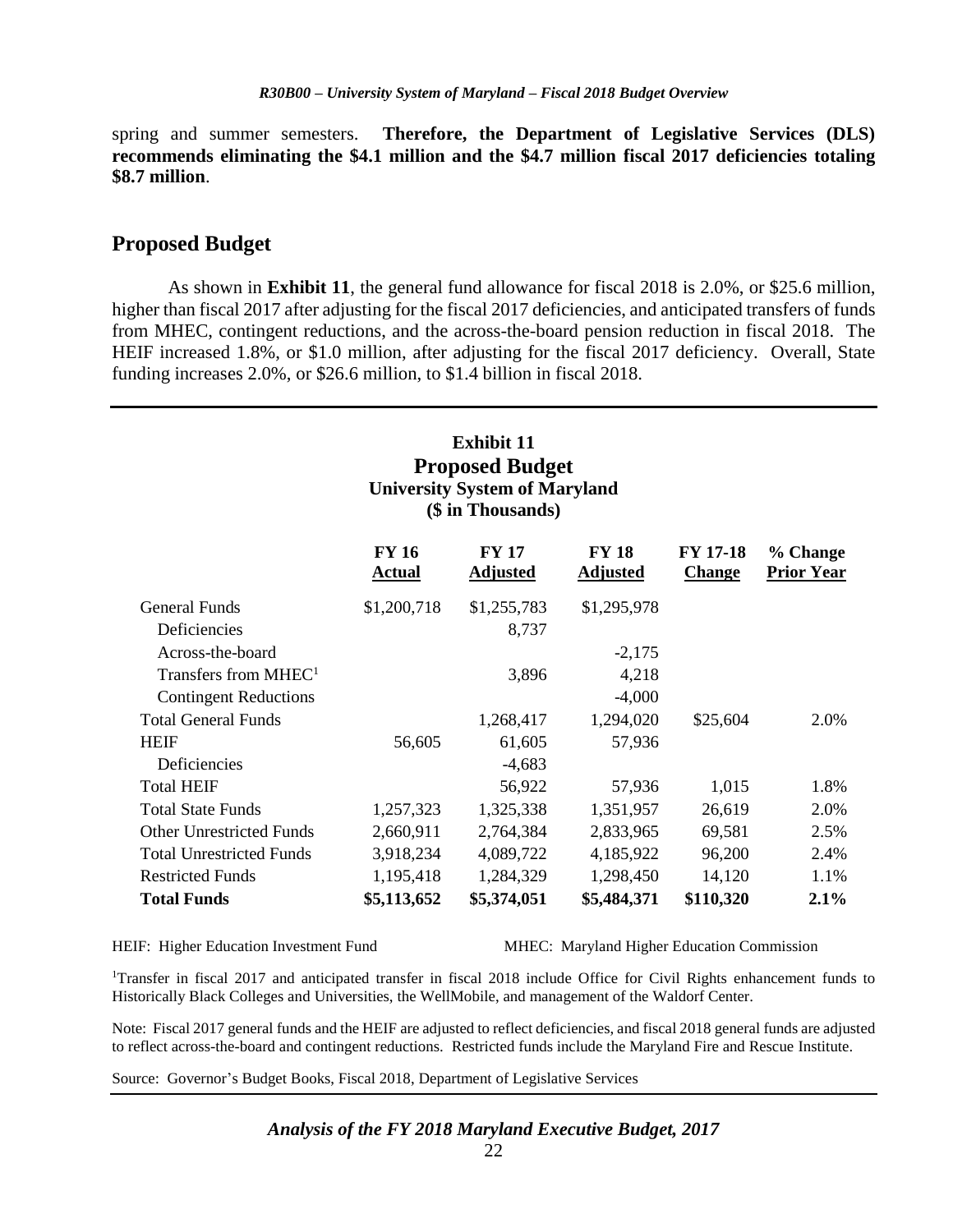The allowance includes the funds stipulated in Chapter 25 of 2016 requiring the Governor to provide \$4.0 million to UMB and \$2.0 million to UMCP to establish two research centers. However, \$4.0 million in funding to increase the attainment levels of those residential campuses with the lowest estimated funding guideline attainment level in fiscal 2016 – UMBC (\$3.5 million) and TU (\$0.5 million) – is cut contingent on the Budget Reconciliation and Financing Act (BRFA) of 2017. The fiscal 2018 budget bill includes a \$54.5 million (all funds) across-the-board contingent reduction for a supplemental pension payment. Annual payments are mandated for fiscal 2017 through 2020 if the Unassigned General Fund balance exceeds a certain amount at the close of the fiscal year. USM's share of these reductions is \$2.2 million in general funds. This action is tied to a provision in the BRFA of 2017.

In addition, the general fund allowance for TU includes \$70,000 for ground maintenance, operations, and utilities at Hidden Waters, the Chancellor's residence in Baltimore County owned by the USM Foundation. These funds were also transferred by budget amendment in fiscal 2017 from UMB to TU. Since the property is owned by the foundation and not the State, it is the foundation's responsibility to maintain the property. Therefore, general funds should not fund the operations of the residence. **DLS recommends reducing the general funds.** This action will be taken up in the TU budget analysis since that is where the funds are budgeted. **The Chancellor should comment on the use of general funds to maintain Hidden Waters.**

Other current unrestricted funds increase 2.5%, or \$69.6 million, over fiscal 2017. This is due to a \$43.8 million increase in tuition and fee revenues partly due to a planned 2.0% increase in resident undergraduate tuition, \$17.4 million in auxiliary revenues, and the remaining funds from other sources such as sales and services of educational activities.

#### **Current Service Costs**

Overall, USM State-supported current services costs (CSC) are estimated to increase \$72.8 million, as shown in **Exhibit 12**. These costs are typically funded with unrestricted revenues (*e.g*., general funds, the HEIF, and tuition and fee revenues). Typically, increases in personnel expenditure account for the majority of CSC, but with personnel costs basically remaining flat in fiscal 2018 due to no cost-of-living allowance or increments, and retirement and health insurance cost are also flat. Expenditures related to facilities comprise 53% of CSC. It should be noted that all institutions except UMES plan to increase expenditures on financial aid.

All institutions plan to increase spending on facilities renewal, which in times of budget shortfalls, is usually one of the first expenditures to be reduced. Prior to fiscal 2016, increases in facilities renewal spending was less than budgeted. In 2015, BOR and the Chancellor noted that facilities renewal is a priority and will hold presidents accountable in meeting the BOR target of annually increasing operating expenditures on facilities renewal by 0.2% until the amount equals 2.0% of the replacement value of the campus buildings. As a result, operating spending on facilities renewal in fiscal 2016 totaled \$81.7 million, a \$27.8 million increase over fiscal 2015. Funding for facilities renewal is estimated to be 0.9% of replacement value in fiscal 2018.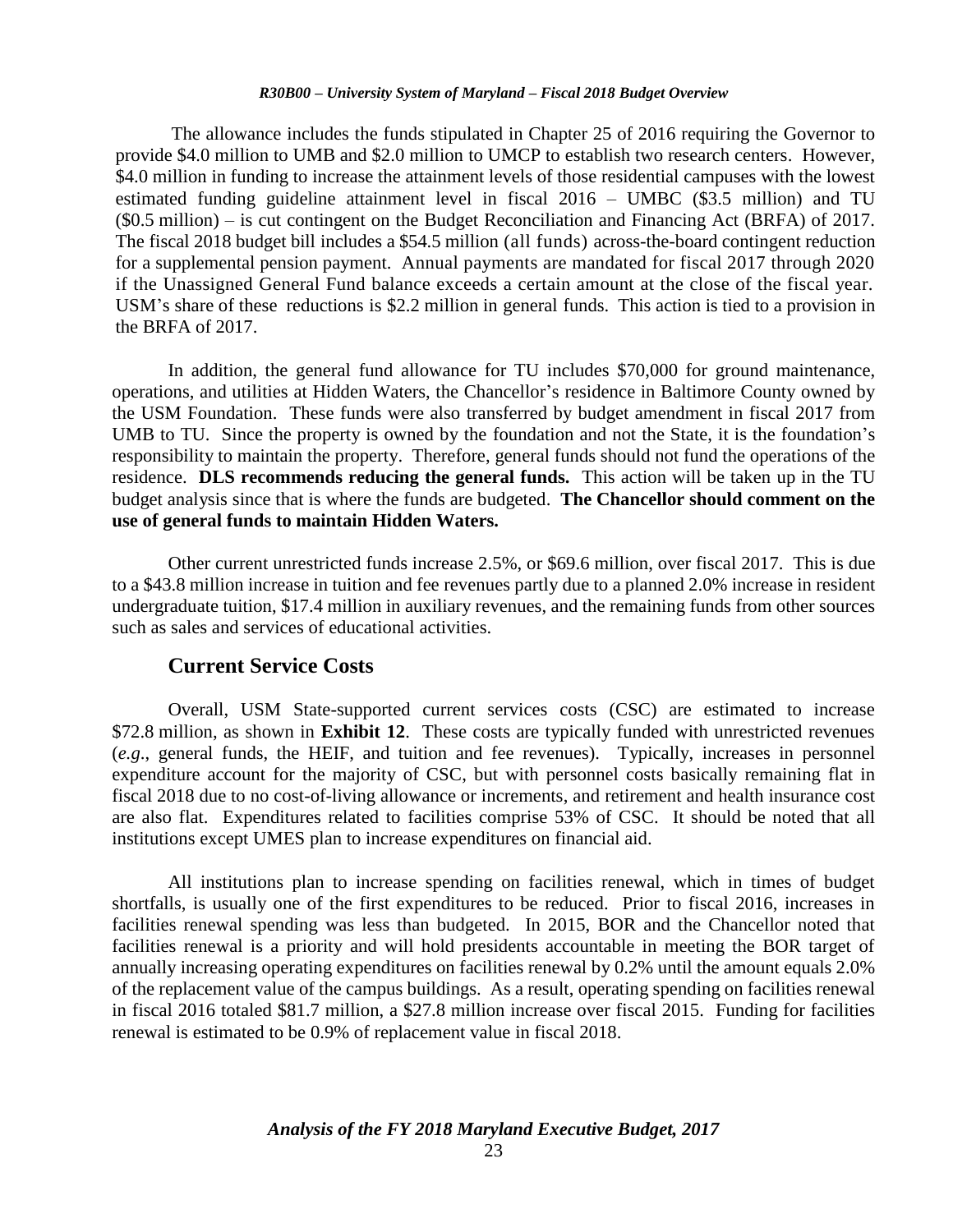### **Exhibit 12 University System of Maryland Increase in Current Service Costs Fiscal 2018**

**Amount**

|                                            | , ,,,,,,,,,,,   |
|--------------------------------------------|-----------------|
| <b>New Facilities</b>                      | \$26,130,027    |
| Facilities Renewal                         | 13,762,154      |
| Other                                      | 13,570,617      |
| Mandated Costs (SB 1052)                   | 6,000,000       |
| <b>Institutional Aid</b>                   | 9,427,350       |
| <b>Academic Revenue Bond Debt Service</b>  | 2,870,000       |
| Cost Related to Title IX Sexual Misconduct | 2,014,090       |
| Partial Relocation of System Office        | 354,000         |
| Veterinary Medicine Agreement              | 290,849         |
| Various Adjustments to Subobjects          | 287,056         |
| <b>Fuel and Utilities</b>                  | 259,602         |
| <b>Current Service Costs (CSC)</b>         | \$74,965,745    |
| <b>Across-the-board Adjustments</b>        |                 |
| Pension                                    | $-$ \$2,175,449 |
| <b>Total CSC</b>                           | \$72,790,296    |

Note: The University System of Maryland estimated CSC increase \$88.9 million prior to reduction in pension. However, mandated costs are adjusted to reflect \$4.0 million in contingent reductions. Not included were \$8.0 million related to the University of Maryland, College Park's use of revenues from the differential tuition to enhance and maintain the quality of the programs that were not recognized as CSC in fiscal 2017; and \$2.3 million for the opening of the Academic Commons at Salisbury University, which was incurred in fiscal 2017 when the facility opened and, therefore, not an increase in costs in fiscal 2018. Other includes information technology upgrades, faculty related to the opening of the Health Sciences Facility III and honor's college, emergency management, training, and infrastructure to increase the effectiveness to secure philanthropic support.

Source: University System of Maryland; Department of Legislative Services

As shown in **Exhibit 13**, additional State-supported revenues totaling \$79.2 million are available to cover CSC. This includes \$26.6 million of State funds and \$43.8 million in tuition and fee revenues. Overall, revenues more than cover CSC, leaving a surplus of \$6.4 million available for enhancements. This raises two issues regarding (1) fund balance and (2) tuition and fee revenue.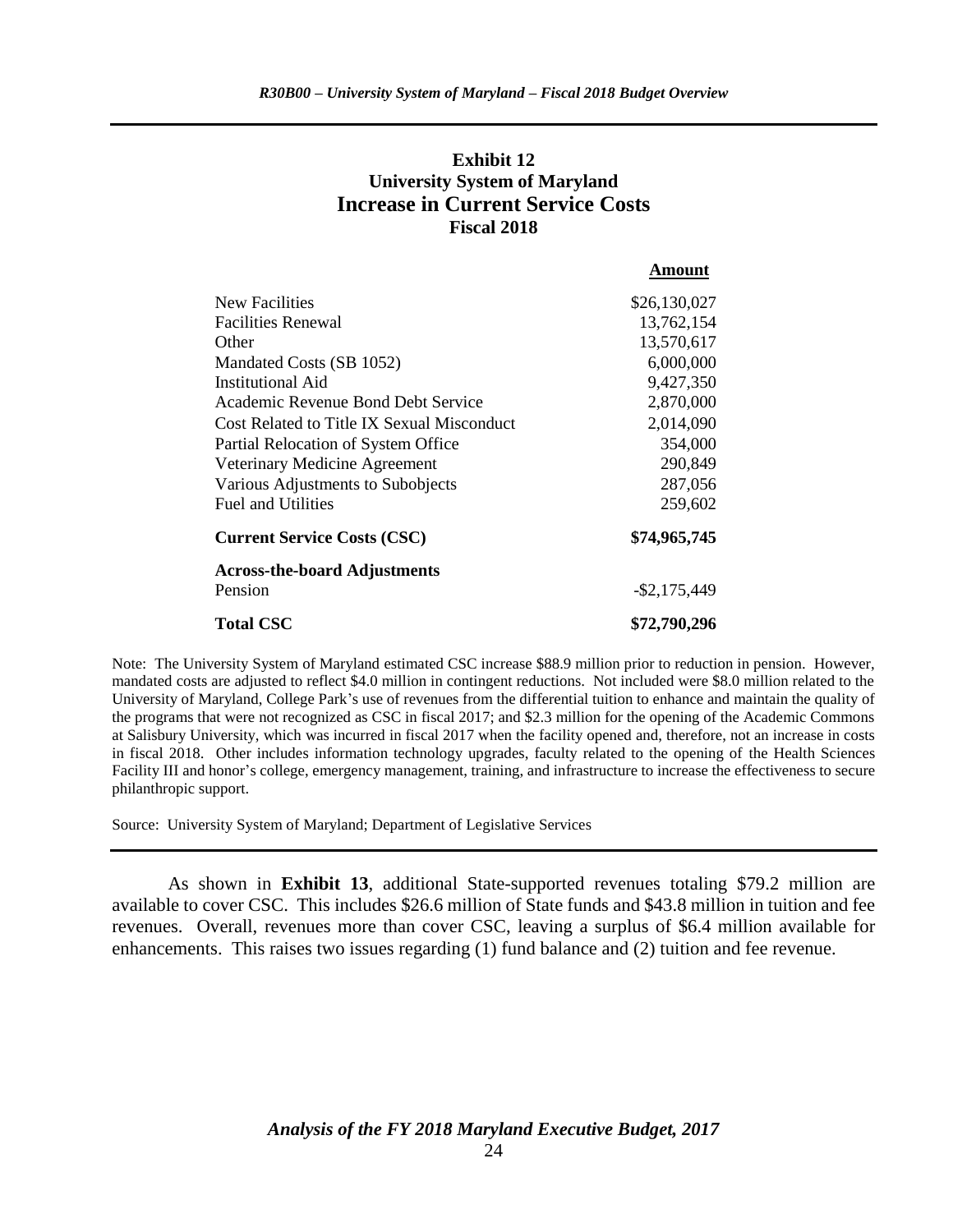### **Exhibit 13 USM State-supported Revenues Available for Program Enhancements Fiscal 2018**

|                                                                           | \$ Amount       |
|---------------------------------------------------------------------------|-----------------|
| <b>Expenditures</b>                                                       |                 |
| <b>Current Services Cost Increase</b>                                     | \$72,790,296    |
| <b>Total Expenditures</b>                                                 | \$72,790,296    |
| <b>Revenues</b>                                                           |                 |
| New General Funds and the Higher Education Investment Fund <sup>1</sup>   | \$26,618,609    |
| New Tuition and Fee Revenues (Assumed 2.7% Increase in Allowance)         | 43,821,021      |
| <b>Other New Unrestricted Revenues</b>                                    | 8,808,895       |
| <b>New General Fund, Tuition, and Other Revenues</b>                      | \$79,248,525    |
| <b>Funds Available Over CSC Under Allowance</b>                           | \$6,458,229     |
| Additional Tuition and Fee Revenues based on DLS Assumed 4% Increase      | \$21,917,018    |
| <b>Funds Available Over CSC Revised DLS Tuition Assumption</b>            | \$28,375,247    |
| Planned Transfer of State-supported Revenues to Fund Balance <sup>2</sup> | \$23,425,416    |
| <b>Estimated Ending Fiscal 2018 Fund Balance</b>                          | \$1,080,098,614 |

CSC: current services cost

DLS: Department of Legislative Services

USM: University System of Maryland

<sup>1</sup>General funds are adjusted by \$2.2 million for pension adjustment, \$4.0 million in contingent reductions, and an anticipated \$4.2 million transfer from the Maryland Higher Education Commission. <sup>2</sup>The planned fund balance transfer including non-State-supported dollars is \$41.7 million.

Source: Governor's Budget Books, Fiscal 2018; Department of Legislative Services

### **Fund Balance**

As also shown in Exhibit 13, USM anticipates transferring \$41.7 million to the fund balance in fiscal 2018. This is in addition to \$41.3 million that is planned for transfer in 2017, resulting in a projected fiscal 2018 ending balance of almost \$1.1 billion (see **Exhibit 14**), which is 79.9% of total State funding. As a comparison, the estimated fiscal 2018 ending balance of the State's Rainy Day Fund is \$860.0 million, which is equivalent to 5.0% of general fund revenues. Of the transfers in fiscal 2017 and 2018, over 56.0% are State-supported funds, which are primarily comprised of general funds, the HEIF, and tuition and fee revenues. In fiscal 2018, USM plans to transfer \$23.4 million of State-supported funds to the fund balance, which is slightly less than the total State fund increase of \$26.6 million provided in the allowance.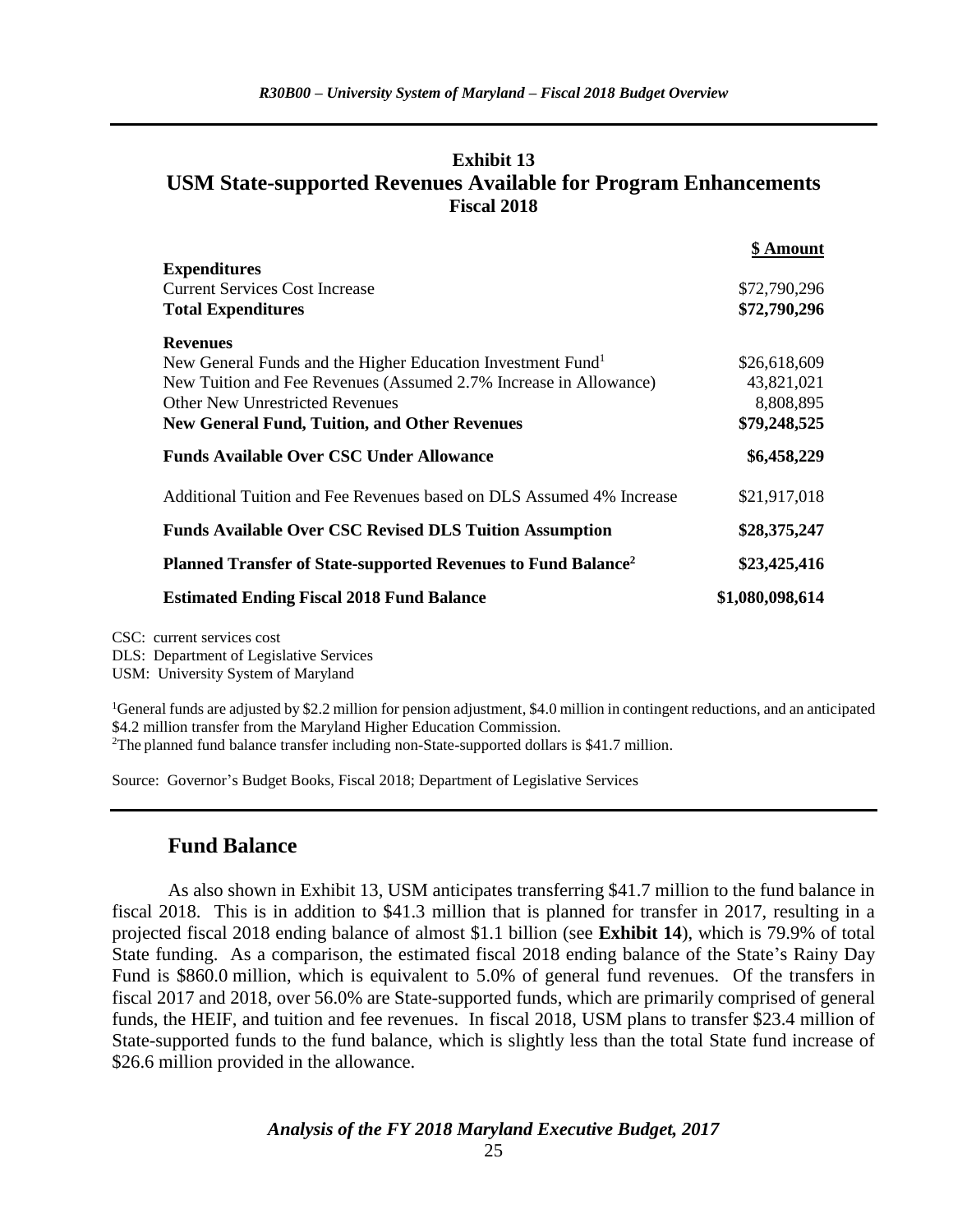### **Exhibit 14 Fund Balance by Institution (\$ in Thousands)**

|                                   |                                        | <b>Fiscal 2017</b>                      |                                                    |                                                 |                                                            |                                         | <b>Estimated Fiscal 2018</b>                       |                                                        |                                                            |  |
|-----------------------------------|----------------------------------------|-----------------------------------------|----------------------------------------------------|-------------------------------------------------|------------------------------------------------------------|-----------------------------------------|----------------------------------------------------|--------------------------------------------------------|------------------------------------------------------------|--|
|                                   | <b>Fiscal</b><br>2016<br><b>Ending</b> | <b>Planned</b><br>Incr./(Dec.)<br>to FB | <b>Estimated</b><br><b>State</b><br><b>Support</b> | <b>Estimated</b><br>Non-state<br><b>Support</b> | <b>Estimated</b><br><b>Fiscal</b><br>2017<br><b>Ending</b> | <b>Planned</b><br>Incr./(Dec.)<br>to FB | <b>Estimated</b><br><b>State</b><br><b>Support</b> | <b>Estimated</b><br><b>Non State</b><br><b>Support</b> | <b>Estimated</b><br><b>Fiscal</b><br>2018<br><b>Ending</b> |  |
| UM, Baltimore                     | \$151,178                              | \$6,296                                 | \$35,673                                           | \$121,800                                       | \$157,474                                                  | \$6,382                                 | \$38,311                                           | \$125,544                                              | \$163,855                                                  |  |
| UM, College Park                  | 418,896                                | 15,509                                  | 182,851                                            | 251,554                                         | \$434,405                                                  | 15,509                                  | 198,360                                            | 251,554                                                | 449,914                                                    |  |
| <b>Bowie State University</b>     | 24,348                                 | 1,044                                   | 13,258                                             | 12,135                                          | \$25,392                                                   | 1,071                                   | 14,105                                             | 12,358                                                 | 26,463                                                     |  |
| <b>Towson University</b>          | 73,822                                 | 4,360                                   | $-4,416$                                           | 82,597                                          | \$78,181                                                   | 4,516                                   | $-4,416$                                           | 87,114                                                 | 82,698                                                     |  |
| <b>UM Eastern Shore</b>           | 5,647                                  | 1,068                                   | $-627$                                             | 7,342                                           | \$6,715                                                    | 1,071                                   | $-627$                                             | 8,413                                                  | 7,786                                                      |  |
| <b>Frostburg State University</b> | 16,315                                 | 1,065                                   | $\boldsymbol{0}$                                   | 17,380                                          | \$17,380                                                   | 1,087                                   | $\mathbf{0}$                                       | 18,467                                                 | 18,467                                                     |  |
| Coppin State University           | 5,912                                  | 1,205                                   | $-12,085$                                          | 19,201                                          | \$7,116                                                    | 1,227                                   | $-10,558$                                          | 18,901                                                 | 8,343                                                      |  |
| University of Baltimore           | 14,658                                 | 1,135                                   | 708                                                | 15,085                                          | \$15,793                                                   | 1,158                                   | 1,865                                              | 15,085                                                 | 16,950                                                     |  |
| Salisbury University              | 56,671                                 | 1,912                                   | 8,622                                              | 49,961                                          | \$58,583                                                   | 1,880                                   | 7,215                                              | 53,248                                                 | 60,463                                                     |  |
| <b>UM University College</b>      | 122,071                                | 3,655                                   | $\theta$                                           | 125,726                                         | \$125,726                                                  | 3,691                                   | $\theta$                                           | 129,417                                                | 129,417                                                    |  |
| <b>UM Baltimore County</b>        | 85,349                                 | 3,447                                   | 26,086                                             | 62,710                                          | \$88,795                                                   | 3,572                                   | 28,946                                             | 63,421                                                 | 92,367                                                     |  |
| <b>UMCES</b>                      | 18,910                                 | 293                                     | 6,318                                              | 12,884                                          | \$19,202                                                   | 293                                     | 6,611                                              | 12,884                                                 | 19,495                                                     |  |
| <b>USM</b> Office                 | 3,346                                  | 267                                     | 313                                                | 3,299                                           | \$3,612                                                    | 267                                     | 313                                                | 3,566                                                  | 3,879                                                      |  |
| <b>Total</b>                      | \$997,120                              | \$41,256                                | \$256,701                                          | \$781,674                                       | \$1,038,376                                                | \$41,723                                | \$280,127                                          | \$799,972                                              | \$1,080,099                                                |  |
| \$ Increase                       |                                        |                                         | \$23,659                                           | \$17,597                                        |                                                            |                                         | \$23,425                                           | \$18,298                                               |                                                            |  |

FB: fund balance

UM: University of Maryland

UMCES: University of Maryland Center for Environmental Science

USM: University System of Maryland

Source: University System of Maryland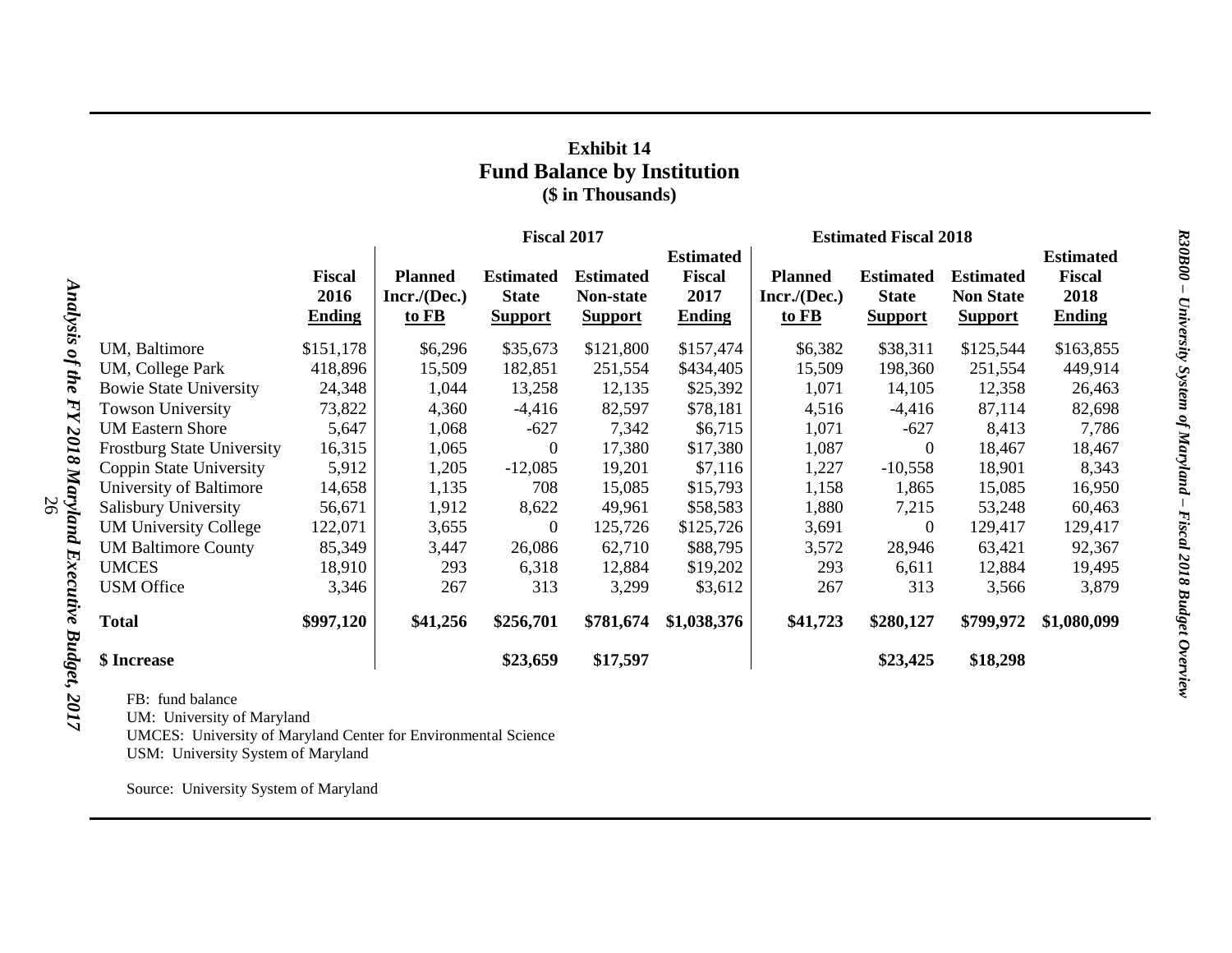The fund balance consists of revenues set aside by each institution for use in times of budgetary downturns, to support future programs or initiatives, and for credit rating purposes. While USM did use the fund balance during the recession in fiscal 2010 by transferring \$113.0 million to the general fund in lieu of reductions to their base budget, USM more than replenished the fund balance with the transfer of \$124.6 million in fiscal 2011. As shown in **Exhibit 15**, since fiscal 2011, the fund balance increased 45.5%, with the State-supported portion growing 74.5%, or \$119.6 million.

### **Exhibit 15 University System of Maryland Fund Balance Fiscal 2011-2018 (\$ in Millions)**

|                            | Non-State-supported | State-supported | <b>Total</b> | \$ Change |
|----------------------------|---------------------|-----------------|--------------|-----------|
| 2011                       | \$582.4             | \$160.6         | \$743.0      |           |
| 2012                       | 631.9               | 190.8           | 822.7        | \$79.7    |
| 2013                       | 656.2               | 210.9           | 867.1        | 44.4      |
| 2014                       | 681.9               | 199.2           | 881.1        | 14.0      |
| 2015                       | 717.4               | 200.1           | 917.5        | 36.4      |
| 2016                       | 764.1               | 233.0           | 997.1        | 79.6      |
| Est. 2017                  | 781.7               | 256.7           | 1038.4       | 41.2      |
| Est. 2018                  | 800.0               | 280.1           | 1080.1       | 41.7      |
| \$ Change fiscal 2011-2018 | 217.6               | 119.6           | 337.1        |           |
| % Change fiscal 2011-2018  | 37.4%               | 74.5%           | 45.4%        |           |
|                            |                     |                 |              |           |

Source: University System of Maryland

USM needs to maintain a fund balance for credit rating purposes. Rating agencies take into account numerous factors when determining ratings, of which fund balance is one component. Other factors include enrollment, operating revenues, and management. However, USM has never made clear the expectations of the rating agencies. According to USM's financial snapshot presented at the January 26, 2017 BOR Finance Committee meeting "…System manages the ratio of available funds to debt outstanding to not fall below 1:1 ratio to ensure the financial health does not fall below medians for Aa1 rating category." For fiscal 2016, the ratio of available resources to outstanding debt was 162.7% and 112.0% when adjusted for cash not fully spent on capital projects and future cash-funded projects that are not authorized. In addition, according to the rating agencies, USM's debt coverage ratio exceeds 3.0, for example, Moody' three-year average is 3.3, meaning that USM has enough cash available to cover its outstanding debt at least three times over.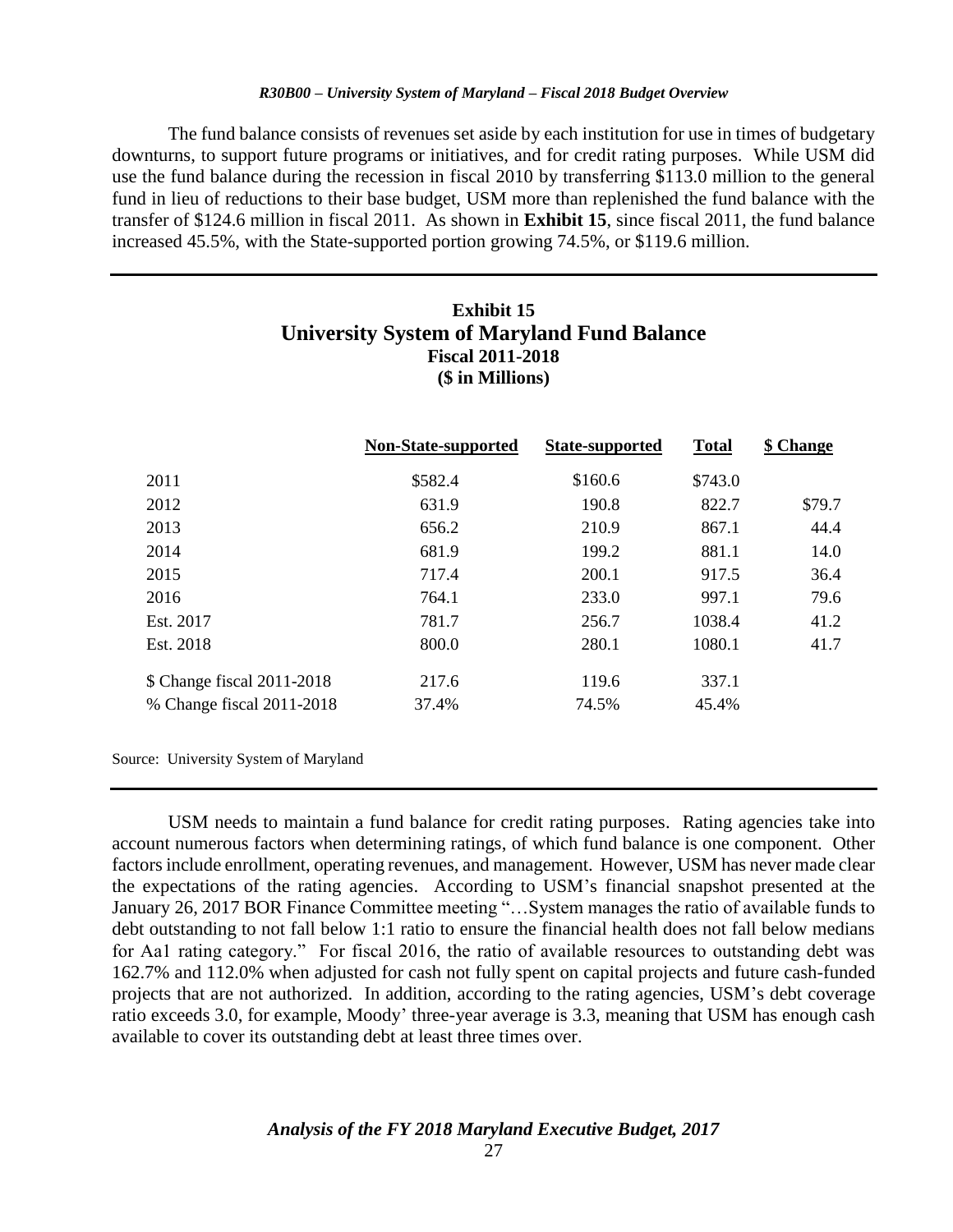### **Tuition and Fee Revenue**

As previously shown in Exhibit 13, State-supported revenues more than cover CSC leaving a surplus of \$6.4 million. However, USM is planning to transfer \$23.4 million of State-supported funds to the fund balance raising the question where are the revenues to cover CSC? One source is the tuition and fee revenue, which in the past two years has been underestimated in the allowance due to revenues being based on enrollments projected early in the year.

As shown in **Exhibit 16**, tuition and fee revenues exceeded the allowance in all years except in fiscal 2014 when revenues were 0.3%, or \$15.8 million, below the allowance. It is these instances when there is a revenue shortfall that institutions use fund balance to cover expenditures. In fiscal 2017, tuition and fee revenues are 1.5% above the allowance, which will increase when USM recognizes revenues from the spring and summer semesters. Given this, it is likely tuition and fee revenue growth will be higher than the budgeted 2.7% in fiscal 2018, further increasing the amount of revenue available for enhancements or transfers to fund balance.

**Since new State-supported revenues are more than sufficient to cover CSC, and USM is planning on transferring \$23.4 million of these revenues to the fund balance, USM does not require the total amount of State funds provided in the allowance to cover its costs. Therefore, DLS recommends reducing USM's general fund appropriation by \$16.6 million, which may result in USM reducing the amount transferred to the fund balance. Furthermore DLS recommends restricting the use of the remaining \$10.0 million of State funds (general funds and the HEIF) to fund the mandates as required in Chapter 25 of 2016.** 



Note: Excludes University of Maryland University College since it does not transfer any State-supported funds to the fund balance.

2012 2013 2014 2015 2016 2017 Working

Source: Governor's Budget Books; Department of Legislative Services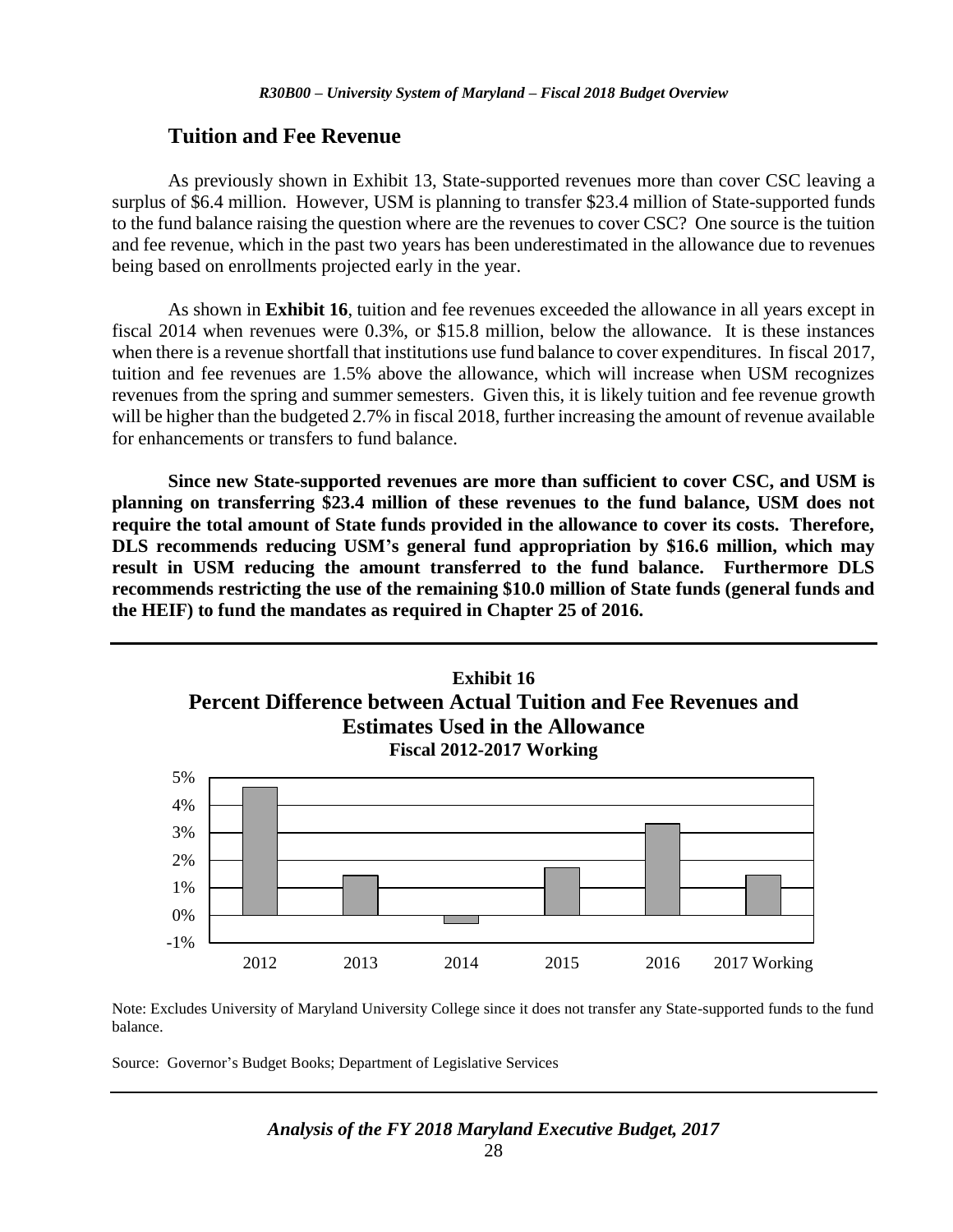#### **Current Unrestricted Fund Expenditures**

Budget changes by program area are shown in **Exhibit 17**. Education and general (E&G) are those expenditures funded by State-supported revenues, which primarily include the General Fund, the HEIF, and tuition and fee revenues. In fiscal 2017 after adjusting for the \$4.1 million deficiency, E&G expenditures increased 4.4%, or \$143.6 million, over fiscal 2016 with the increases mainly attributed to personnel costs. In fiscal 2018, E&G expenditures grow 2.1%, or \$72.5 million, after adjusting for an anticipated transfer of \$4.2 million from MHEC, \$4.0 million in contingent reductions, and a \$2.2 million reduction in pension costs. In fiscal 2018, operations and maintenance of plant grow at the highest rate of 6.2%, or \$28.6 million, due to increased spending on facilities renewal and the opening of new facilities. Spending on instruction increases 2.0%, or \$25.7 million, and is attributable to an increase in part-time faculty and various software upgrades. Academic support increases 0.5%, or \$2.4 million, due to software and other technology upgrades.

**Exhibit 18** shows the percentage change in State funds (General Fund/the HEIF) and tuition and fee revenues per full-time equivalent students (FTES) between fiscal 2008 and 2018 by institution. During this time period, on average, State funds and tuition and fee revenues per FTES grew 28.1% and 31.5%, respectively. In terms of State funding, CSU funding grew at the highest rate of 61.7%, increasing from \$10,604 in fiscal 2008 to \$17,149 in fiscal 2018, which largely reflects a significant decline in enrollment. SU grew at the next highest rate of 36.2% with State funds per FTES increasing \$1,858. The decline of 25.6% in tuition and fees revenues per FTES at UMUC is attributable to the change in federal reporting requirements in which all students enrolled in online programs are now included in its stateside numbers. Since revenues include all tuition and fees collected regardless if a student was stateside or not, it is expected that funding per FTES would decline. The change occurred in fiscal 2015 with UMUC stateside enrollment growing 15.5%. The highest growth rates of tuition and fee revenues per FTES of 50.1% and 45.2% occurred at CSU and UMCP, respectively.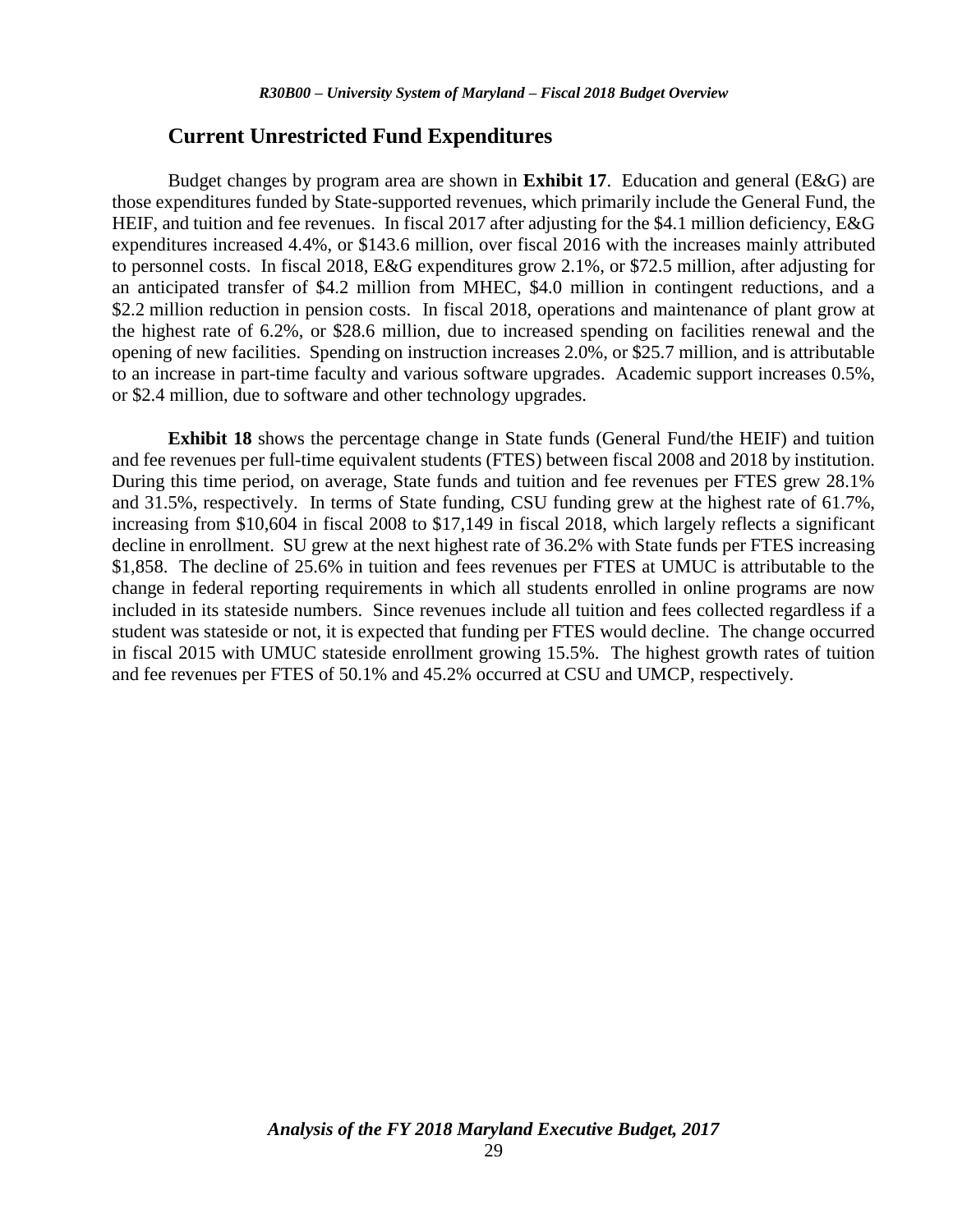### **Exhibit 17 USM Budget Changes for Unrestricted Funds by Program Fiscal 2016-2018 (\$ in Thousands)**

|                                          |                       | <b>Working</b>          |                          |                         | $\frac{0}{0}$            |                          |
|------------------------------------------|-----------------------|-------------------------|--------------------------|-------------------------|--------------------------|--------------------------|
|                                          | <b>Actual</b><br>2016 | <b>Adjusted</b><br>2017 | <b>Change</b><br>2016-17 | <b>Adjusted</b><br>2018 | <b>Change</b><br>2017-18 | <b>Change</b><br>2017-18 |
| <b>Expenditures</b>                      |                       |                         |                          |                         |                          |                          |
| Instruction                              | \$1,228,571           | \$1,256,055             | 2.2%                     | \$1,281,769             | 2.0%                     | \$25,714                 |
| Research                                 | 262,569               | 268,453                 | 2.2%                     | 280,354                 | 4.4%                     | 11,901                   |
| <b>Public Service</b>                    | 66,477                | 75,366                  | 13.4%                    | 76,206                  | 1.1%                     | 840                      |
| Academic Support                         | 428,629               | 445,310                 | 3.9%                     | 447,754                 | 0.5%                     | 2,445                    |
| <b>Student Services</b>                  | 202,249               | 209,422                 | 3.5%                     | 209,854                 | 0.2%                     | 432                      |
| <b>Institutional Support</b>             | 446,382               | 471,381                 | 5.6%                     | 471,296                 | 0.0%                     | $-85$                    |
| <b>Operation and Maintenance</b>         |                       |                         |                          |                         |                          |                          |
| of Plant                                 | 428,312               | 461,147                 | 7.7%                     | 489,729                 | 6.2%                     | 28,582                   |
| Scholarships and Fellowships             | 189,224               | 204,812                 | 8.2%                     | 213,514                 | 4.2%                     | 8,702                    |
| <b>Deficiency</b>                        |                       | \$4,054                 |                          |                         |                          |                          |
| <b>Transfers from MHEC</b>               |                       |                         |                          | \$4,218                 |                          |                          |
| <b>Contingent Reductions</b>             |                       |                         |                          | $-$4,000$               |                          |                          |
| <b>Cost Containment/Across-the-board</b> |                       |                         |                          | $-$ \$2,175             |                          |                          |
| <b>Education and General</b>             |                       |                         |                          |                         |                          |                          |
| <b>Total</b>                             | \$3,252,413           | \$3,396,000             | 4.4%                     | \$3,468,521             | 2.1%                     | \$72,520                 |
| Hospitals (UMB)                          | \$47,766              | \$52,356                | 9.6%                     | \$52,356                | 0.0%                     | \$0                      |
| <b>Auxiliary Enterprises</b>             | 618,055               | 641,366                 | 3.8%                     | 665,045                 | 3.7%                     | 23,679                   |
| <b>Grand Total</b>                       | \$3,918,234           | \$4,089,722             | 4.4%                     | \$4,185,922             | 2.4%                     | \$96,200                 |
| <b>Revenues</b>                          |                       |                         |                          |                         |                          |                          |
| <b>Tuition and Fees</b>                  | \$1,571,991           | \$1,599,630             | 1.8%                     | \$1,643,451             | 2.7%                     | \$43,821                 |
| <b>General Funds</b>                     | 1,200,718             | 1,268,417               | 5.6%                     | 1,294,020               | 2.0%                     | 25,604                   |
| <b>HEIF</b>                              | 56,605                | 56,922                  | 0.6%                     | 57,936                  | 1.8%                     | 1,015                    |
| <b>Other Unrestricted Funds</b>          | 546,524               | 541,193                 | $-1.0%$                  | 550,002                 | 1.6%                     | 8,809                    |
| <b>Subtotal - State Supported</b>        | \$3,375,838           | \$3,466,161             | 2.7%                     | \$3,545,409             | 2.3%                     | \$79,249                 |
| <b>Auxiliary Enterprises</b>             | \$622,020             | \$664,817               | 6.9%                     | \$682,235               | 2.6%                     | \$1,742                  |
| Transfer (to)/from Fund                  |                       |                         |                          |                         |                          |                          |
| <b>Balance</b>                           | $-79,624$             | $-41,256$               |                          | $-41,723$               |                          |                          |
| <b>Grand Total</b>                       | \$3,918,234           | \$4,089,722             | 4.4%                     | \$4,185,922             | 2.4%                     | \$96,200                 |

HEIF: Higher Education Investment Fund UMB: University of Maryland, Baltimore

MHEC: Maryland Higher Education Commission

Note: Fiscal 2017 general funds are adjusted by \$8.7 million and the HEIF by \$4.7 million to reflect deficiencies. Fiscal 2018 general funds are adjusted to reflect \$2.2 million contingent reduction related to pensions, \$4.2 million anticipated transfers from MHEC, and \$4.0 million in other contingent reductions.

Source: Governor's Budget Books, Fiscal 2018, Department of Legislative Services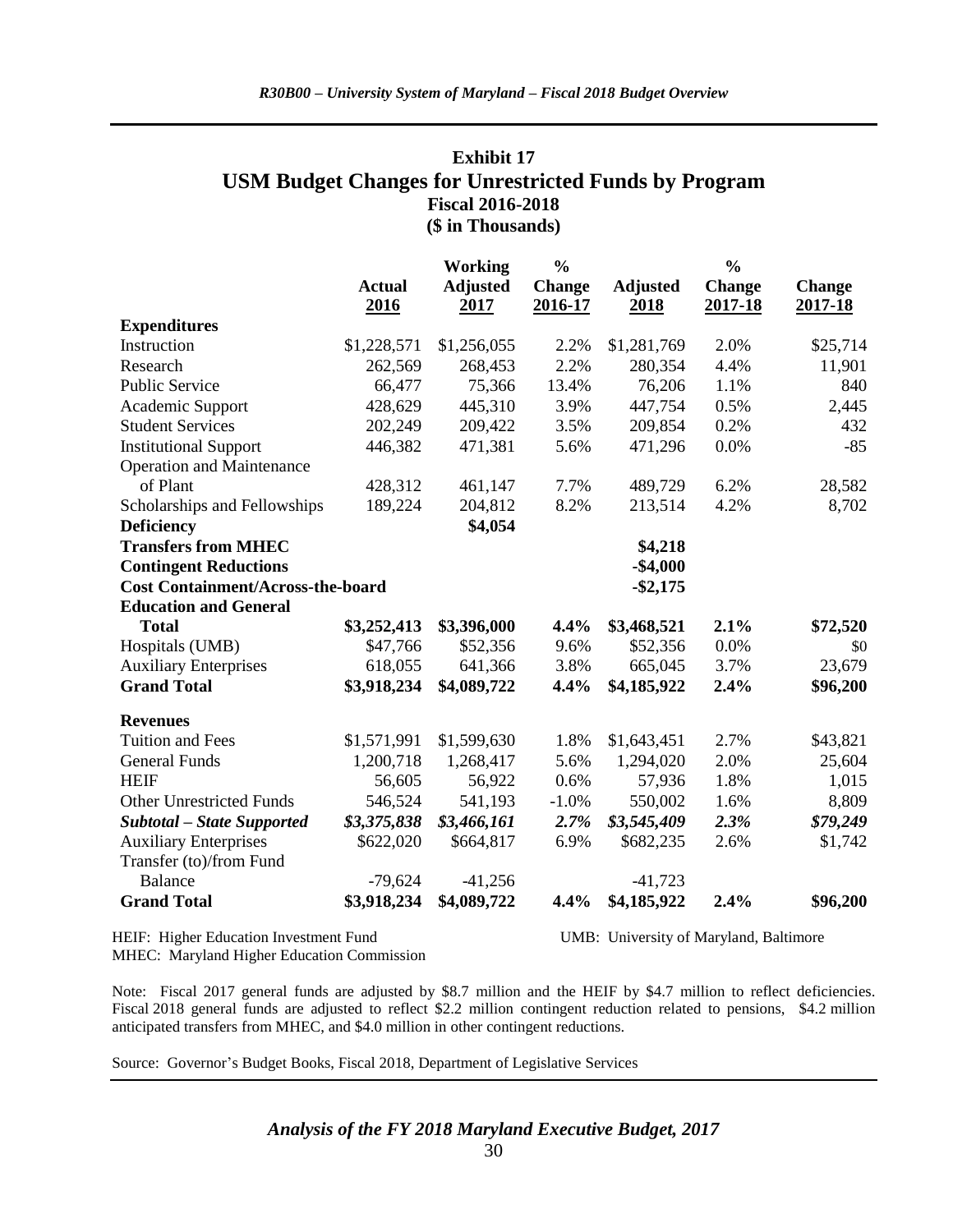**Exhibit 18 Percent Change of General Fund and Tuition and Fee Revenues Per FTES Fiscal 2008 and 2018**



SU: Salisbury University

BSU: Bowie State University TU: Towson University CSU: Coppin State University UMBC: University of Maryland Baltimore County FSU: Frostburg State University UMCP: University of Maryland, College Park FTES: full-time equivalent student UMES: University of Maryland Eastern Shore

Source: Governor's Budget Books; Department of Legislative Services

### **Personnel Trends**

Over the past 10 years, the total number of filled positions (excluding hospitals) increased 15.0% (2,997.0 full-time equivalents (FTE)) with exempt positions increasing 32.9%, as shown in **Exhibit 19.** Exempt positions are executive, administrative, and professional positions exempted by the Fair Labor and Standards Act for minimum wage and overtime requirements. Over 50.0% of the increase in exempt positions were in three program areas: (1) academic support (564.7 FTEs); (2) instruction (368.8 FTEs); and (3) institutional support (361.1 FTEs). Filled faculty positions increased 15.3% (or 1,102.5 FTEs) with instructional faculty accounting for 56.0% of the growth.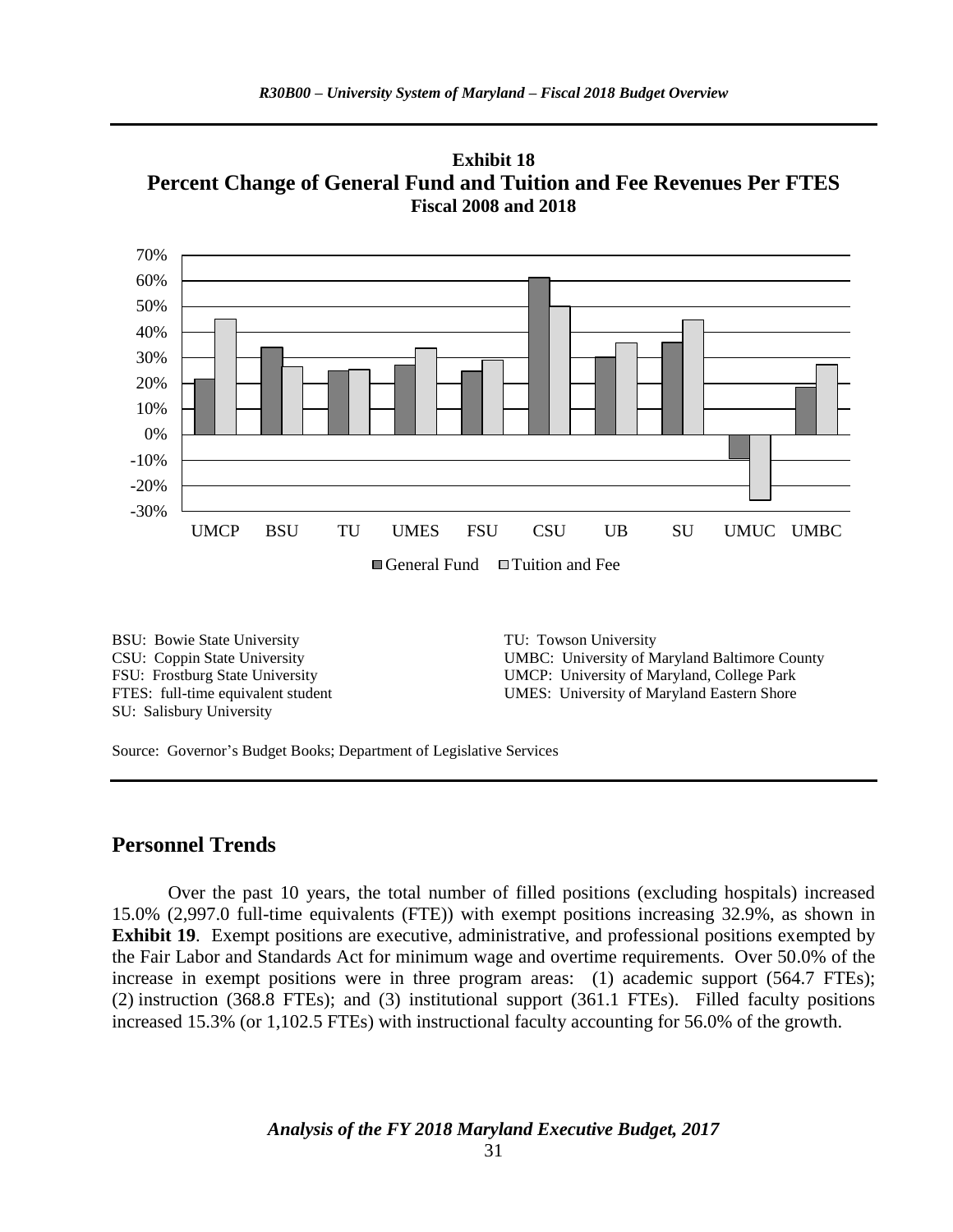

**Exhibit 19 Total USM Filled Positions by Classification (Excluding Hospitals) As of October 2006-2016**

USM: University System of Maryland

Source: University System of Maryland Institutions

During this time period, the number of nonexempt positions (those eligible for overtime) declined 9.4%. This can be attributed to a variety of factors including the outsourcing of various functions such as dining and maintenance services and increased processing efficiencies. However, nonexempt auxiliary-related positions increased 22.3% (183.1 FTEs), which is expected due to enrollment growth of 30.6% between 2006 and 2016.

**Exhibit 20** shows changes in the number of filled positions by program area, excluding research and public service, before (2006), during (2010), and after the most recent recession (2016). Overall, the number of filled positions increased each year in all program areas with auxiliary having the largest rate of growth at 29.6% (468.23 FTEs), which is expected given an enrollment growth of 30.6% between fiscal 2006 and 2016. Academic support (services supporting the primary missions of an institution including libraries, academic computing, and advising and administration) increased at the next highest rate of 25.8% (519.38 FTEs) with filled instructional positions increasing 13.1% (821.32 FTEs). The number of institutional support positions (includes executive management, personnel, fiscal operations, logistical activities, and marketing) increased at the lowest rate, 5.1%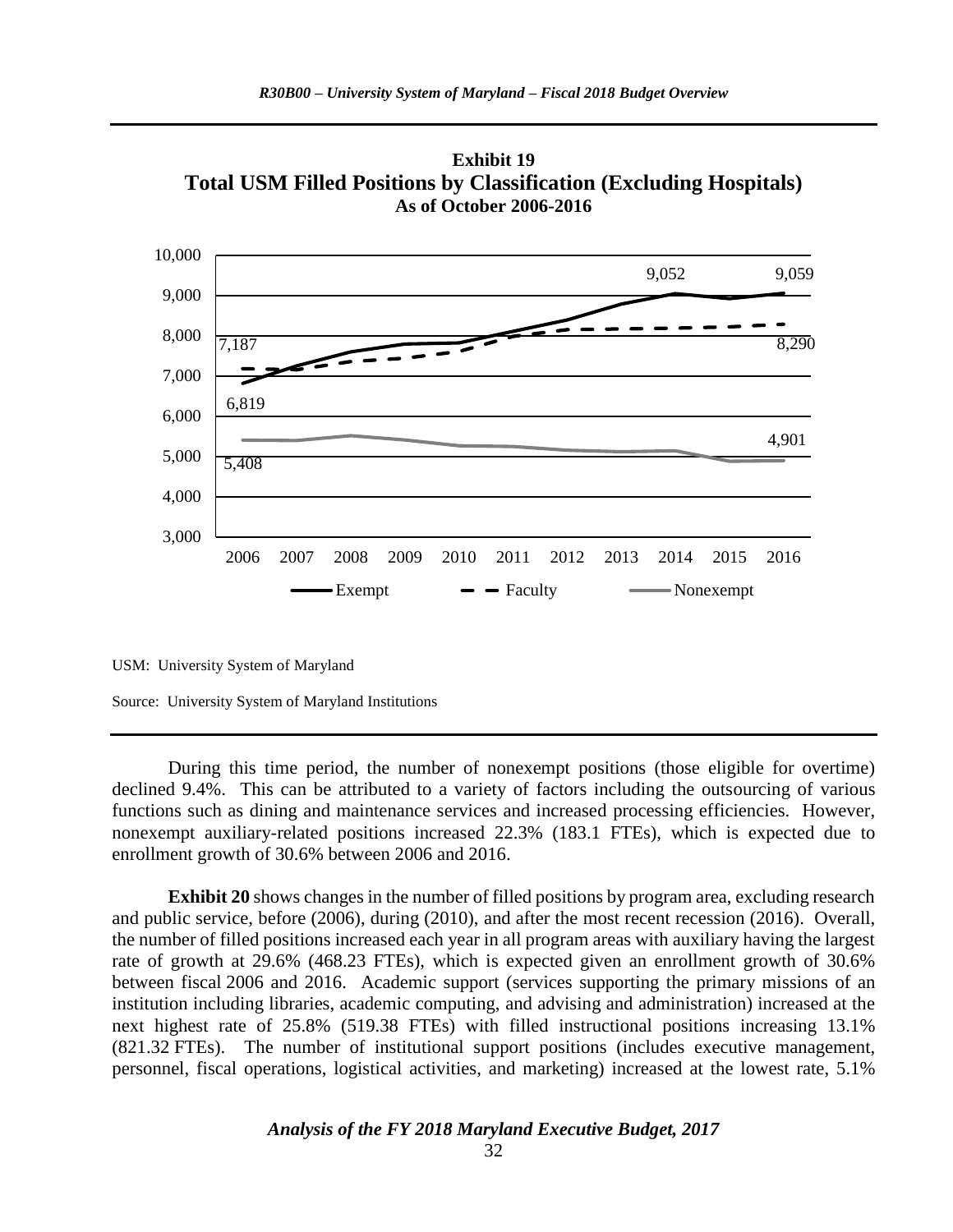indicating that the institutions were focusing on positions that most directly impact student success such as advisors, counselors, and faculty.



O&M: Operations and Maintenance

Note: Excludes the University System of Maryland Office, the University of Maryland Center for Environmental Science, and the University of Maryland Biotechnology Institute.

Source: University System of Maryland Institutions

**Exhibit 21** considers the impact that positions have on institution performance by comparing the number of filled positions per 100 undergraduate FTES related to the academic enterprise on a per 100 undergraduate FTES basis to the three-year average of undergraduate degrees awarded per 100 undergraduate FTES. Overall, between 2006 and 2015, positions per 100 undergraduate FTES declined in all program areas with instruction declining from 6.44 to 5.70 FTEs. The ratio was the lowest in 2010, which is expected given no growth in positions coupled with continued enrollment growth.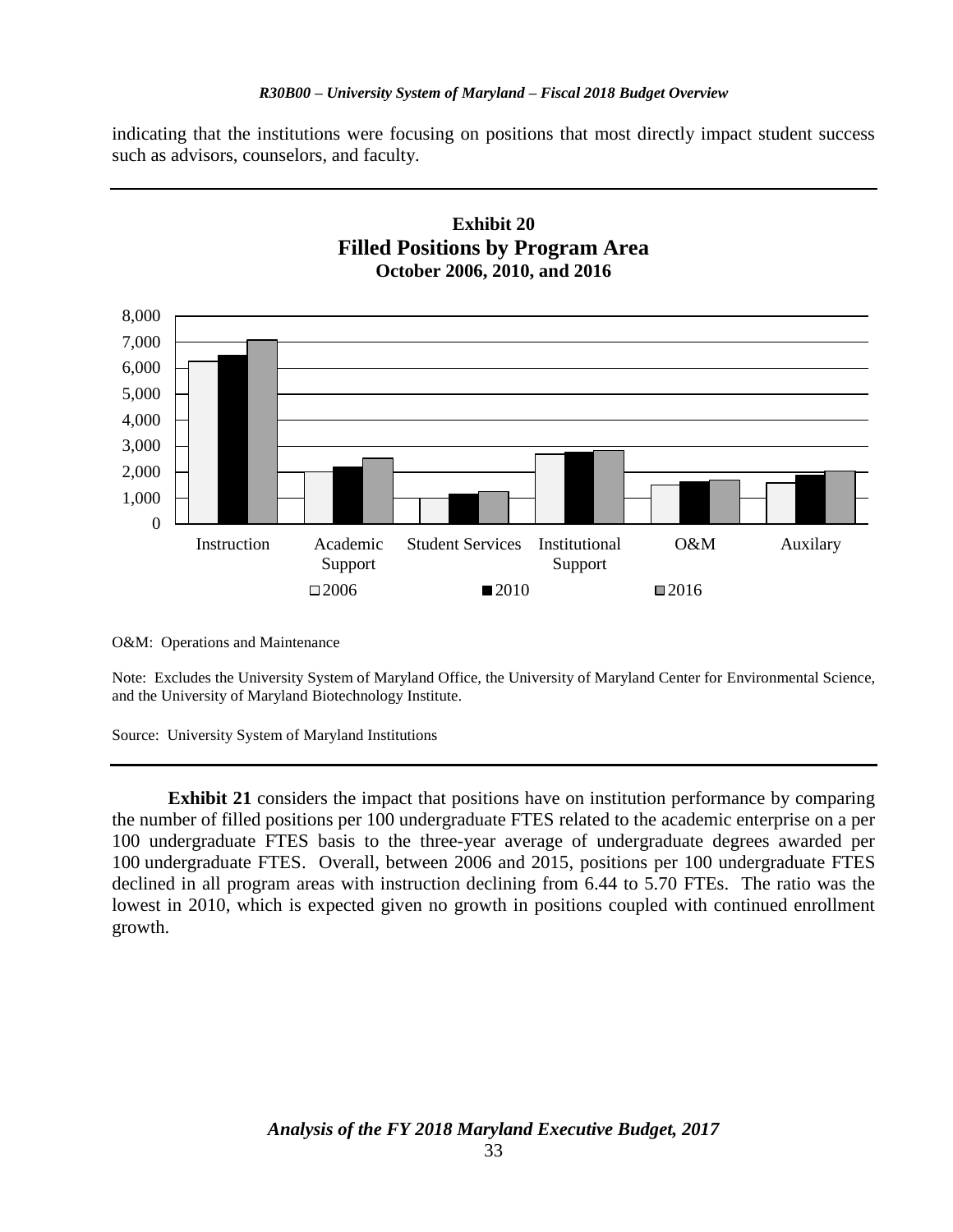



FTES: full-time equivalent student

Source: University System of Maryland Institutions; Integrated Postsecondary Education System; Department of Legislative Services

The three-year average undergraduate degrees awarded per 100 FTES declined from 21.3 degrees in 2006 to 19.7 degrees in 2010 indicating that enrollment growth coupled with stagnant growth in personnel appears to have impacted institutions' effectiveness in graduating students. In 2015, positions per FTES for all program areas are slightly less than 2010, reflecting the impact of the budget reduction. The average three-year completion rate improved to 22.5 degrees in 2015, exceeding the 2006 rate with fewer academic-related positions, perhaps indicating adjustments were made to adapt to the new situation.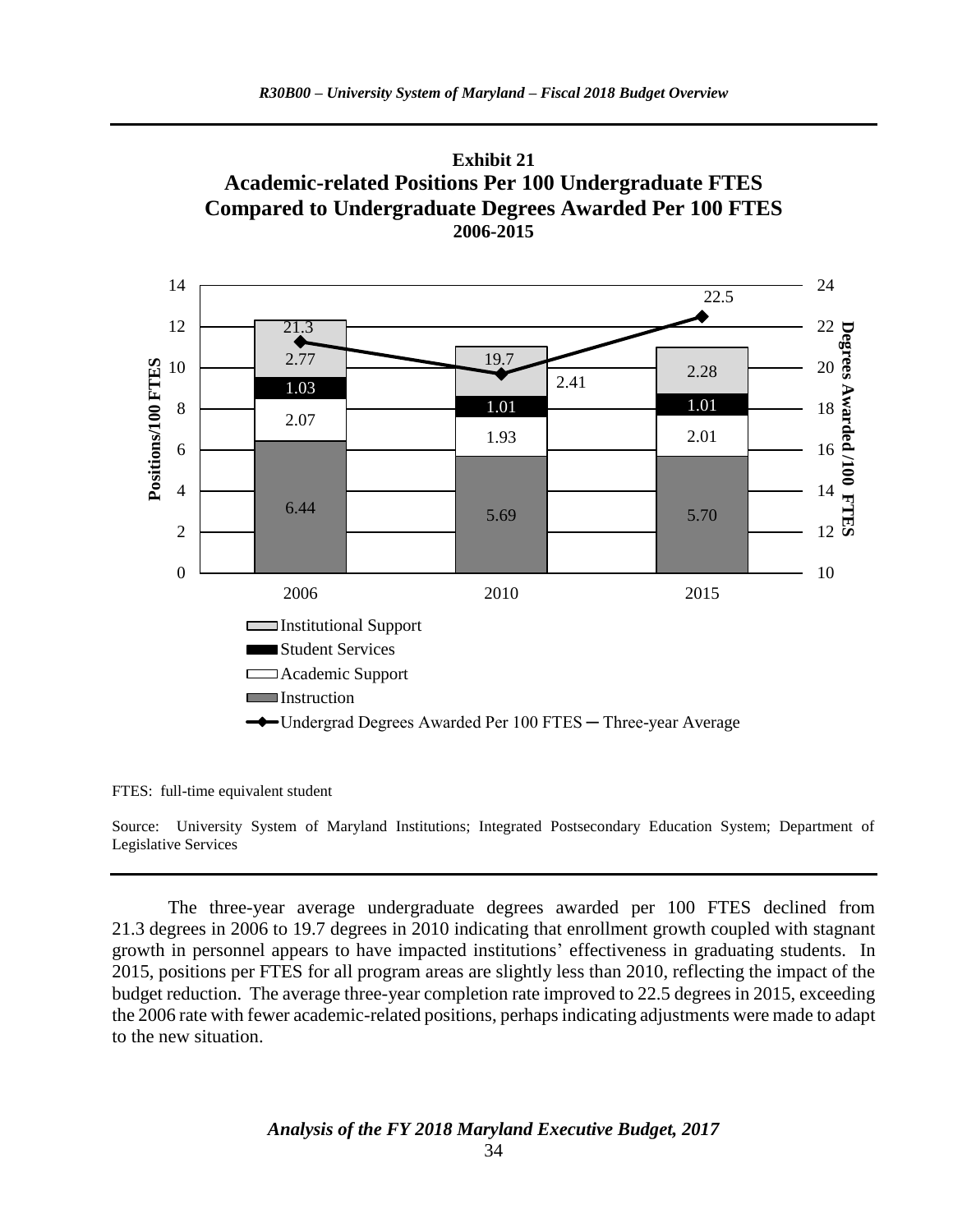**The Chancellor should comment if there is a correlation between positions per FTES and completion rates and what factors contributed to the increase in completions.**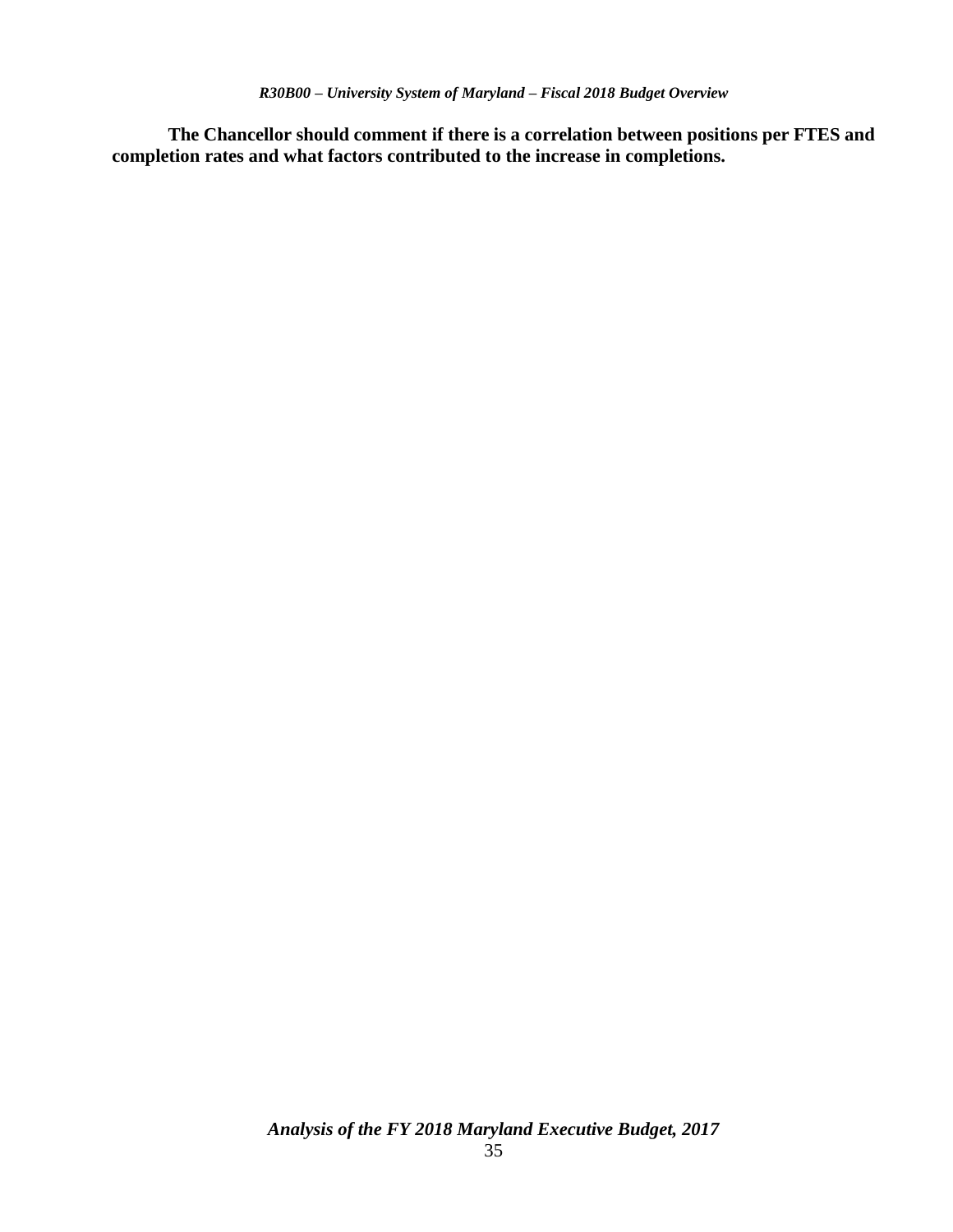### *Issues*

### **1. How Much Was Tuition Really Bought Down?**

The Governor's allowance includes \$17.5 million in general funds to hold tuition increases for the 2017-2018 academic year to 2% for resident undergraduate students at Maryland's public four-year institutions with USM's portion totaling \$16.4 million. According to the Governor's January 10, 2017 press release, "Maryland universities requested to raise tuition by as much as five percent in 2017…" implying some institutions may have been planning smaller tuition increases. However, due to executive confidentiality when developing the budget, it is not known what tuition increases were requested by the institutions.

Since the respective governing boards of USM, Morgan State University, and St. Mary's College of Maryland do not approve the tuition and fee schedules for the coming academic year until April or May after passage of the budget bill, it cannot be determined how much of an increase was truly bought down. In addition to this lack of transparency, approving rates four months before the start of the academic year makes it difficult for students and families to budget for increases in costs. Furthermore, financial aid offices generally put together aid packages for students early in the year before rates are approved, which can lead to students not receiving enough financial aid to cover increases in costs.

The USM BOR initially approved a tuition policy (VIII-2.01) on June 11, 1993, which has been amended four times. The policy requires each institution to annually update a four-year tuition plan that includes, if necessary, changes in assumptions that result in a revision to the tuition rates. Yet four-year tuition plans have not been submitted, or if they have been, they have not been made public. Publicizing such plans would help reduce some of the unpredictability to students and families when budgeting for college. In addition, before implementing tuition rates, the policy states "…Board approval of tuition rates for a given academic year will occur near the start of the preceding academic year." As previously mentioned, in recent years, BOR has been approving tuition and fee rates in April.

**The Chancellor should comment on why USM and, in particular, BOR are not adhering to their tuition policy in approving rates at the beginning of the prior academic year and why four-year tuition plans have not been developed and publicized to help allievate some financial uncertainty for students and families.** 

### **2. University of Maryland Strategic Partnership Act**

Chapter 25 of 2016, while primarily formalizing the partnership between UMCP and UMB known as MPowering, also included requirements that USM develop a strategy to enhance funding guideline attainment for those residential campuses furthest below the seventy-fifth percentile and establish its corporate headquarters in Baltimore City.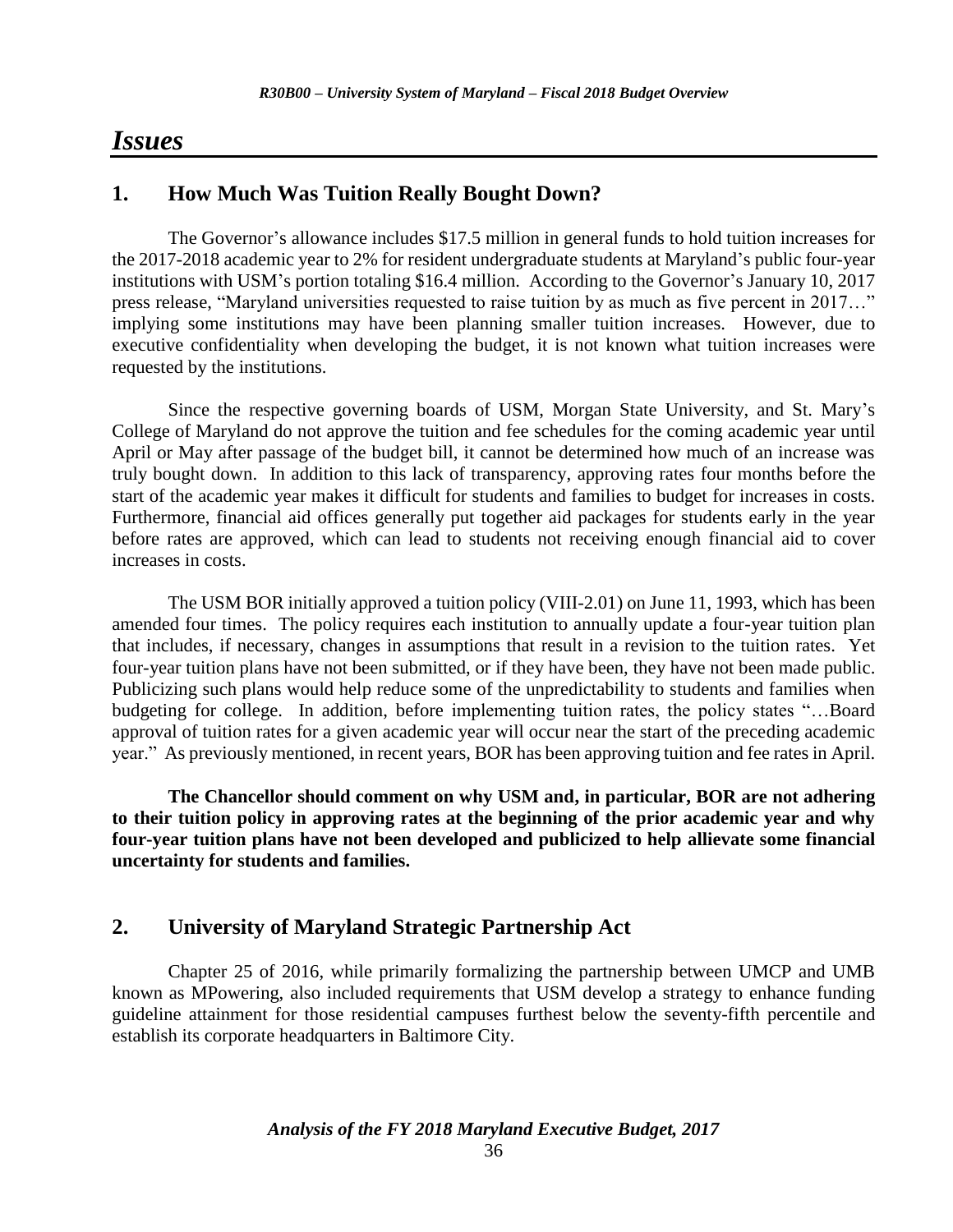### **Strategic Partnership**

The University of Maryland (UM) strategic partnership leverages the resources of UMCP and UMB to improve and enhance academic programs and experiences for students and research, technology transfer, and commercialization. The statute requires the presidents to jointly develop and implement a plan to encourage and promote the alignment, cooperation, and collaboration between the campuses that includes:

- identifying academic and research programs that may benefit from alignment and collaboration between the campuses;
- identifying competitor state funding peers for UM; and
- promoting effectiveness and efficiencies between the campuses.

A joint steering committee, a successor to MPowering, has been established along with two task forces on research infrastructure and administration. These task forces seek to identify opportunities to align functions and areas for cooperation and collaboration such as taking a shared services approach to research and institutional administration and designing internal controls for oversight and monitoring of awards.

The bill also requires the presidents to recommend mechanisms that would permit the joint reporting of the UM campuses for national university rankings, including reporting under a unified federal identification number. The National Science Foundation's (NSF) Higher Education Research and Development (HERD) survey is the primary source of data that serves as the basis for determining the national rankings of those institutions engaged in sponsored research. The long-standing practice of NSF and the HERD Director is the reporting of an institution's research funding is based upon the finding that it has one president with overall responsibility. For UM to fit this definition, it needs to demonstrate significant and convincing evidence to the NSF HERD Director that it functions in a manner similar to an institution having one president. This could include appointing Co-Vice Presidents for Research, showing the research enterprise is jointly managed, and the presidents have equal authority over research-related decisions on both campuses. UM is currently developing a strategy which may result in joint reporting of research.

### **Establishment of Research Centers**

The statute establishes two centers – the Center for Maryland Advanced Ventures at the University of Maryland (CMAVUM) at UMB and the University of Maryland Center for Economic and Entrepreneurship Development (UMCEED) at UMCP. CMAVUM will focus on transferring technology developed at UM to the private sector, while UMCEED will concentrate on advancing the education of students by developing degree and credential programs in virtual and augmented reality, neurosciences, biomedical devices, data analytics, and cybersecurity. In order to fund these centers, the Governor is required to provide in fiscal 2018 \$3 million to support CMAVUM, \$1 million to UMB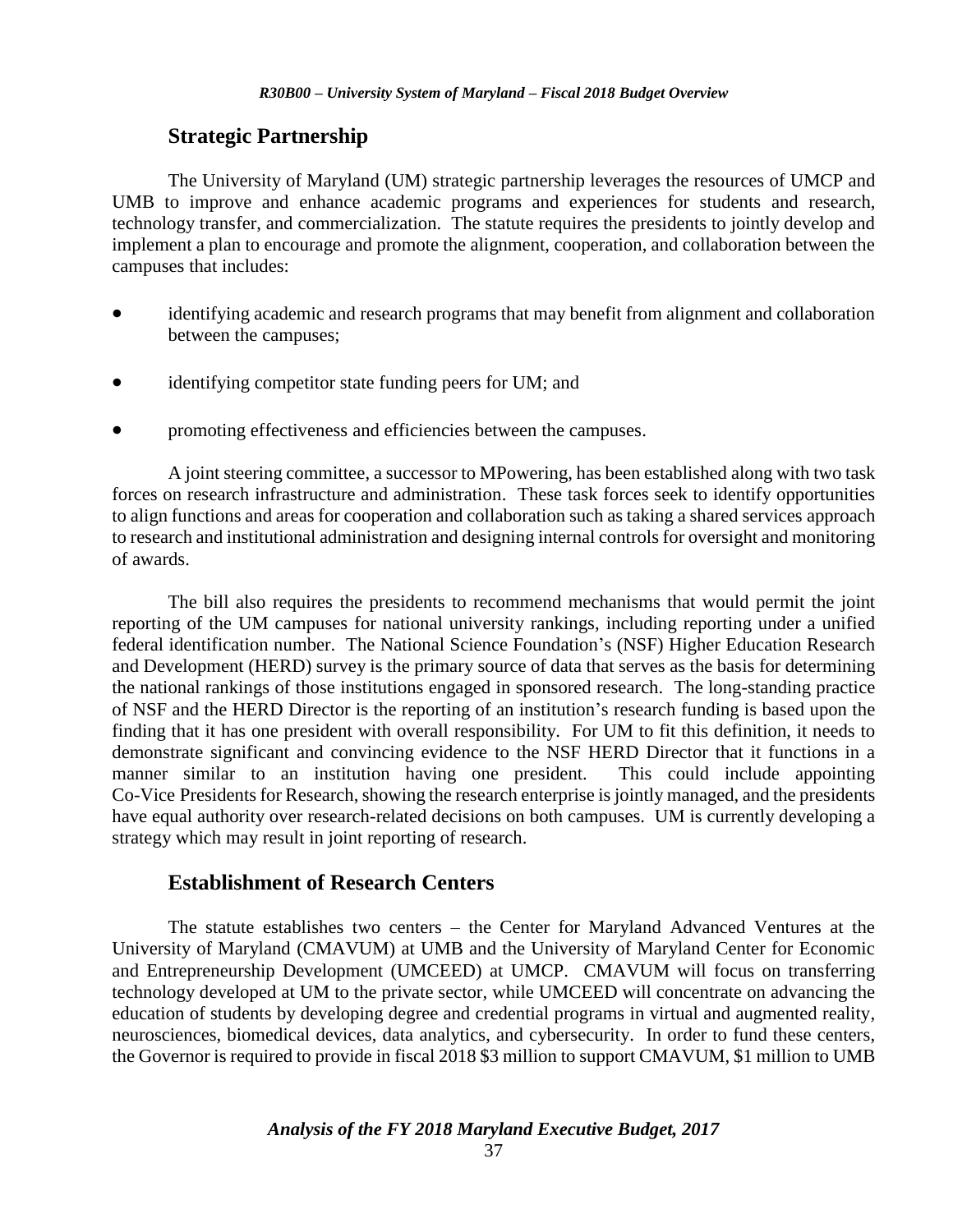to encourage the development and location of university-created or sponsored technology companies in Baltimore City, and \$2 million for UMCEED. This funding is included in the budget.

UM plans to integrate CMAVUM into UM Ventures, which will implement CMAVUM initiatives. The majority of the \$3 million will be targeted to funding grants and investments and will also be used to provide services to any Maryland public higher education institution requesting assistance. The \$1 million will be used to fund the Baltimore City Fund, which will provide grants and/or investments to university-created or sponsored companies that locate in the city. The funds for UMCEED will be used to develop new programs and hire faculty, and USM will leverage funds to obtain corporate sponsorships for chairs and professorships.

### **Plan to Improve Funding Guideline Attainment**

The bill also required the Governor to provide at least an additional \$4.0 million for each year from fiscal 2018 to 2021 to increase the attainment levels of those residential campuses (excluding UMUC) with the lowest estimated funding guideline attainment level in fiscal 2016. Funds allocated for the purpose of increasing attainment of the funding guideline were to be incorporated into the institution's base budget, resulting in a total additional funding amount of \$16.0 million by fiscal 2021. As shown in **Exhibit 22**, under the fiscal 2016 estimated funding guidelines, TU and UMBC had the lowest funding guideline attainment, of 60% and 59%, respectively. As previously discussed, the BRFA of 2017 eliminates this funding for TU (\$0.5 million) and UMBC (\$3.5 million).

| <b>Institution</b>                | 2016 Funding<br><b>Guideline</b> | 2016 Legislative<br><b>Appropriation</b> | 2016<br><b>Attainment</b> |
|-----------------------------------|----------------------------------|------------------------------------------|---------------------------|
| <b>Bowie State University</b>     | \$46,880,371                     | \$41,525,890                             | 89%                       |
| Coppin State University           | 34,861,742                       | 44,755,130                               | 128%                      |
| <b>Frostburg State University</b> | 45,444,946                       | 38,470,741                               | 85%                       |
| Salisbury University              | 66,992,685                       | 47,533,057                               | 71%                       |
| <b>Towson University</b>          | 177,855,983                      | 107,050,342                              | 60%                       |
| University of Baltimore           | 53,756,094                       | 34,639,444                               | 64%                       |
| UM, Baltimore                     | 317,827,128                      | 215,405,339                              | 68%                       |
| <b>UM Baltimore County</b>        | 189,588,395                      | 111,151,119                              | 59%                       |
| <b>UM Center for Env. Science</b> | 27,468,459                       | 22,353,347                               | 81%                       |
| UM, College Park                  | 644,606,126                      | 480,925,509                              | 75%                       |
| <b>UM Eastern Shore</b>           | 49,051,468                       | 38,083,911                               | 78%                       |
| <b>UM University College</b>      | 72,352,702                       | 38,596,667                               | 53%                       |
| <b>USM</b> Office                 |                                  | 23,567,555                               |                           |
| <b>USM Total</b>                  | \$1,726,686,099                  | \$1,244,058,051                          | 72%                       |
| UM: University of Maryland        |                                  | USM: University System Office            |                           |

### **Exhibit 22 Funding Guideline Attainment for Fiscal 2016 Estimate**

Source: Maryland Higher Education Commission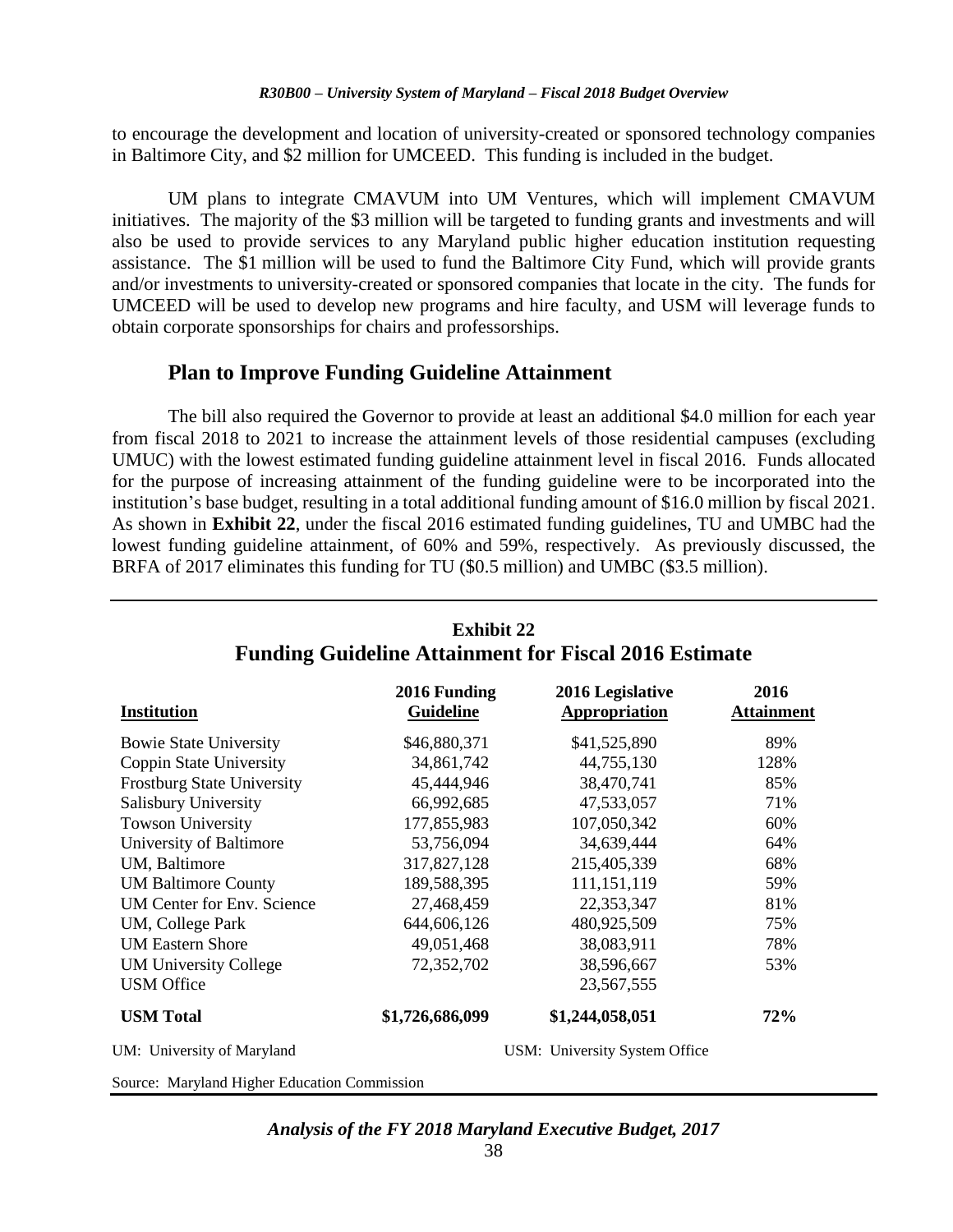USM was required to submit a report on a multi-year strategy to enhance funding guideline attainment for institutions. In the report, USM provided four options to improve guideline attainment:

- request extension of the \$4 million until all institutions fully achieve the funding guideline;
- establish a funding guideline floor and direct enhancement funds for improving attainment levels over multiple years;
- optimize systemwide enrollment growth through targeted enrollment funding focusing growth at high-performing institutions and limit growth to improving retention at struggling institutions; and
- designate two or three institutions to increase resident tuition rates above USM average.

### **Establishment of Corporate Offices in Baltimore City**

USM was also required to establish its corporate headquarters in Baltimore City by July 1, 2017, but the bill allowed it to maintain staff at other locations. USM will establish its headquarters at the Columbus Center, which is owned by UMBC. As required, USM submitted a report outlining its plan for moving its offices to Baltimore City that was to be completed in two phases. In the first phase, the Chancellor's office (comprised of eight people) was moved to Baltimore in July 2016. This included the Chancellor, chief of staff, an executive assistant, deputy chief of staff, and the Vice Chancellor for Economic Development and an assistant. The second phase involved moving the following positons in November 2016 – Chief Operating Officer/Vice Chancellor for Administration and Finance; Director of Procurement and Real Property Initiatives; Director of Capital Planning; Vice Chancellor for Communications; a senior writer; and a media relations and web manager.

USM entered into a Memorandum of Understanding (MOU) with UMBC with the base rent of \$28.00 per square foot (USM occupies 4,893 of net assignable square feet) with an automatic renewal and 3% annual escalation. The annual total rent is \$137,004. There were one-time costs of \$190,000 including moving and information technology needs such as computers and servers. In addition, employees at the Columbus Center are required to pay for garage parking. Since UMBC and the University of Maryland Center for Environmental Services (UMCES) employees receive a 50% subsidy from the institution for parking, USM is doing the same for its employees, which amounts to \$88.50 per month for each employee, for a total annual cost of \$12,744. However, other ongoing costs such as utilities were not included in the report. When considering these expenses, the total annual cost is \$289,149.

**The Chancellor should update the committees on progress implanting the strategic partnership and the new USM office in Baltimore.**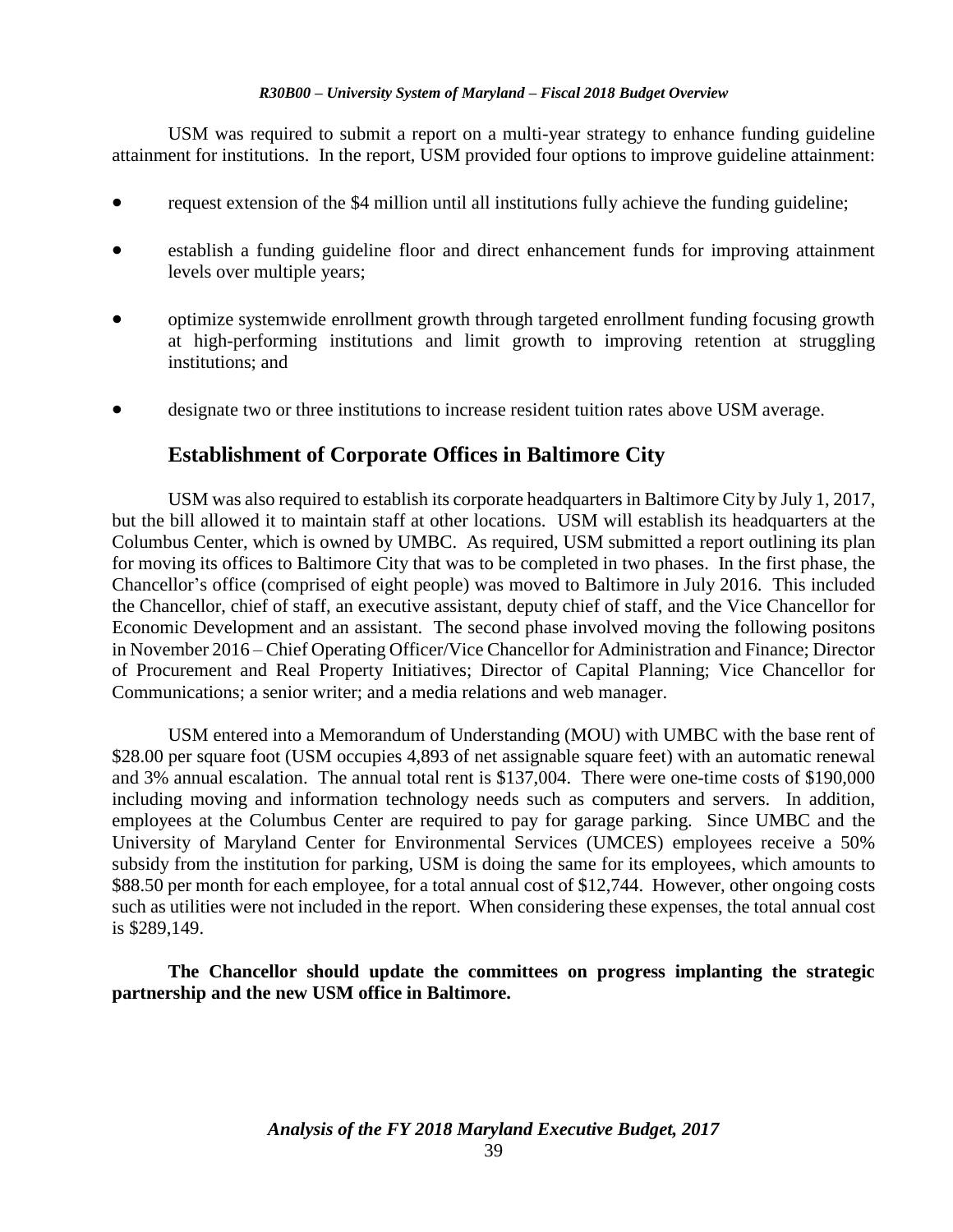#### **3. Continuing Enrollment Decline at UB**

Since fall 2013, total enrollment at UB declined 8.2%, or 535 students, with graduate and continuing students accounting most of the decline (433 students). As shown in **Exhibit 23**, graduate enrollment steadily declined 7.7% between fall 2013 and 2016. The number of continuing students also declined over the time period by 5.3%. First-time undergraduate students increase in fall 2016 after decreasing 42.0%, or 102 students, in fall 2015. According to UB, this was consistent with its enrollment objective to have a stronger entering class by increasing the admissions standards such as requiring higher high school grade point averages and Scholastic Aptitude Test scores. In addition, the number of transfers declined by 85 students in fall 2016.



Source: University System of Maryland

The decline in graduate enrollment was mainly driven by a continual decline in law school enrollment, which experienced a 33.0%, or 378, drop in students between fall 2011 and fall 2016, as shown in **Exhibit 24**. This resulted in an annual average decline of \$1.6 million in revenues from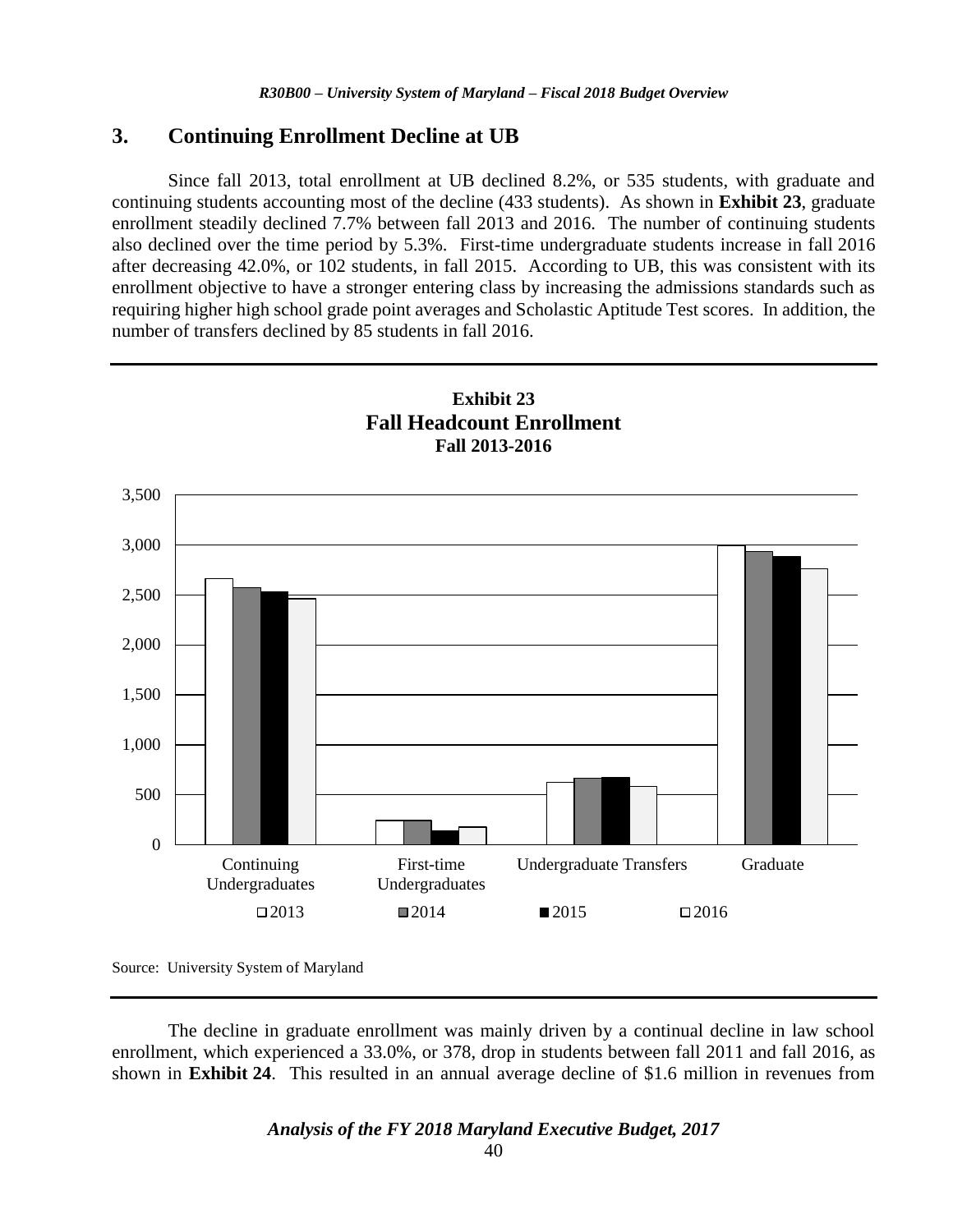fiscal 2014 to 2017. According to UB, between 2011 and 2015, applications to its law school declined 43.0%; nationwide applications decreased 31.0% during this time. UB did not lower its admissions standards as some schools around the country did in order to maintain its ranking. This led to enrolling fewer first-year students. UB believes this strategy has paid off with first-year Juris Doctor students increasing from 208 in fall 2015 to 212 in fall 2016. However, enrollment in other law school programs declined resulting in a 10.6% drop in total law school enrollment in fall 2016.

### **Exhibit 24 University of Baltimore Law School Revenue and Enrollment Fiscal 2012-2017**

|                                   | 2012     | 2013     | 2014     | 2015     | 2016     | 2017<br>Working |
|-----------------------------------|----------|----------|----------|----------|----------|-----------------|
| <b>Fall Law School Enrollment</b> | 1.144    | 1.112    | 1,028    | 940      | 857      | 766             |
| Change                            |          | $-32$    | -84      | -88      | -83      | -91             |
| <b>Revenue (\$ in Thousands)</b>  | \$27,822 | \$27,552 | \$25,930 | \$24,001 | \$22,420 | \$20,755        |
| \$ Change                         |          | $-270$   | $-1,622$ | $-1.929$ | $-1.581$ | $-1.665$        |

Note: Fiscal 2012 and subsequent years enrollment is based on enrollment in the fall of that year.

Source: University of Baltimore

The law school implemented a number of strategies to expand other sources of revenues including establishing a flat-rate competitive pricing for its Master's of Law (LL.M.) programs for foreign-trained lawyers and the Graduate Tax Program (GTP). Enrollment in the LL.M. program increased from 11 to 44 students between 2012 and 2016. The law school is also developing online flexibility in the GTP, which they believe will help increase enrollment in future semesters. Additionally, the school plans to launch a Certificate in Family Law in fall 2017.

As shown in the **Exhibit 25**, the overall impact of the decline in enrollment can be seen starting in fiscal 2014 when actual tuition and fee revenues were \$2.1 million lower than the allowance. The loss of revenue due to the enrollment decline was mitigated by increases in tuition and fee rates resulting in small year-to-year increases in revenue. The continual decline in enrollment led to UB reducing its fiscal 2017 appropriation by \$3.96 million. This resulted in the elimination of 45 positions – 28 State-supported and 17 non-State-supported positions. Of the 28 State-supported positions, 15 were vacant due to resignations and retirements, and the remaining 13 were filled positions. Of the 17 non-State-support positions, 15 were funded by a contract that ended in September 2016 and 2 were filled positions.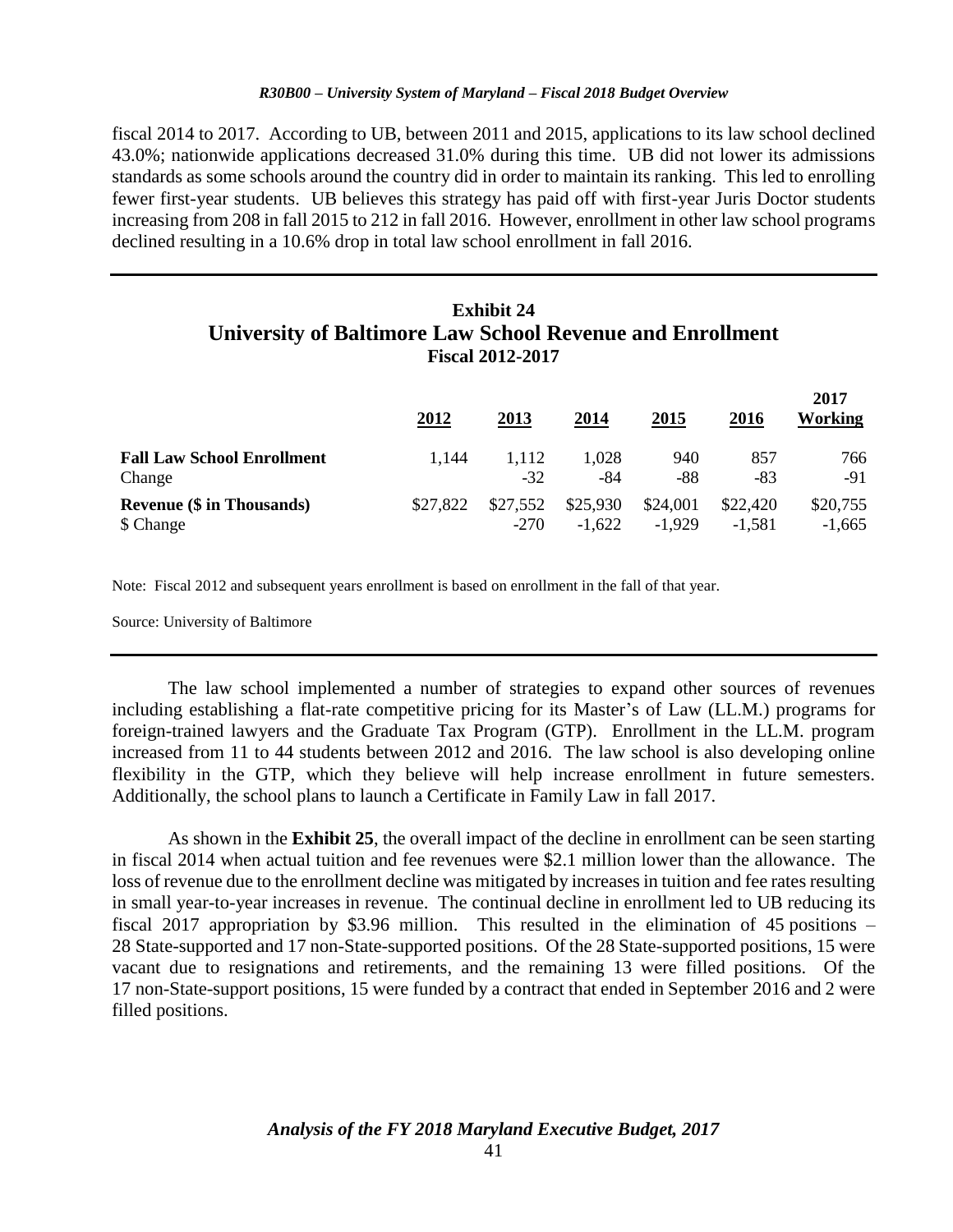### **Exhibit 25 University of Baltimore Tuition and Fee Revenue Fiscal 2013-2016**

|                                                        | 2013                       | 2014                       | 2015                       | 2016                       |
|--------------------------------------------------------|----------------------------|----------------------------|----------------------------|----------------------------|
| Allowance<br>Actual                                    | \$66,170,322<br>65,964,999 | \$68,381,781<br>66,227,985 | \$69,242,164<br>66,239,095 | \$71,020,250<br>66,392,439 |
| <b>Difference</b>                                      | $-205,323$                 | $-2,153,796$               | $-3,003,069$               | $-4,627,811$               |
| Year-over-year Difference in<br><b>Actual Revenues</b> |                            | 262,986                    | 11,110                     | 153,344                    |
| Source: Governor's Budget Books                        |                            |                            |                            |                            |

To bolster its undergraduate enrollment, UB is strengthening recruitment efforts including:

- *Summer Achievement Institute (SAI):* applicants not meeting admissions requirements are invited to participate in SAI and if they pass can enroll as freshmen;
- *Freshman Transition Program:* launched in 2016 in partnership with the Community College of Baltimore County (CCBC), it provides one year of foundational and college-level coursework to UB applicants who do not meet admission or SAI requirements, in which students attend classes taught by CCBC faculty on UB's campus; and
- *Beeline Agreements with Community Colleges:* simplifies the transfer pathway.

### **4. Regional Higher Education Center Funding Model**

USM operates two regional higher education centers – the Universities at Shady Grove (USG) and USMH, which respond to the workforce needs of the region by providing access to programs offered by USM institutions. Institutions provide upper-level undergraduate and graduate degrees and certificate programs. The centers work with the community college that accounts for a majority of its transfers – primarily Montgomery College for USG and Hagerstown Community College for USMH – and the local business community to identify programs that will meet the workforce demand in the area.

Over the years, the number of programs at the centers increased with nine institutions offering 80 programs at USG and six institutions offering 20 programs at USMH. Despite the growth at the centers, there is no systemwide policy or process for institutions offering programs at the centers. In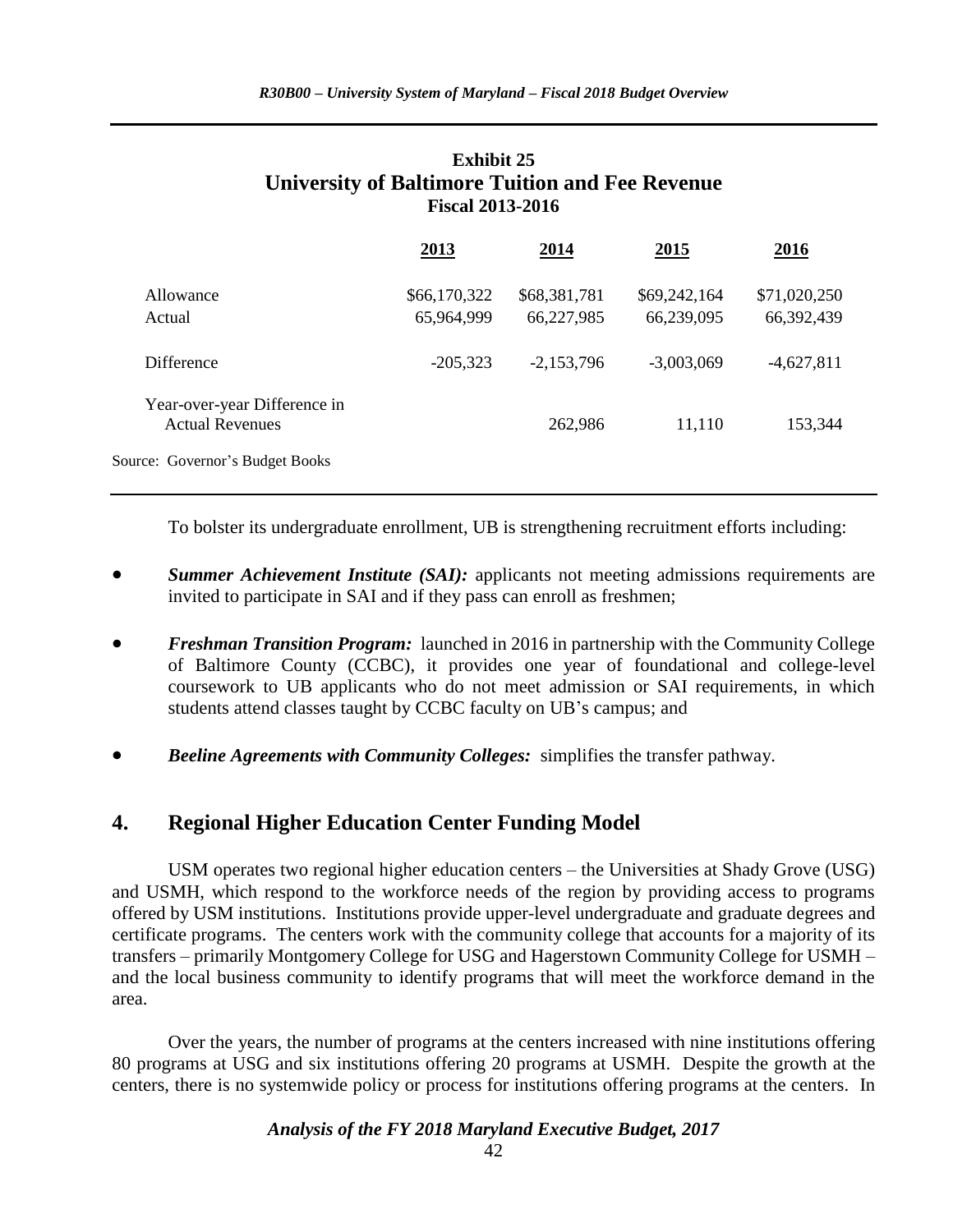general, a center identifies programs based on the workforce needs as determined by the center's Board of Advisors comprised of representatives for local businesses and the community college. A request is then made systemwide to determine if any USM institution is interested in offering the program.

It is the responsibility of the interested institution to develop a plan to offer a program at a center, including determining the number of faculty and other support personnel, developing enrollment and revenue projections, and estimating costs. The majority of the expenses are related to faculty, particularly for science, technology, engineering, and mathematics (STEM) and health profession programs, which must meet accreditation requirements in regard to the faculty-student ratio. In general, tuition revenues from these programs do not cover costs, requiring an internal reallocation of resources by the institution to fund the budget gap. An institution may receive incentive or "startup" funding from the center of \$50,000 for a new program until it is up and running after which the center will use those funds to expand its program offerings. It should be noted that some institutions do not centrally budget or track programs offered at the center, but rather this is done at the department level. Therefore, it is not known if there is a funding gap.

In addition to the direct program expenses, all nine institutions at USG are required to provide an annual payment to USG totaling \$3.2 million, as shown in **Exhibit 26**. This annual payment dates back to fiscal 2007 when USM institutions received Enrollment Funding Initiative (EFI) funds to grow enrollment. An institution's payment was calculated by multiplying the projected enrollment growth at USG by one-half of the general funds per FTES it received from EFI. The funds were used to support various student service activities such as a counseling center, the Center for Academic Success, and a library. Since the EFI funds were incorporated into the institution's base budget, they are still required to fund the cost associated with the centers.

| Exhibit 26                                                            |                |  |  |  |  |  |
|-----------------------------------------------------------------------|----------------|--|--|--|--|--|
| <b>Annual Payments by Institutions to Universities at Shady Grove</b> |                |  |  |  |  |  |
| <b>Institution</b>                                                    | <b>Payment</b> |  |  |  |  |  |
| University of Maryland, Baltimore                                     | \$638,250      |  |  |  |  |  |
| University of Maryland, College Park                                  | 2,005,095      |  |  |  |  |  |
| <b>Bowie State University</b>                                         | 19,493         |  |  |  |  |  |
| <b>Towson University</b>                                              | 64,993         |  |  |  |  |  |
| University of Maryland Eastern Shore                                  | 63,228         |  |  |  |  |  |
| University of Baltimore                                               | 204,106        |  |  |  |  |  |
| <b>Salisbury University</b>                                           | 27,500         |  |  |  |  |  |
| University of Maryland University College                             | 25,076         |  |  |  |  |  |
| University of Maryland Baltimore County                               | 215,106        |  |  |  |  |  |
| <b>Total</b>                                                          | 3,262,848      |  |  |  |  |  |

# **Exhibit 26**

Source: University System of Maryland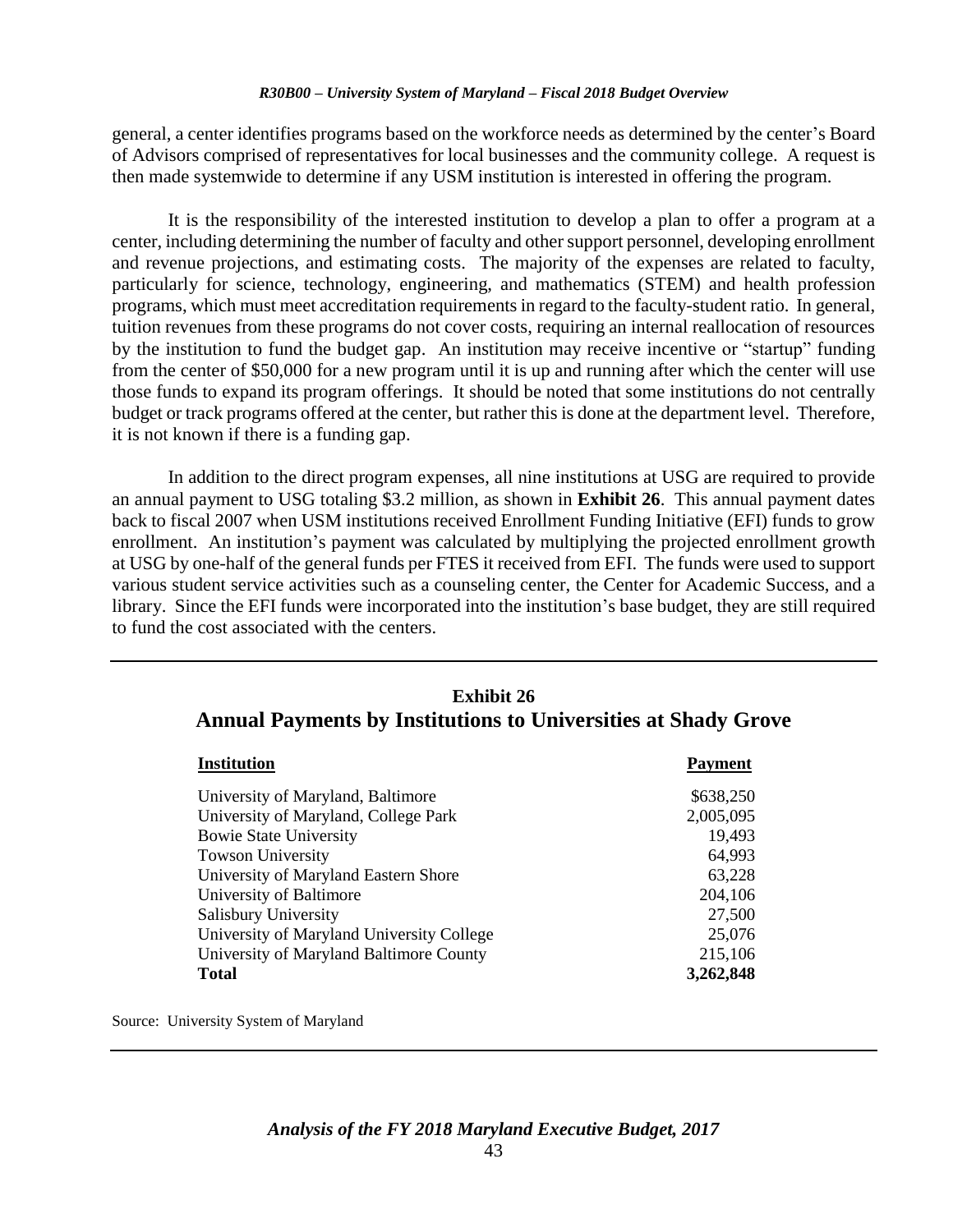USM recognizes that the current funding model for the centers is not working due to various operating and finance issues challenging the expansion of the centers including cultural differences between the centers and campuses, governance issues, and accreditation issues. In order to address these issues, USM is implementing an MOU-based funding model for new programs at USG for developing and maintaining high-cost programs at the center. The MOU includes the institution's and USG's goals for the program and how it should respond to workforce needs of the region; enrollment and other measures such as degree output; projected cost of offering or expanding a program; tuition and other revenues that the program is expected to generate; and responsibility and process for covering any funding gaps.

The MOU will designate a review period to assess the continuation of the program. The new funding model would also use incentive funding for new programs in order to bridge the gap between revenues and expenditures until the program builds enrollment. Once the program is viable and able to recoup the costs, the incentive funding will be used to bring in other programs.

**While the MOU financial model will help ensure the viability and sustainability of new programs, the Chancellor should comment on if there will be a review of existing programs at USG and USMH to determine if the program meets enrollment and revenue projections, and if not, what accommodations will be made for the institution.**

#### **Enhancment Funding**

In fiscal 2017, USG and USMH received \$1.8 and \$0.3 million, respectively, in enhancement funding. USM stated that \$1.0 million of the funds at USG would be used to offer two new STEM programs from UMCP and UMBC, and \$0.8 million would be used to expand programs offered by TU and UMES. Due to the November 2016 Board of Public Works cost containment, the total amount of the enhancement funding was reduced to \$1.6 million of which \$0.8 million will support UMCP's and UMBC's programs and \$0.1 million will expand TU's and UMES' programs. Of the remaining \$0.7 million, \$0.4 million is being used to expand and enhance one UMB program and three UB programs, and \$0.3 million is being used to fund additional positions at USG. According to USM, ramp up time for the TU and UMES programs was always envisioned to give institutions time to identify and recruit additional faculty and staff and work with stakeholder groups to expand the pipeline of students. Since all the funds were not needed for these programs in fiscal 2017, USM thought an appropriate use of the funds would be to support one-time needs of other programs. However, given that TU's and UMES's programs are still in the planning phase and, therefore, enrollment has not increased, there are questions regarding the use of \$0.3 million to fund new positions at USG.

USMH received \$250,000 to expand its program offerings by bringing UMES's Hospitality and Tourism program to Hagerstown. However, not all the funds are going to support the program – \$60,000 is to lease space for STEM labs and \$40,000 is for the facility operating costs for the STEM and Hospitality facility. Of the remaining funds, \$100,000 is for rent for space for the program and \$50,000 is incentive funding for UMES that will eventually be used to bring other programs to USMH.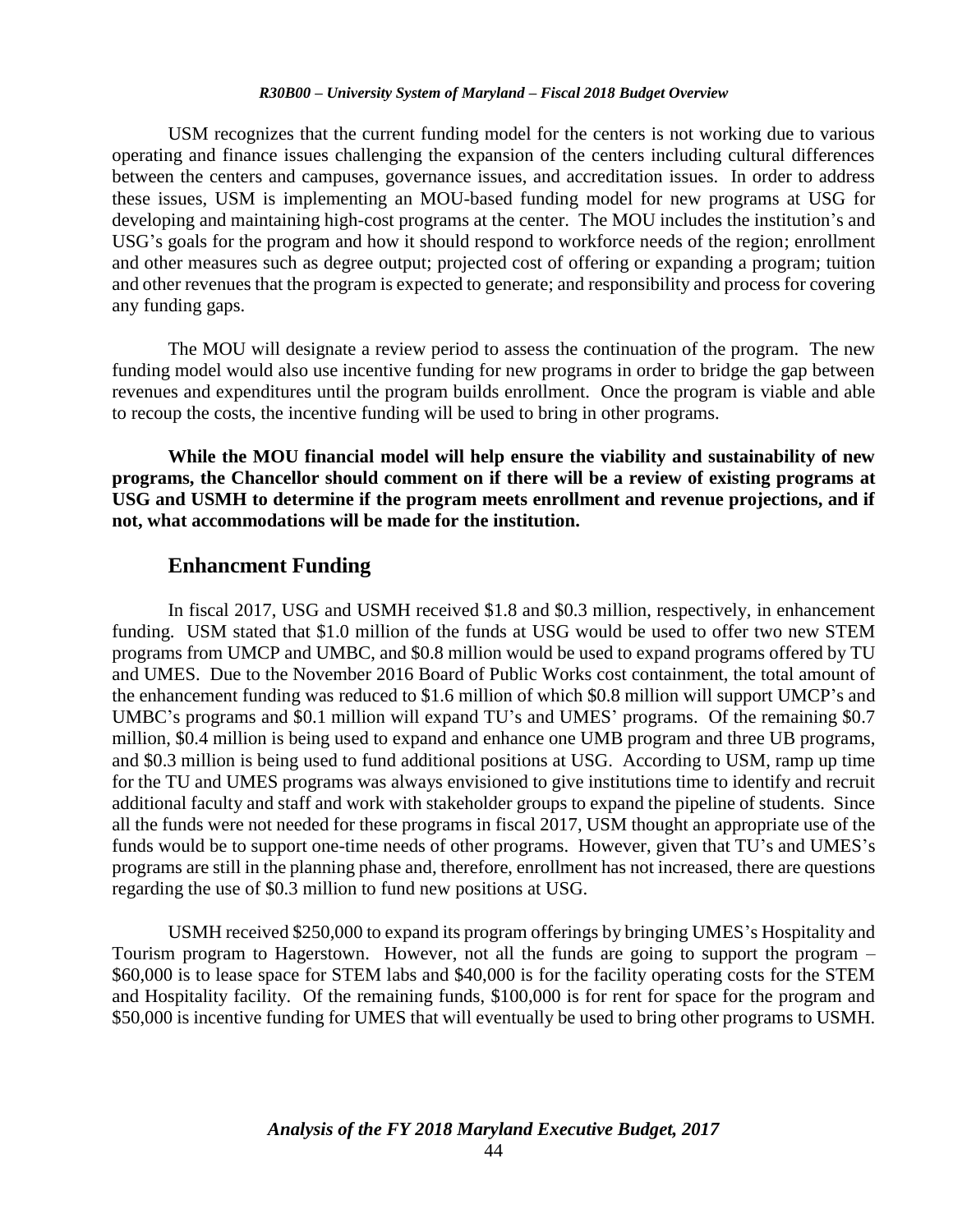**The Chancellor should comment on why enhancement funds are not fully being used to support the programs identified during the 2016 session and, in particular, are being used to increase personnel at USG and for lease space for STEM labs at USMH.**

### **5. B-Power Initiative**

The B-Power (for Baltimore Power) initiative is designed to increase educational and career opportunities for Baltimore City students. Through leveraging their resources, UB and CSU will strengthen the pipeline of students from Baltimore City Public Schools (BCPS) by building partnerships with the city schools and other organizations serving Baltimore, including the College Bound Foundation, Baltimore City Community College (BCCC), and Junior Achievement of Central Maryland. A leadership group comprised of representatives from USMO, UB, and CSU was established in September 2016 to develop an implementation plan. The ultimate goal is to increase the retention and graduation of BCPS students not only at CSU and UB but at all USM institutions. All institutions were included in meetings with the College Bound Foundation and Baltimore's Promise to identify strategies to support BCPS students on their campuses.

The next steps include forming a steering committee and developing timelines and measureable objectives for each of the three phases:

- *Phase I:* increase enrollments of BCPS students at UB and CSU;
- *Phase II:* increase retention of BCPS students at UB and CSU and increase success of College Bound Foundation students at all USM institutions; and
- *Phase III:* build networks of support with BCCC, Junior Achievement, and other partners.

UB and CSU developed plans that included strategies for increasing the recruitment and retention of students from BCPS. Each received one-time funding to be used over two years from the USMO cash/fund balance to support B-Power-related activities. UB received \$233,333, and CSU received \$116,667. While plans initially included collaborative activities and investments between CSU and UB, each institution proceeded separately in order to take advantage of the school calendar earlier in the year.

#### **Progress in Implementing B-Power Programs**

UB launched the B-Power College Readiness Academy at four Baltimore City public high schools – Knowledge and Success Academy, Dunbar, Patterson, and the Academy for College and Career Exploration – in fall 2016. Each school identified up to 20 juniors and seniors for a total of 80 students for the College Readiness Academy. At the College Readiness Academy, UB instructors preview college writing and algebra courses in preparation for entry into dual enrollment that will be launched in spring 2017. Eighty students will take a freshman composition course taught by UB instructors at their school. UB plans to expand the program to five or six new schools in fall 2017 for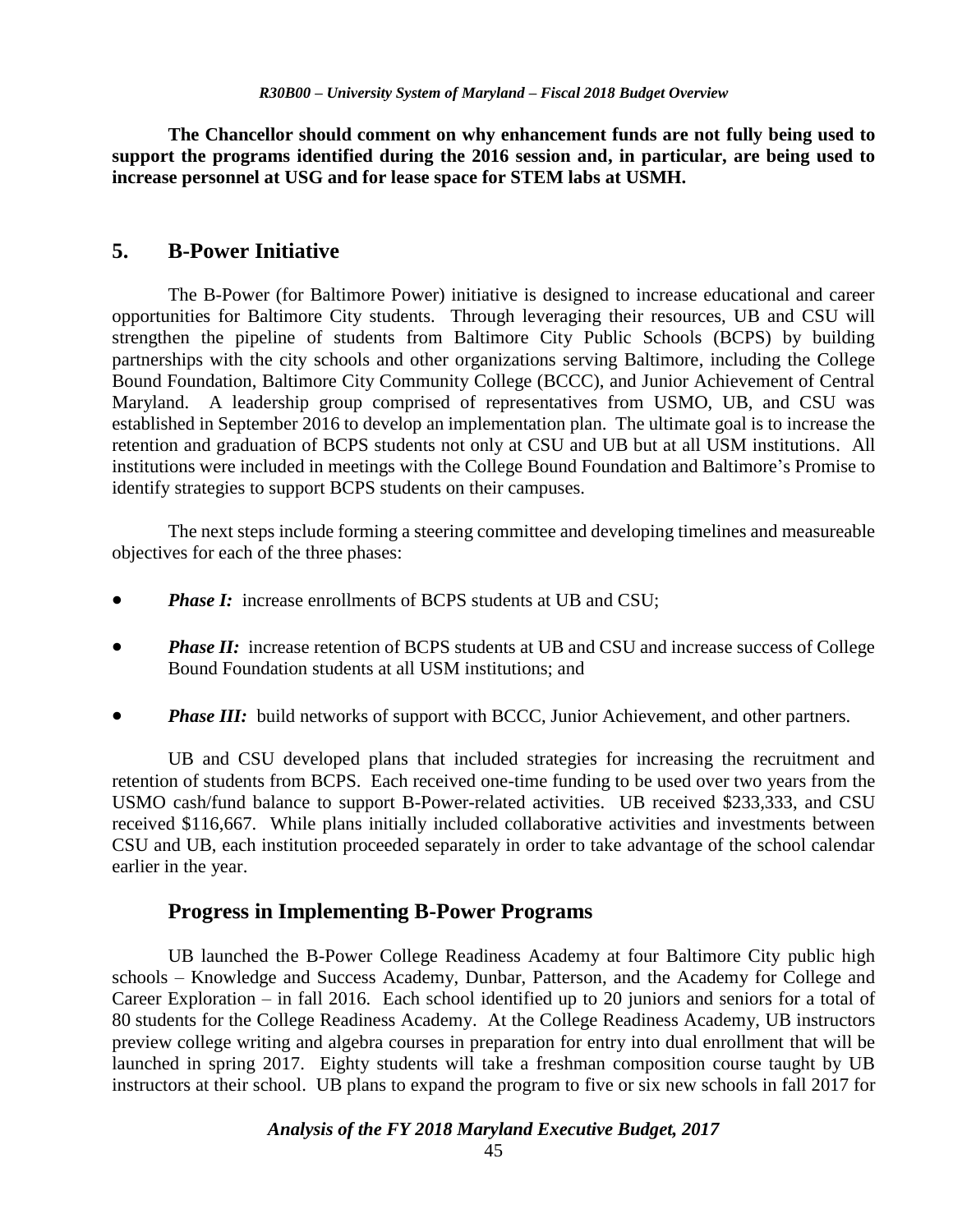a total of up to 180 to 200 students. UB is in contact with five high schools to expand the program – the National Academy Foundation, REACH, Western, Carver, and the Baltimore Leadership School for Young Women. In addition, UB is working closely with the College Bound Foundation. UB instructors and College Bound Foundation counselors are working together to support and motivate students and intervening if students are struggling.

UB is using the one-time funds for instructional and related costs for the fall 2016 College Readiness Academy, 1 full-time contractual academic program specialist to support the program for two years, three credits of UB tuition for all B-Power students, and undergraduate student coaches to support dual enrollment courses.

CSU's efforts will build upon and expand its existing College Academic Readiness Collaborative (CARC) and dual enrollment. In fall 2016, CSU initiated planning for the B-Power CARC, which included:

- establishing a Director of the Office of P-20 Initiatives;
- enrolling 12 dual-credit students from the Coppin Academy;
- completing BCPS Articulation Agreement for Dual Credit;
- enrolling 85 BCPS students in the Coppin Bridge initiative, which includes wrap-around services from BridgeEDU (an educational startup providing support to low-income first year students who may require additional support in transitioning to college providing academic, financial, and personal coaching);
- recruiting BCPS students to participate in the Summer Academic Success Academy with a targeted enrollment of 250 students; and
- discussing ways to collaborate with the College Bound Foundation.

CSU is recruiting BCPS students for its dual-enrollment program for spring 2017. The target is to enroll 25 students who will be taught by CSU instructors in traditional and online classes. CSU will continue to grow its dual enrollment beyond the current 18 participating schools, increasing student participation from 100 to 150 students, and will seek permission to hold classes at the high schools.

**The Chancellor should comment on how the institutions will be able to fund the continuation of their B-Power programs if proven successful. The Chancellor should also comment on when Phase III will begin, particularly outreach to BCCC to increase transfer pathways for students.**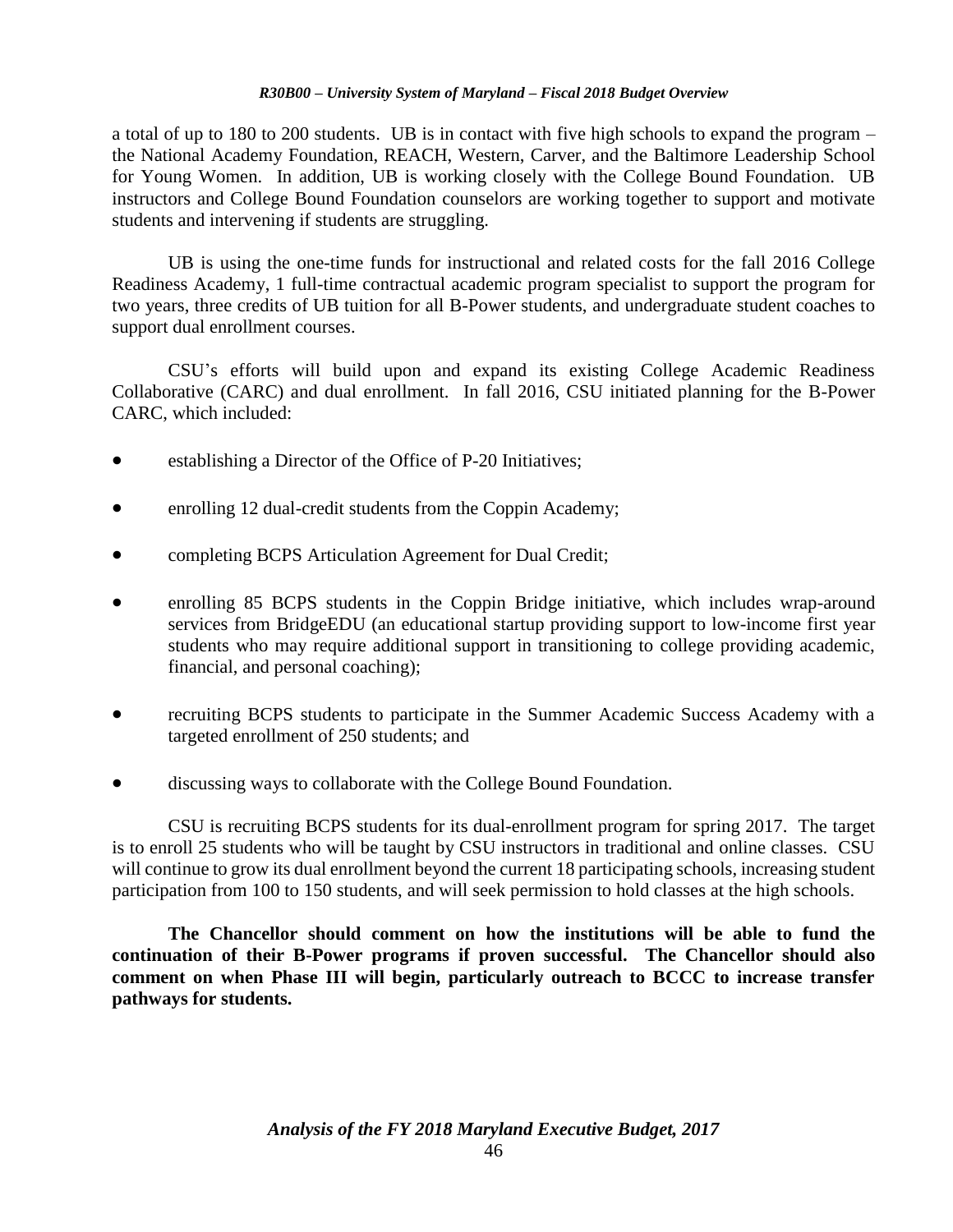### **6. Efficiency through Consolidation of the University of Maryland Center for Environmental Science**

UMCES, USM's only independent research institute, was originally established in 1925 as the Chesapeake Biological Laboratory at Solomons Island and is the oldest permanent State-supported marine laboratory in continuous operation on the East Coast. In 1941, it became, by statute, the Department of Research and Education and, in 1961, was transferred by statute to the University of Maryland as the Natural Resources Institute. In 1975, the Center for Environmental and Estuarine Studies (CEES) was created by statute and included the Natural Resource Institute. In 1988, USM was created with CEES as an independent center that became UMCES in 1997.

UMCES includes four geographically distinct laboratories under a single administration:

- *Appalachian Laboratory:* located in Frostburg, founded in 1962 at the headwaters of the Chesapeake Bay watershed with research focusing on landscape and watershed ecology;
- *Chesapeake Biological Laboratory:* on Solomon's Island, founded in 1925, conducts marine research and is home to UMCES's research fleet;
- *Horn Point Laboratory:* located in Cambridge, founded in 1973, conducts research on biology, chemistry, physics, and ecology of the organisms and ecosystems from wetlands and estuarine water of the Chesapeake Bay; and
- *Institute of Marine and Environmental Technology (IMET):* located in Baltimore, is a joint research institute between UMCES; UMBC; and UMB. UMCES at IMET researchers focus on developing biotechnology solutions to protecting coastal and marine environments.

Chapter 95 of 2013 granted UMCES the ability to award graduate degrees in marine and environmental sciences jointly with another public senior higher education institution. Students in academic year 2013-2014 were the first eligible to graduate with the new joint degree. Faculty also contribute to the education and training of graduate and undergraduate students attending USM degreegranting institutions. Approximately 80 graduate students are pursuing master's and doctoral degrees under the direction of UMCES faculty members. Faculty members participate and teach many courses in the following graduate programs:

- *Marine, Estuarine, Environmental Sciences (MEES) Graduate Program:* a multi-campus graduate program in which nearly one-half of the students are based at one of the UMCES laboratories. This is the joint degree program with UMCP. The Director of MEES holds a half-time research appointment with UMCES.
- *Graduate Program in Toxicology or Molecular Microbiology and Immunology:* a systemwide program with students pursuing a master's or doctoral degree from UMB based at the Chesapeake Biological Laboratory.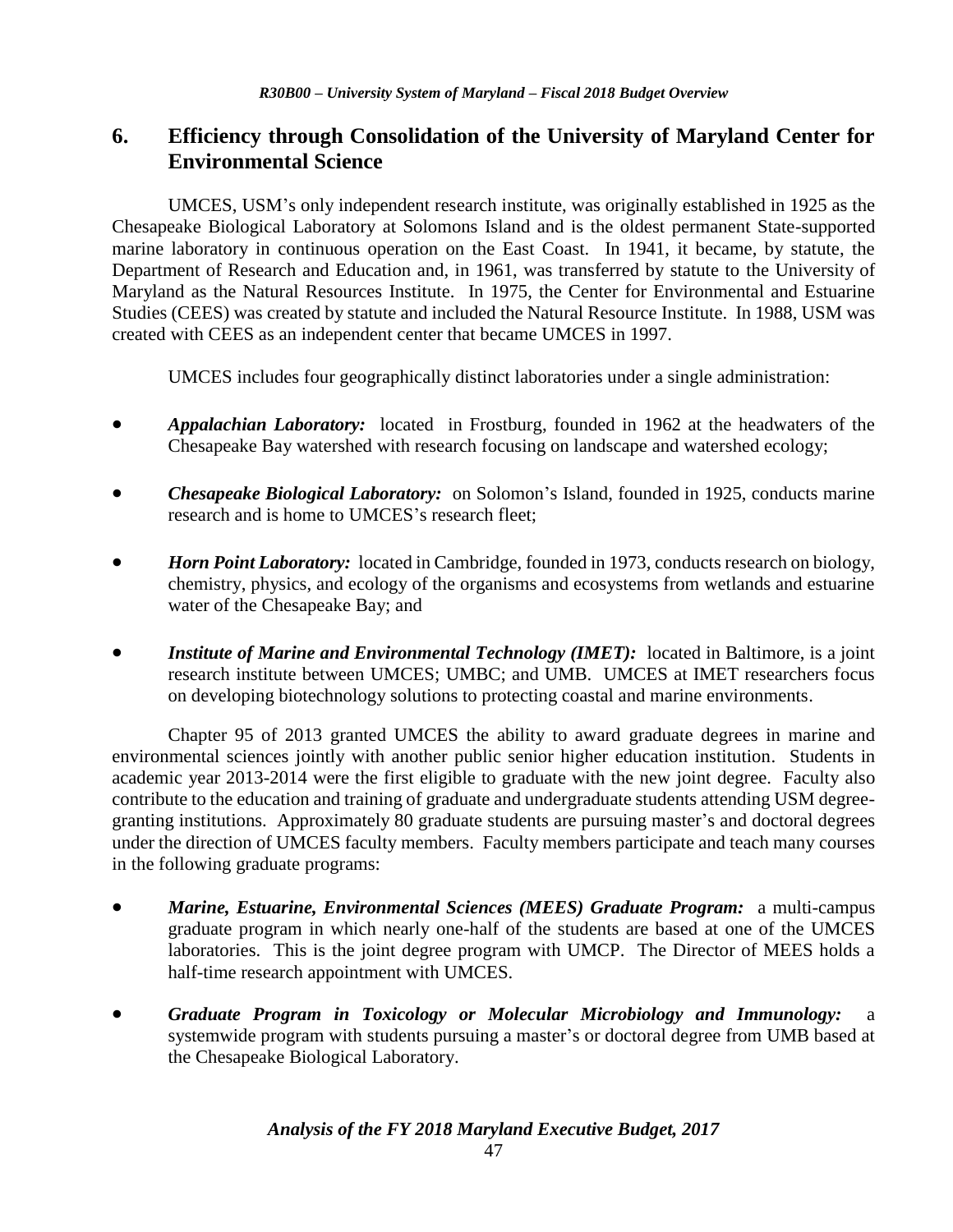*Wildlife Fisheries Biology or Applied Ecology and Conservation Biology at FSU:* allows students pursuing a master's degree to study at UMCES' Appalachian Laboratory.

While faculty generally do not teach undergraduate courses, UMCES offers opportunities for undergraduate students to spend the summer assisting researchers. Additionally, a faculty member may be granted graduate faculty status, which allows faculty to teach graduate courses and serve on graduate student committees within the joint-degree program. Appointment to the UMCES graduate faculty is not automatic and does not provide faculty status at all USM institutions.

Some units or functions of UMCES are already co-located or collaborative with other USM institutions, as discussed above, including UMCP, UMB, UMBC, and FSU. For example, the MEES program, established in 1978, is an interdisciplinary and interinstitutional graduate program with courses available to graduate students at five institutions: UMB, UMBC, UMCES, UMCP, and UMES. Even with the recent degree-granting status change, the MEES program remains administratively housed at UMCP for support services including admissions, registration, and billing. UMCES meets the financial need of its graduate students with stipends. However, if a graduate student sought a federal loan, the student would have to go through the other institution offering the joint degree, as UMCES does not participate in Title IV federal financial aid programs. The present Director of the MEES holds a joint position with a half time administrative appointment supported by UMCP and a half-time research and teaching appointment funded by UMCES. The Maryland Sea Grant College, a partnership between UMCES and the National Oceanic and Atmospheric Administration to support marine research, education, and advisory services, also has its offices in College Park.

### **Benefits and Savings from Merging Functions**

In the fiscal 2018 allowance, UMCES receives \$22.8 million, the smallest appropriation of any USM institution. It is also the only USM institution with declining State support. As a research institute, UMCES does not collect tuition and fee revenues, even for its small number of joint degree students. Cost savings from administrative efficiencies could be achieved by merging or reorganizing UMCES as a whole or the four research laboratories with the appropriate USM institution(s). The allowance includes \$6.1 million for central administrative costs at UMCES. Overall, of the total 141.1 filled State-supported FTE positions at UMCES, 37.9%, or 53.5 FTEs, are exempt (nonfaculty) positions, which include executives, professional, and administrative personnel, as shown in **Exhibit 27**. Cost savings would be achieved through the elimination of duplicative and unnecessary exempt nonfaculty positions and associated administrative costs.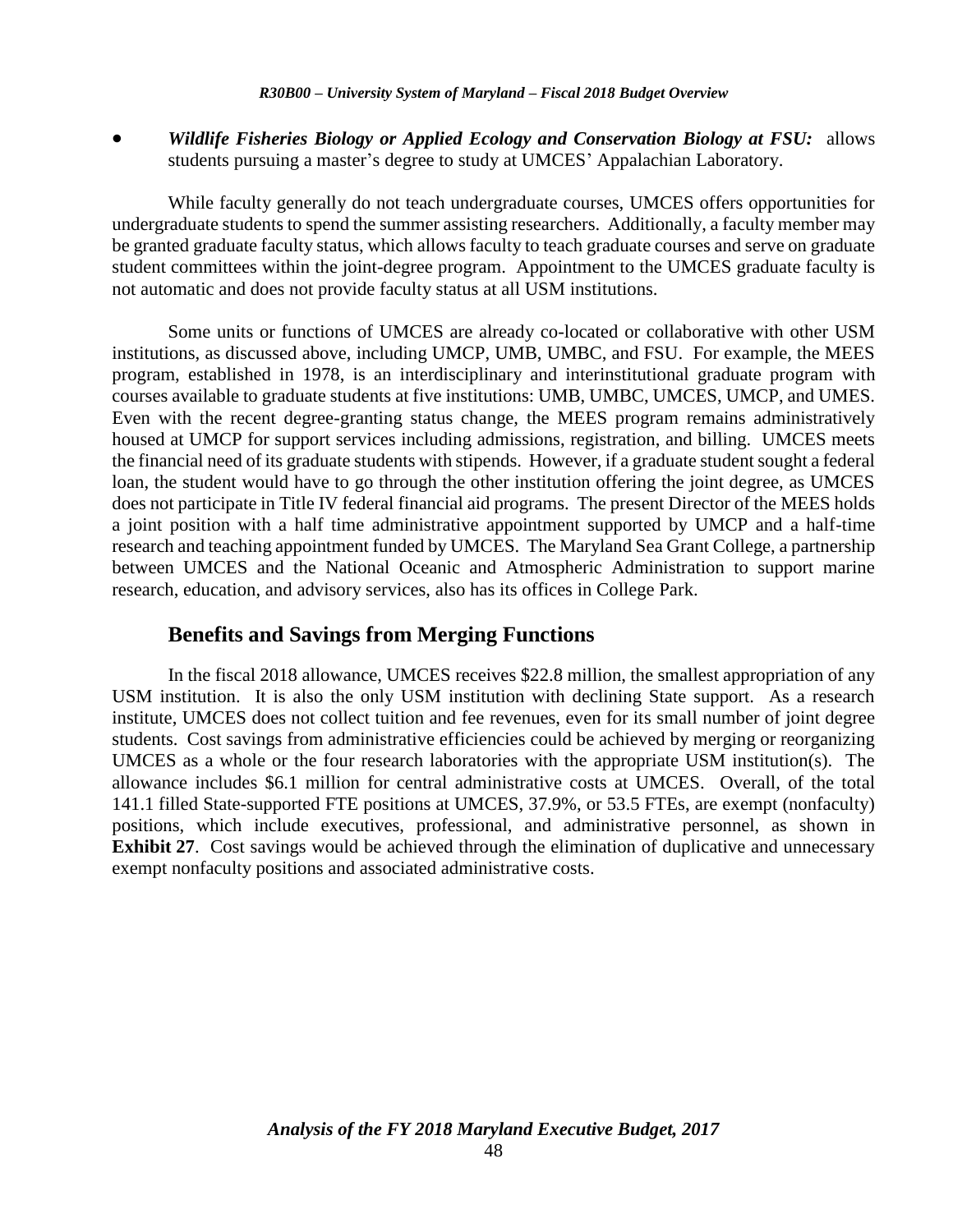### **Exhibit 27 Total State-supported Filled Full-time Equivalent Exempt and Nonexempt Positions Fiscal 2017**

|              | <b>Filled FTE</b> | $%$ of<br><b>Filled</b> | Vacant<br><b>Positions</b> | <b>Total</b><br><b>Positions</b> | $%$ of<br><b>Total</b> |
|--------------|-------------------|-------------------------|----------------------------|----------------------------------|------------------------|
| Exempt       | 53.5              | 37.9%                   | 4.9                        | 58.4                             | 38.4%                  |
| Nonexempt    | 37.0              | 26.2%                   | 2.6                        | 39.6                             | 26.0%                  |
| Faculty      | 50.6              | 35.9%                   | 3.5                        | 54.1                             | 35.6%                  |
| <b>Total</b> | 141.1             |                         | 11.0                       | 152.1                            |                        |

FTE: full-time equivalent

Note: Data is as of October 15, 2016.

Source: University of Maryland Center for Environmental Science

The benefits from UMCES merging with appropriate USM institutions include:

- increasing efficiencies through the elimination of duplicative administrative functions;
- minimizing the impact of budgetary reductions (as part of a larger institution, the effect of a budgetary reduction would be lessened since a decrease would be allocated among all programs and colleges);
- maximizing the potential for collaborative research;
- increasing faculty access to resources, which may provide an advantage when competing for grants and contracts; and
- increasing both undergraduate and graduate students' access to faculty, providing opportunities for students to gain knowledge from experienced research faculty either from class or work on research projects.

As authorized in the Education Article Section 12-104(f), BOR may establish, merge, consolidate, or close any center or institute. This authority was used to successfully reallocate the University of Maryland Biotechnology Institute's (UMBI) resources to five USM institutions at the beginning of fiscal 2011. The reorganization of UMBI ultimately resulted in \$4.1 million in savings attributable to the elimination of duplicative administrative services.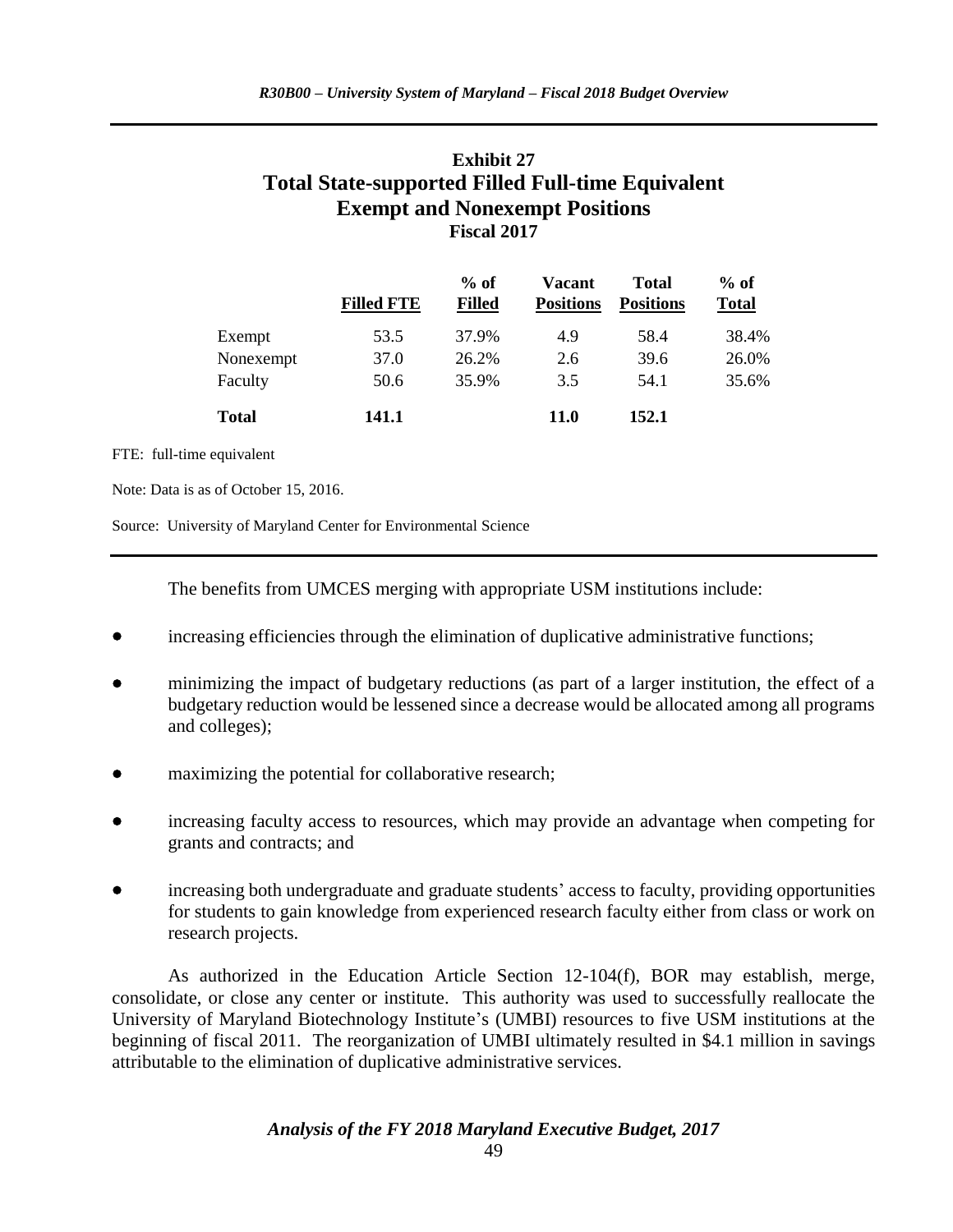This shows that administrative efficiencies and the associated cost savings can be achieved through consolidation of services. Of note is that UMBI's final budgeted State support in fiscal 2010, \$21.2 million, and central administration budget of \$6.4 million is very similar to the fiscal 2018 allowance for UMCES.

Finally, transferring UMCES to one or more USM institutions would make for an arrangement similar to the Virginia Institute of Marine Science (VIMS). VIMS is a research institute within the College of William and Mary, a public four-year research university. VIMS has multiple campuses, offers graduate degrees in marine science, and serves as the headquarters of the Virginia Sea Grant College. It also spent about two decades as an independent state agency before joining the College of William and Mary. It receives a separate appropriation from the College of William and Mary.

**DLS recommends restricting \$250,000 of the general fund appropriation for USMO until BOR submits a report to merge UMCES, either as a whole or by individual laboratories, with the appropriate USM institution(s) whose mission most closely aligns with UMCES or its component laboratories. BOR should submit the report by December 1, 2017, outlining a plan and timeline for merging UMCES with other USM institutions and identifying ongoing cost savings totaling at least \$3 million from this process.** 

**DLS also recommends reducing UMCES's current unrestricted funds (general funds) by \$100,000 to reflect expected cost savings from the merging and consolidation of UMCES in fiscal 2018.**

### **7. HelioCampus Launches into Competitive Space of Data Analytics**

In September 2015, UMUC spun off its Office of Analytics into a private company as a way to establish new revenue for the institution. The new business, HelioCampus, is a software-as-a-service platform that analyzes higher education financial and enrollment data to find ways to improve efficiencies on campuses and increase student success. It will provide clients with reporting models, visualization of big data, and analysis of trends. HelioCampus is certified as a High Impact Economic Development Activities (HIEDA) entity and is legally distinct from UMUC. In June 2016, BOR approved the creation of a second HIEDA entity, UMUC Ventures, as a new tax-exempt holding company. This would strongly suggest that UMUC intends to spin off at least one more business. At the same time, UMUC transferred its entire stake of ownership in HelioCampus to UMUC Ventures, which has its own board of directors.

To date, UMUC has transferred \$10 million from its own fund balance as startup funding for HelioCampus and will transfer an additional \$15 million to UMUC Ventures in three installments. Rather than send periodic profits from the business that HelioCampus generates to UMUC, any financial gain is instead planned to be realized when HelioCampus is eventually sold off or made public. UMUC reports that any profits derived from HelioCampus will fund an endowment to provide support for UMUC, such as financial aid.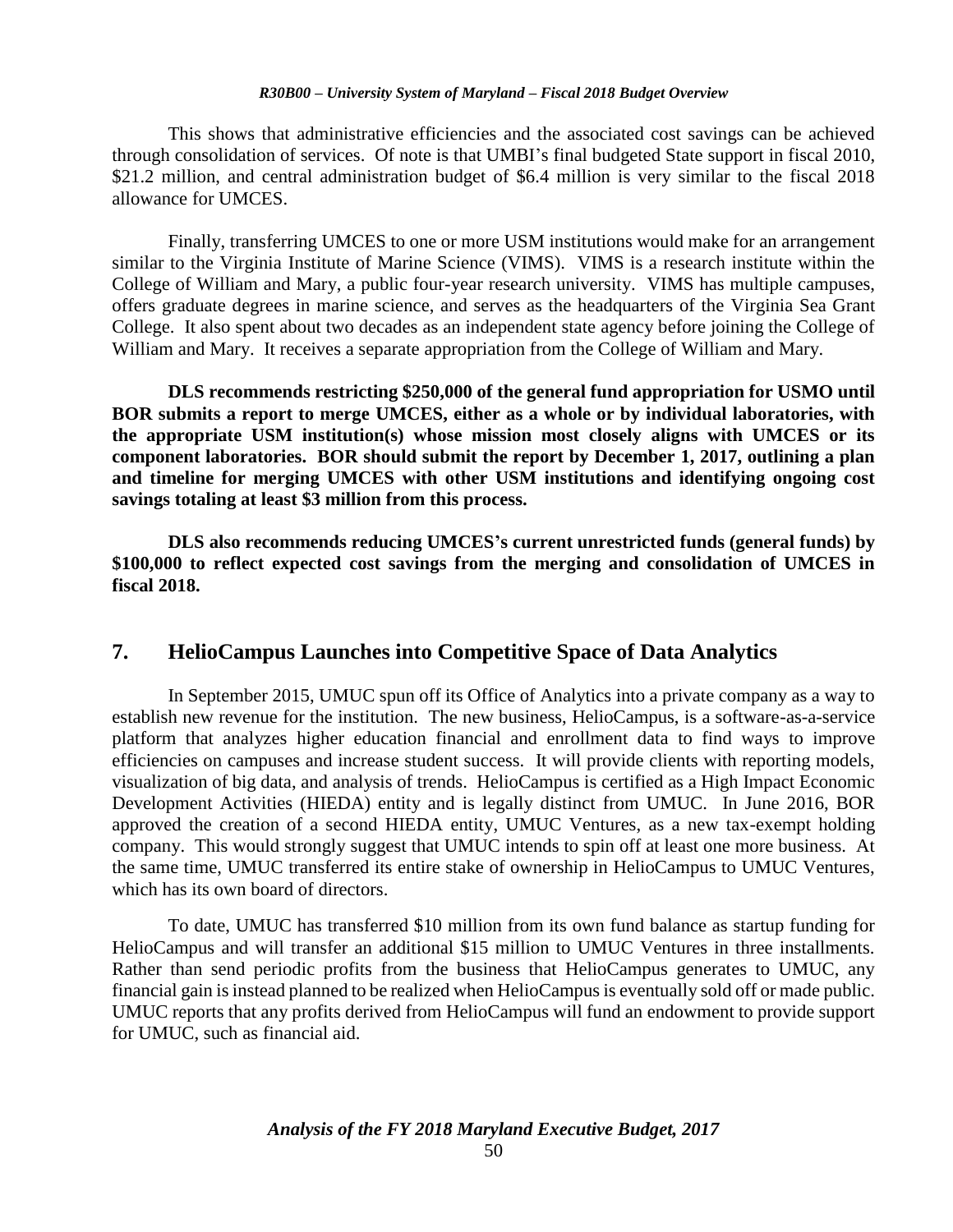UMUC's Vice President for Data Analytics and 15 staff were transferred to HelioCampus, which has corporate offices in Bethesda rather than in Adelphi. Since its launch, an additional 12 staff have been hired. HelioCampus effectively did not begin business operations until January 2016, which proved to be unfortunate timing. The higher education procurement cycle generally occurs over the fall and winter for purchasing effective at the beginning of the fiscal year in the summer. Because of its winter business launch, HelioCampus was not able to participate in many competitive bidding processes during fiscal 2016. To date, it has secured three clients, including UMUC, FSU, and one non-USM institution. UMUC states that HelioCampus is active in bidding for projects at institutions across the country that would be effective in fiscal 2018 and anticipates announcements of successful bids in spring 2017. Competitors to HelioCampus include traditional consulting firms that work with software companies, as well as established firms in the higher education industry like Blackboard Analytics and PAR Framework.

HelioCampus reports that it is well positioned to serve institutions focused on nontraditional students who are more difficult to initially enroll and often require more student services. HelioCampus believes that it can help client institutions by serving as an outsourced business analytics system. This includes data models, data dashboards, and computer applications all bundled with professional services from a dedicated data analyst. UMUC reports that these tools and analysis were effective in reversing its own abrupt enrollment decline that occurred in fall 2013. HelioCampus will now have an opportunity to use these tools to better inform the response to FSU's decline in enrollment that occurred in fall 2016.

**The President of UMUC, on behalf of HelioCampus, should comment on the near-term profitability of the new company and how it may be judged as successful or not. The President should also comment on any anticipated business spinoffs that may fall under the umbrella of UMUC Ventures.**

### **8. Revision of the Chancellor's Contract**

The original terms of the Chancellor's 2015 contract included a provision for a performance bonus of up to 15% of his base salary (\$600,000 in fiscal 2016) based on the BOR assessment of his performance. Language in the 2015 JCR required USMO to submit a report on the performance criteria and goals used to evaluate the performance of the Chancellor. Seven goals were identified – three relate to institutional academic and economic development performance, two pertain to advocacy, and the remaining two relate to USMO's organization and structure, and Effectiveness and Efficiency Initiative 2.0. In June 2015, BOR awarded the Chancellor a \$75,000, or 12.5%, bonus.

A legislative hearing was held in August 2016 regarding the Chancellor's compensation and in particular the \$75,000 performance bonus. In December 2016, BOR revised the Chancellor's contract removing the provision for a performance bonus. The provision was replaced with a new compensation agreement in which USM will contribute to a deferred compensation plan – \$150,000 to be contributed in January 2017 and \$250,000 in January 2018, both of which are related to the Chancellor's performance starting in 2017. The benefits are contingent on the Chancellor remaining at his job until January 2019 for the 2017 contribution and January 2020 for the 2018 contribution.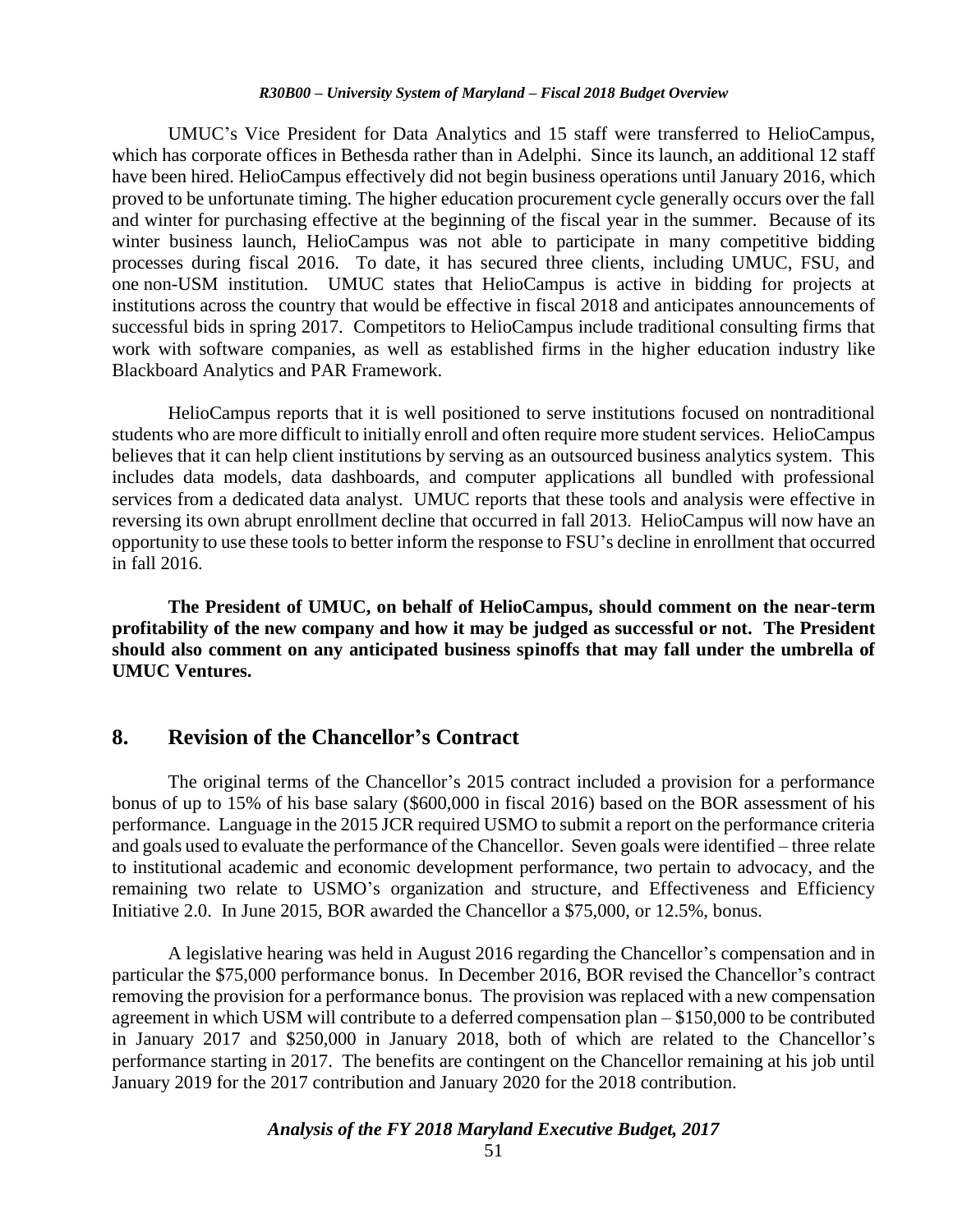The provision that the Chancellor's base annual salary will increase by at least 5% annually, which includes both merit and cost-of-living adjustment (COLA) still remains. This provision increased his annual base salary to \$630,000 in fiscal 2017. The increase in fiscal 2018 would be \$31,500, bringing his base salary to \$661,500. The contract stipulates in any year in which there is systemwide salary freeze or other limitations on the granting of COLA or merit raises, there will be no increase the annual base salary. **BOR should comment on if the Chancellor will not be receiving the 5% increase in his annual base salary considering the fiscal 2018 allowance does not include funds for COLA or merit increases for State employees.**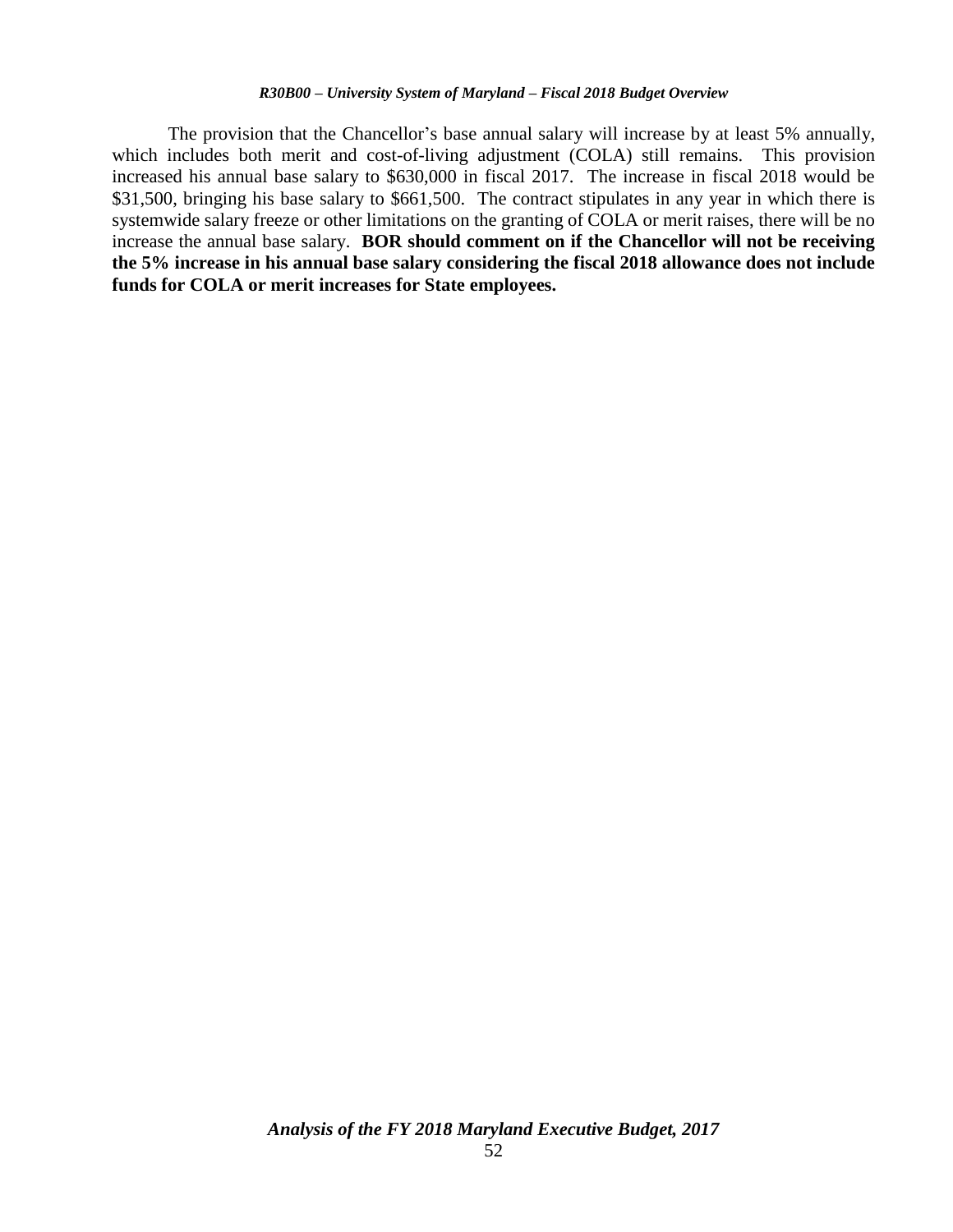# *Recommended Actions*

1. Add the following language:

Provided that current unrestricted appropriation made for the purpose of the University System of Maryland institutions shall be reduced by \$16,600,000.

**Explanation:** This language reduces the University System of Maryland (USM) current unrestricted (general fund) appropriation by \$16.6 million. New State revenues comprised of general funds and the Higher Education Investment Fund increase by \$26.6 million. The increase is nearly identical to the \$23.4 million that USM is planning on transferring from State-supported revenues to the fund balance. USM already has a fund balance in excess of \$1 billion. The proposed reduction limits new State dollars to fulfilling the mandate required in Chapter 26 of 2016.

2. Add the following language to the general fund appropriation:

Further provided that this appropriation made for the purpose of the University System of Maryland institutions shall be reduced by \$16,600,000.

**Explanation:** This language reduces the University System of Maryland (USM) general fund appropriation by \$16.6 million. New State revenues comprised of general funds and the Higher Education Investment Fund increase by \$26.6 million. The increase is nearly identical to the \$23.4 million that USM is planning on transferring from State-supported revenues to the fund balance. USM already has a fund balance in excess of \$1 billion. The proposed reduction limits new State dollars to fulfilling the mandate required in Chapter 26 of 2016.

3. Add the following language:

Provided that \$8,985,000 of the general fund appropriation and \$1,015,000 of the Higher Education Investment Fund appropriation made for the purpose of the University System of Maryland institutions may only be expended to fund the mandates as required in Chapter 25 of 2016.

**Explanation:** This language restricts \$9.0 million of the general fund and \$1.0 million of the Higher Education Investment Fund appropriation to the University System of Maryland institutions to fund the mandates required in Chapter 25 of 2016 including \$4.0 million for the University of Maryland, Baltimore; \$3.5 million for the University of Maryland Baltimore County; \$2.0 million for the University of Maryland, College Park; and \$0.5 million for Towson University.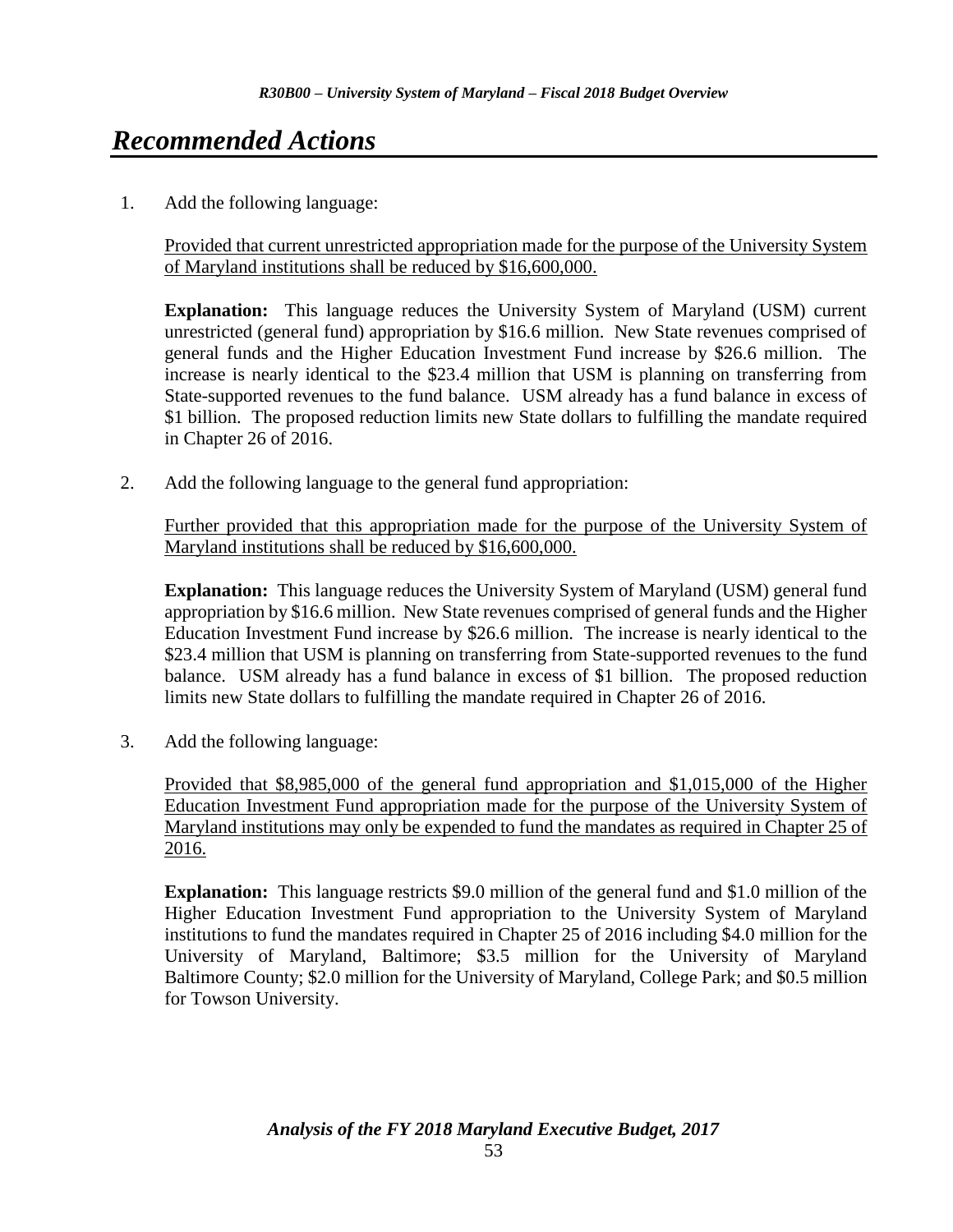4. Add the following language to the general fund appropriation:

Further provided that this appropriation made for the purpose of the University of Maryland Center for Environmental Science shall be reduced by \$100,000.

**Explanation:** This language reduces State support (general funds) for the University of Maryland Center for Environmental Science by \$100,000 to reflect minimal cost savings to be realized in fiscal 2018 by the relocation of this institution to other University System of Maryland institutions. Further cost savings information is to be provided in a report from the University System of Maryland Board of Regents due by December 1, 2017.

5. Add the following language to the unrestricted fund appropriation:

, provided that the appropriation herein for the University of Maryland Center for Environmental Science shall be reduced by \$100,000.

**Explanation:** This language reduces State support (general funds) for the University of Maryland Center for Environmental Science by \$100,000 to reflect minimal cost savings to be realized in fiscal 2018 by the relocation of this institution to other University System of Maryland institutions. Further cost savings information is to be provided in a report from the University System of Maryland Board of Regents due by December 1, 2017.

6. Add the following language to the general fund appropriation:

Further provided that \$250,000 of this appropriation made for the purpose of administration at the University System of Maryland Office may not be expended until the University System of Maryland Board of Regents (BOR) submits a report on the relocation of the University of Maryland Center for Environmental Science (UMCES) to the appropriate University System of Maryland institution(s). The report should detail cost savings to be realized from the relocation of UMCES, or its laboratories, and include information on the rationale for why the selected academic institution(s) most closely aligns with UMCES and/or its laboratories and a schedule for when the transfer(s) will be completed. BOR should find at least \$3,000,000 in ongoing savings for the State as a result of the transfer(s). The report should be submitted by December 1, 2017.

**Explanation:** This language restricts \$250,000 in general funds in the University System of Maryland Office (USMO) pending submission of a report from BOR detailing how UMCES will be relocated to other University System of Maryland institutions. The rationale for the division of the constituent laboratories of UMCES should be explained and cost savings to the State, totaling at least \$3,000,000, should be identified.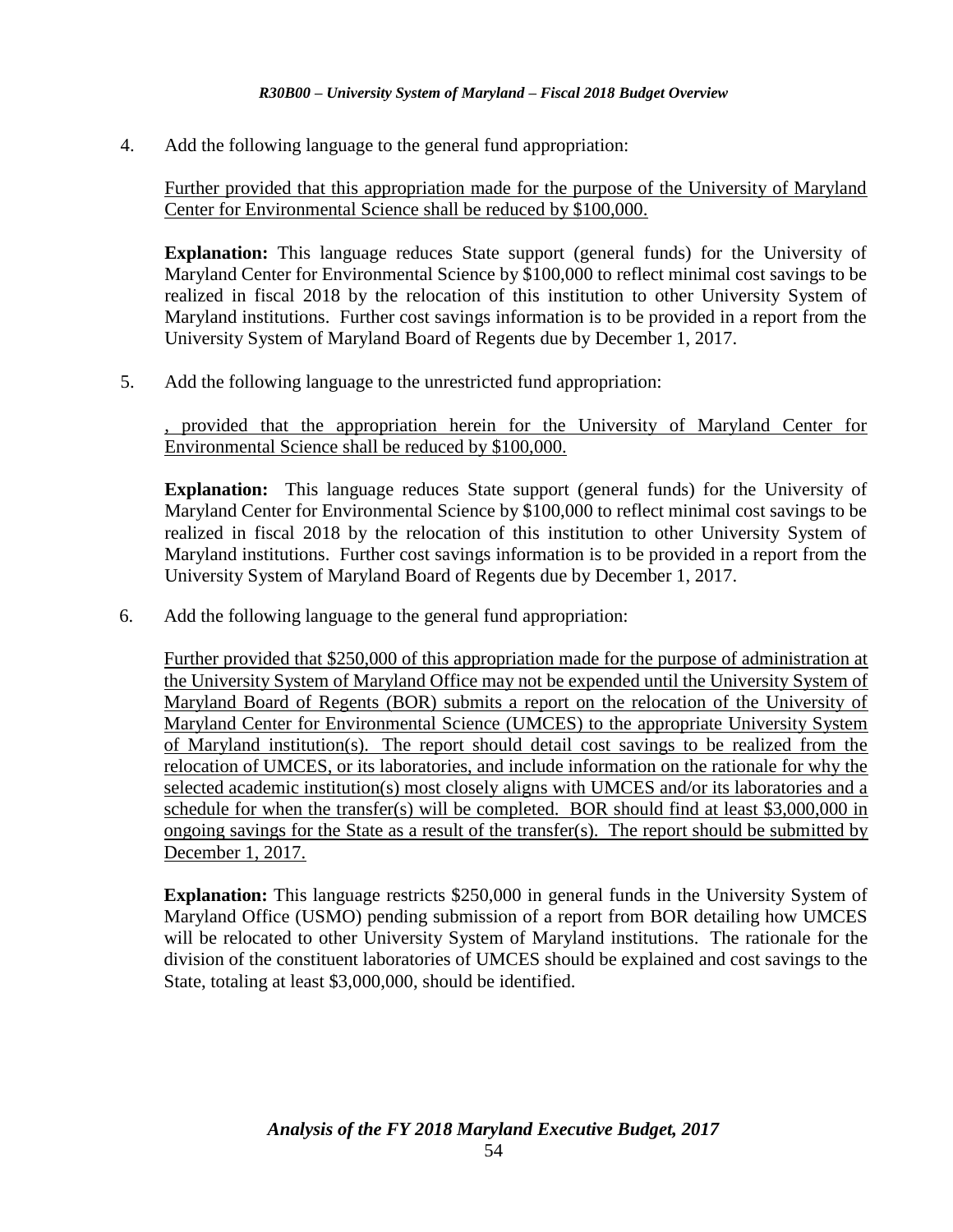| <b>Information Request</b>                  | Author | Due Date         |  |  |
|---------------------------------------------|--------|------------------|--|--|
| Report on the relocation of<br><b>UMCES</b> | USMO.  | December 1, 2017 |  |  |

7. Add the following language to the unrestricted fund appropriation:

, provided that \$250,000 of this appropriation made for the purpose of administration at the University System of Maryland Office may not be expended until the University System of Maryland Board of Regents (BOR) submits a report on the relocation of the University of Maryland Center for Environmental Science (UMCES) to the appropriate University System of Maryland institution(s). The report should detail cost savings to be realized from the relocation of UMCES, or its laboratories, and include information on the rationale for why the selected academic institution(s) most closely aligns with UMCES and/or its laboratories and a schedule for when the transfer(s) will be completed. BOR should find at least \$3,000,000 in ongoing savings for the State as a result of the transfer(s). The report should be submitted by December 1, 2017.

**Explanation:** This language restricts \$250,000 in general funds in the University System of Maryland Office pending submission of a report from BOR detailing how UMCES will be relocated to other University System of Maryland institutions. The rationale for the division of the constituent laboratories of UMCES should be explained and cost savings to the State, totaling at least \$3,000,000, should be identified.

|    | <b>Information Request</b>                                                                                                                                                                                                                                                                                                                                                                                                                                                                                             | <b>Author</b> | <b>Due Date</b> |                  |  |
|----|------------------------------------------------------------------------------------------------------------------------------------------------------------------------------------------------------------------------------------------------------------------------------------------------------------------------------------------------------------------------------------------------------------------------------------------------------------------------------------------------------------------------|---------------|-----------------|------------------|--|
|    | Report on the relocation of<br><b>UMCES</b>                                                                                                                                                                                                                                                                                                                                                                                                                                                                            | <b>USMO</b>   |                 | December 1, 2017 |  |
| 8. | Eliminate the general fund deficiency related to<br>using the fiscal 2016 Higher Education Investment<br>Fund (HEIF) balance to partially offset the<br>November 2016 Board of Public Works reduction.<br>Since the fund balance was insufficient to cover the<br>\$4.1 million offset, it was used to reduce the<br>shortfall in fiscal 2017. In previous years when<br>there was a shortfall in the HEIF, those revenues<br>were canceled, and the University System of<br>Maryland adjusted its budget accordingly. |               | \$4,054,000     | UF               |  |
| 9. | Eliminate the general fund deficiency related to<br>using the fiscal 2016 Higher Education Investment<br>Fund (HEIF) balance to partially offset the                                                                                                                                                                                                                                                                                                                                                                   |               | \$4,054,000     | GF               |  |

*Analysis of the FY 2018 Maryland Executive Budget, 2017*

November 2016 Board of Public Works reduction.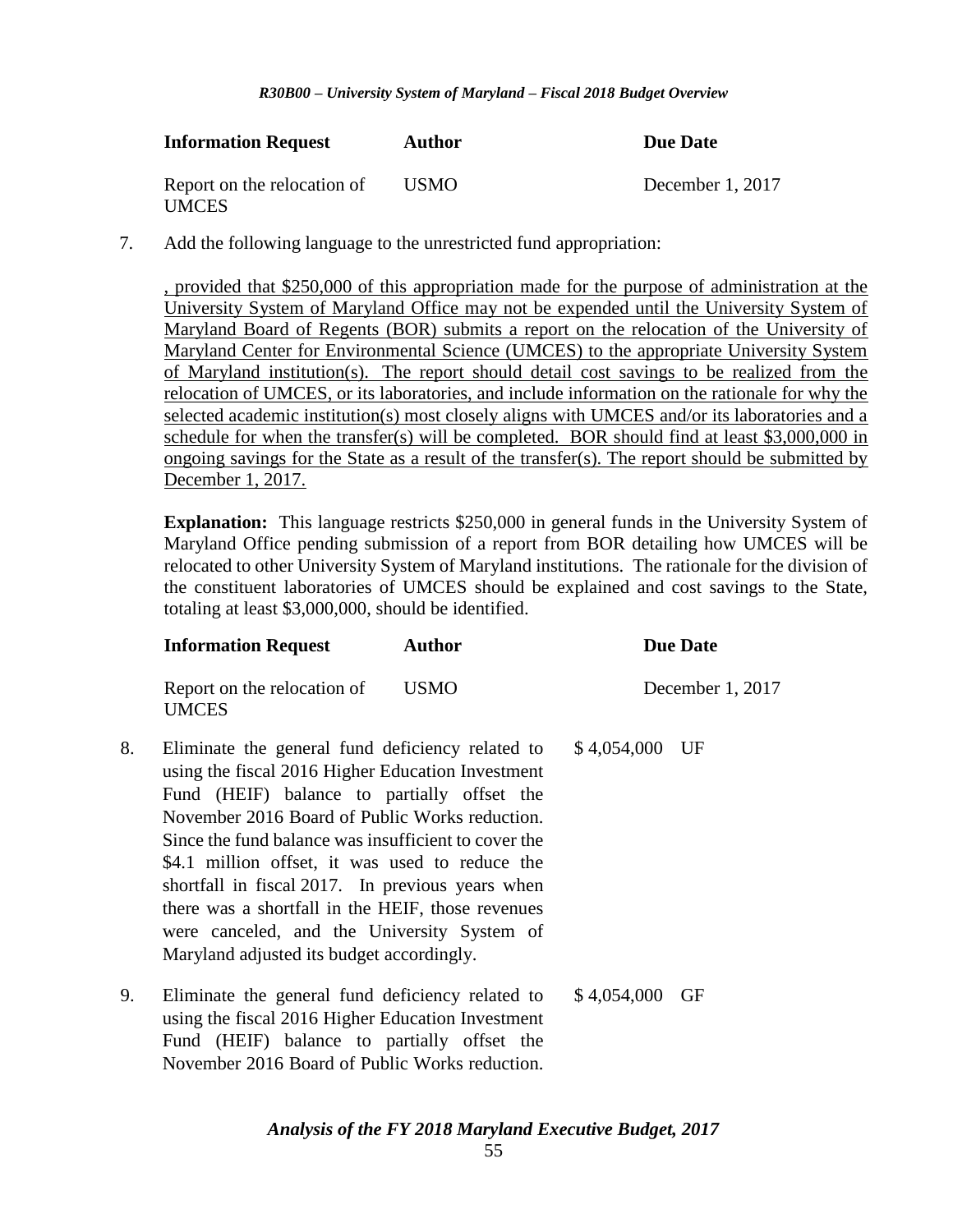Since the fund balance was insufficient to cover the \$4.1 million offset, it was used to reduce the shortfall in fiscal 2017. In previous years when there was a shortfall in the HEIF, those revenues were canceled and the University System of Maryland adjusted its budget accordingly.

10. Eliminate the general fund deficiency related to providing funds to cover the shortfall in the Higher Education Investment Fund (HEIF). In previous years when there was a shortfall in the HEIF, those revenues were canceled, and the University System Office adjusted its budget accordingly.

\$ 4,683,437 GF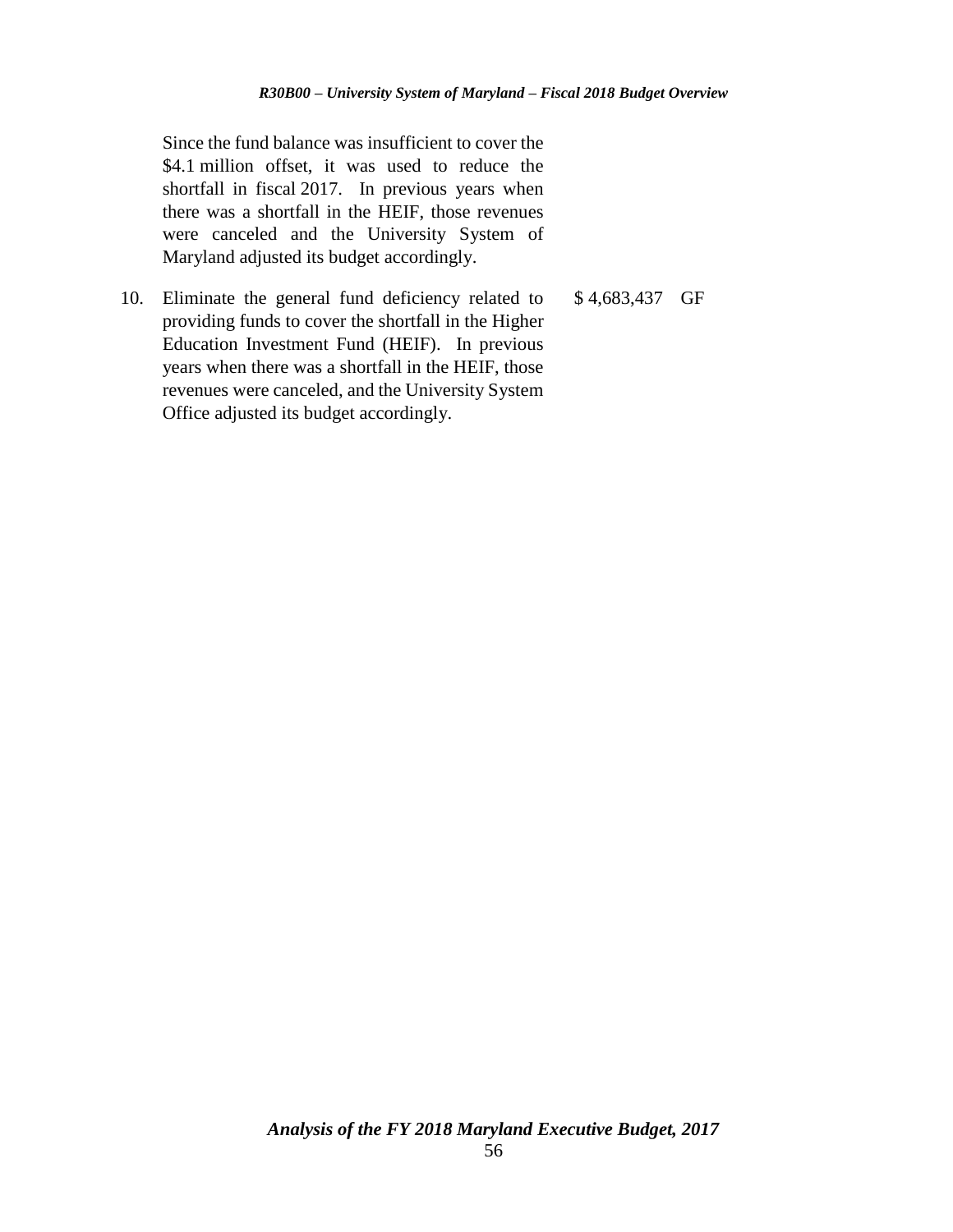## *Updates*

### **1. Expenditures Made on Behalf of USM Personnel**

Language in the 2016 JCR required USM to submit a report on expenditures made by constituent institutions or their respective foundations on behalf of USM personnel for fiscal 2015, 2016, and any planned expenditures in fiscal 2017. USM submitted a report on July 5, 2016, summarizing the controls that are in place to ensure spending is appropriate, is legal, and serves an important purpose and relevant role in pursuing USM's goals and objectives.

Overall, almost all the expenditures made by institutions to USM personnel were expenses related to professional licenses and association memberships, subscriptions, and moving expenses for fiscal 2015 and 2016 that totaled \$4.0 million and \$3.2 million, respectively, with an estimated \$3.5 million to be spent in fiscal 2017. Expenditures made on behalf of the Chancellor by USM-affiliated foundations totaled \$70,343 and \$106,867 in fiscal 2015 and 2016, respectively, which included golf and club memberships and expenses related to Hidden Waters, the Chancellor residence. Expenditures on presidents totaled \$28,595 and \$28,837 in fiscal 2015 and 2016, respectively, and included golf and club memberships, professional licenses and association memberships, and supplies and hospitality. For fiscal 2017, it was estimated a total of \$161,808 would be expended on behalf of USM personnel of which \$150,000 is related to a planned kitchen renovation at Hidden Waters.